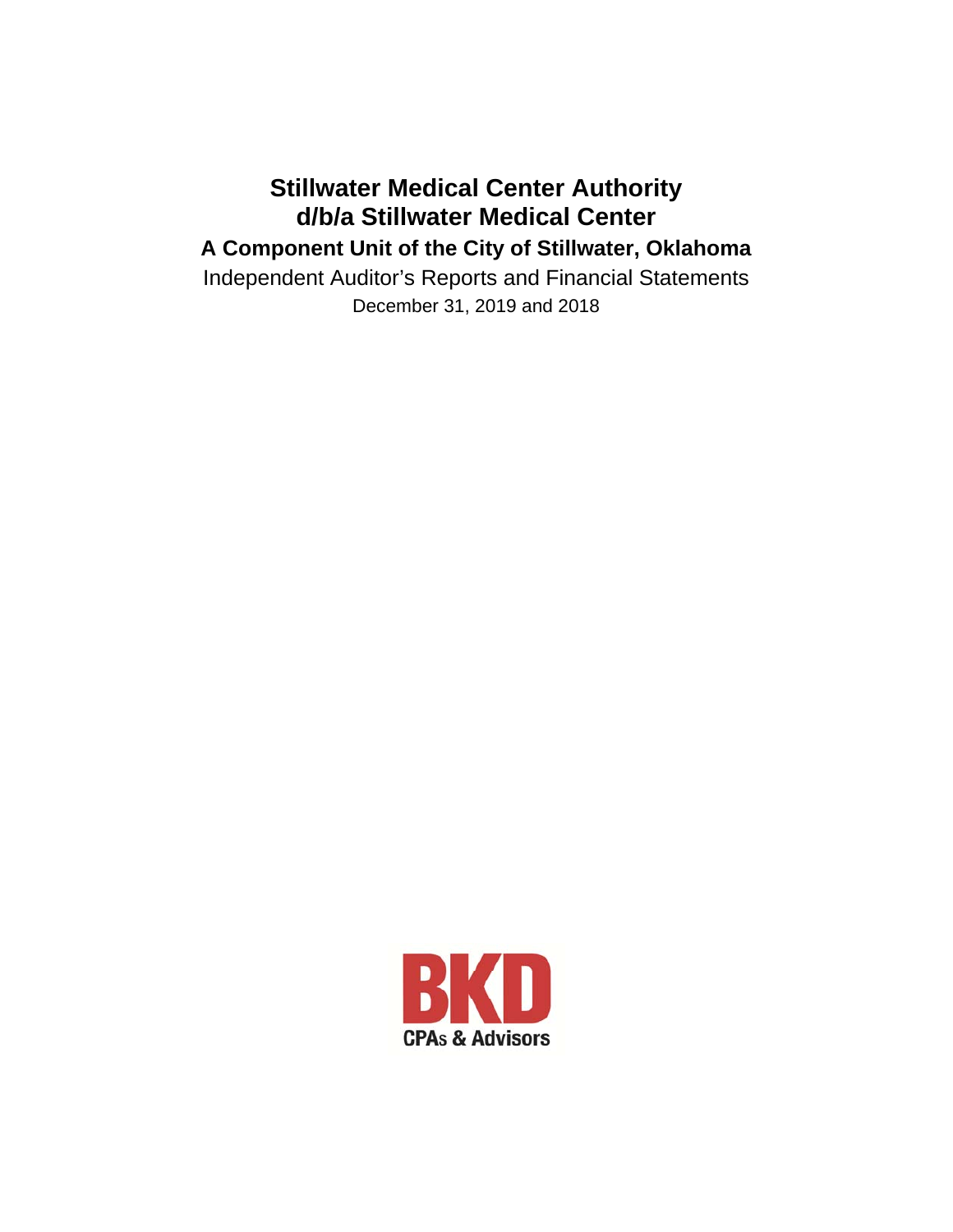## **Contents**

| <b>Financial Statements</b>                                                                                                                                                        |  |
|------------------------------------------------------------------------------------------------------------------------------------------------------------------------------------|--|
|                                                                                                                                                                                    |  |
|                                                                                                                                                                                    |  |
|                                                                                                                                                                                    |  |
|                                                                                                                                                                                    |  |
| Report on Internal Control over Financial Reporting and on<br><b>Compliance and Other Matters Based on an Audit of</b><br><b>Financial Statements Performed in Accordance with</b> |  |
|                                                                                                                                                                                    |  |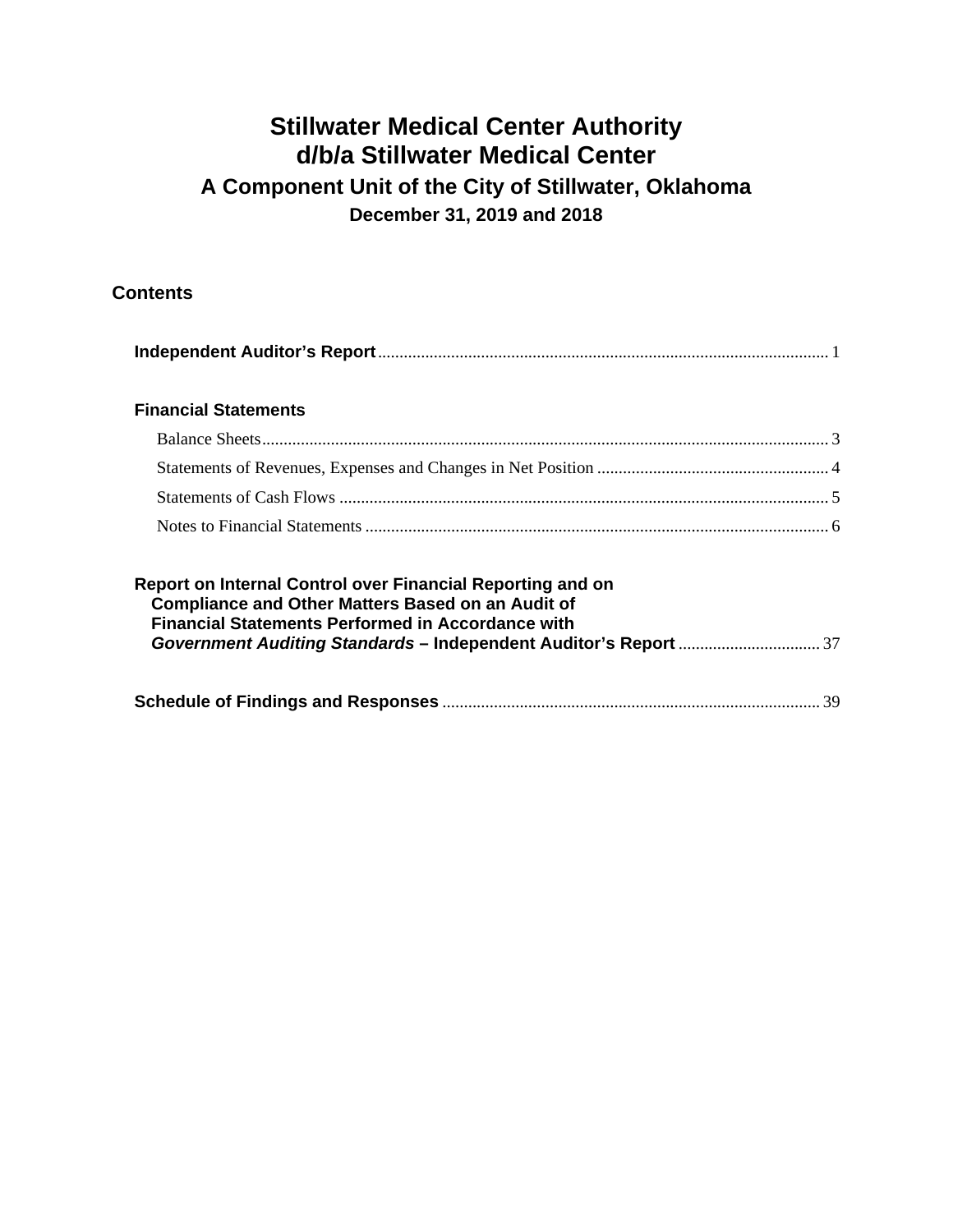

## **Independent Auditor's Report**

Board of Trustees Stillwater Medical Center Authority d/b/a Stillwater Medical Center Stillwater, Oklahoma

### **Report on the Financial Statements**

We have audited the accompanying financial statements of Stillwater Medical Center Authority  $d/b/a$ Stillwater Medical Center (the Authority), a component unit of the City of Stillwater, Oklahoma, as of and for the years ended December 31, 2019 and 2018, and the related notes to the financial statements, which collectively comprise the Authority's basic financial statements, as listed in the table of contents.

## *Management's Responsibility for the Financial Statements*

Management is responsible for the preparation and fair presentation of these financial statements in accordance with accounting principles generally accepted in the United States of America; this includes the design, implementation and maintenance of internal control relevant to the preparation and fair presentation of financial statements that are free from material misstatement, whether due to fraud or error.

### *Auditor's Responsibility*

Our responsibility is to express an opinion on these financial statements based on our audits. We did not audit the 2018 financial statements of SMC Equipment, Inc. (SMC Equipment), which represent 6% of the total assets and deferred outflows of resources and less than 1% of the net position as of December 31, 2018, and less than 1% of the operating revenues of the Authority for the year ended December 31, 2018. Those statements were audited by other auditors whose report has been furnished to us and our opinion, insofar as it relates to the amounts included for SMC Equipment, is based solely on the report of the other auditors. We conducted our audits in accordance with auditing standards generally accepted in the United States of America and the standards applicable to financial audits contained in *Government Auditing Standards*, issued by the Comptroller General of the United States. Those standards require that we plan and perform the audit to obtain reasonable assurance about whether the financial statements are free from material misstatement. The financial statements of SMC Equipment, a component unit, were not audited in accordance with *Government Auditing Standards*.

An audit involves performing procedures to obtain audit evidence about the amounts and disclosures in the financial statements. The procedures selected depend on the auditor's judgment, including the assessment of the risks of material misstatement of the financial statements, whether due to fraud or error. In making those risk assessments, the auditor considers internal control relevant to the entity's preparation and fair presentation of the financial statements in order to design audit procedures that are appropriate in the circumstances, but not for the purpose of expressing an opinion on the effectiveness of the entity's internal control. Accordingly, we express no such opinion. An audit also includes evaluating the

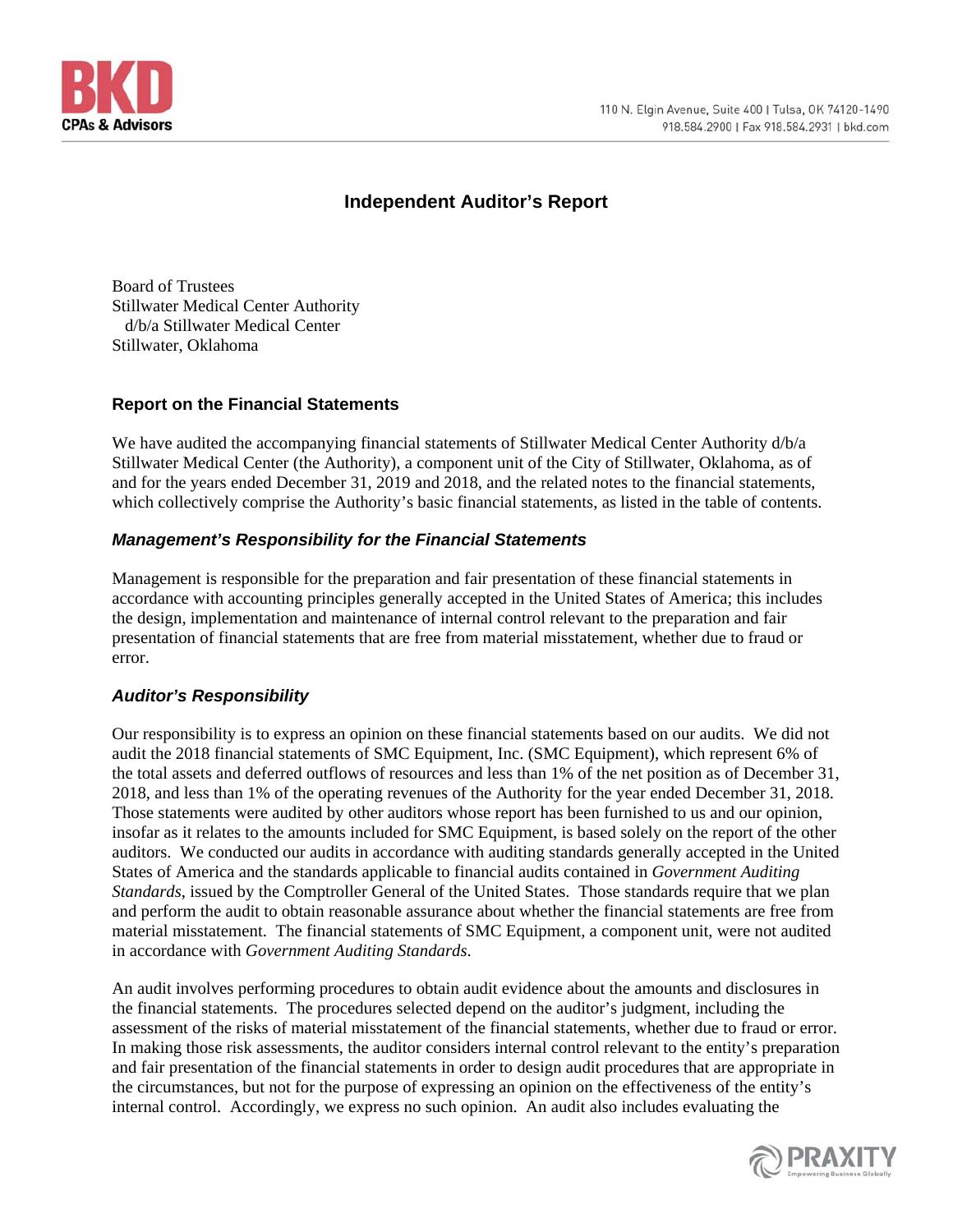Board of Trustees Stillwater Medical Center Authority d/b/a Stillwater Medical Center Page 2

appropriateness of accounting policies used and the reasonableness of significant accounting estimates made by management, as well as evaluating the overall presentation of the financial statements.

We believe that the audit evidence we have obtained is sufficient and appropriate to provide a basis for our audit opinion.

### *Opinion*

In our opinion, based on our audits and the report of other auditors, the financial statements referred to above present fairly, in all material respects, the financial position of Stillwater Medical Center Authority d/b/a Stillwater Medical Center as of December 31, 2019 and 2018, and the changes in its financial position and its cash flows for the years then ended in accordance with accounting principles generally accepted in the United States of America.

### *Other Matter*

Management has omitted the management's discussion and analysis that accounting principles generally accepted in the United States of America require to be presented to supplement the basic financial statements. Such missing information, although not a part of the basic financial statements, is required by the Governmental Accounting Standards Board, who considers it to be an essential part of financial reporting for placing the basic financial statements in an appropriate operational, economic or historical context. Our opinion on the basic financial statements is not affected by this missing information.

### *Other Reporting Required by Government Auditing Standards*

In accordance with *Government Auditing Standards*, we also have issued our report dated August 25, 2020, on our consideration of the Authority's internal control over financial reporting and our tests of its compliance with certain provisions of laws, regulations, contracts and grant agreements and other matters. The purpose of that report is solely to describe the scope of our testing of internal control over financial reporting and compliance and the results of that testing, and not to provide an opinion on the effectiveness of the Authority's internal control over financial reporting or on compliance. That report is an integral part of an audit performed in accordance with *Government Auditing Standards* in considering the Authority's internal control over financial reporting and compliance.

BKD.LLP

Tulsa, Oklahoma August 25, 2020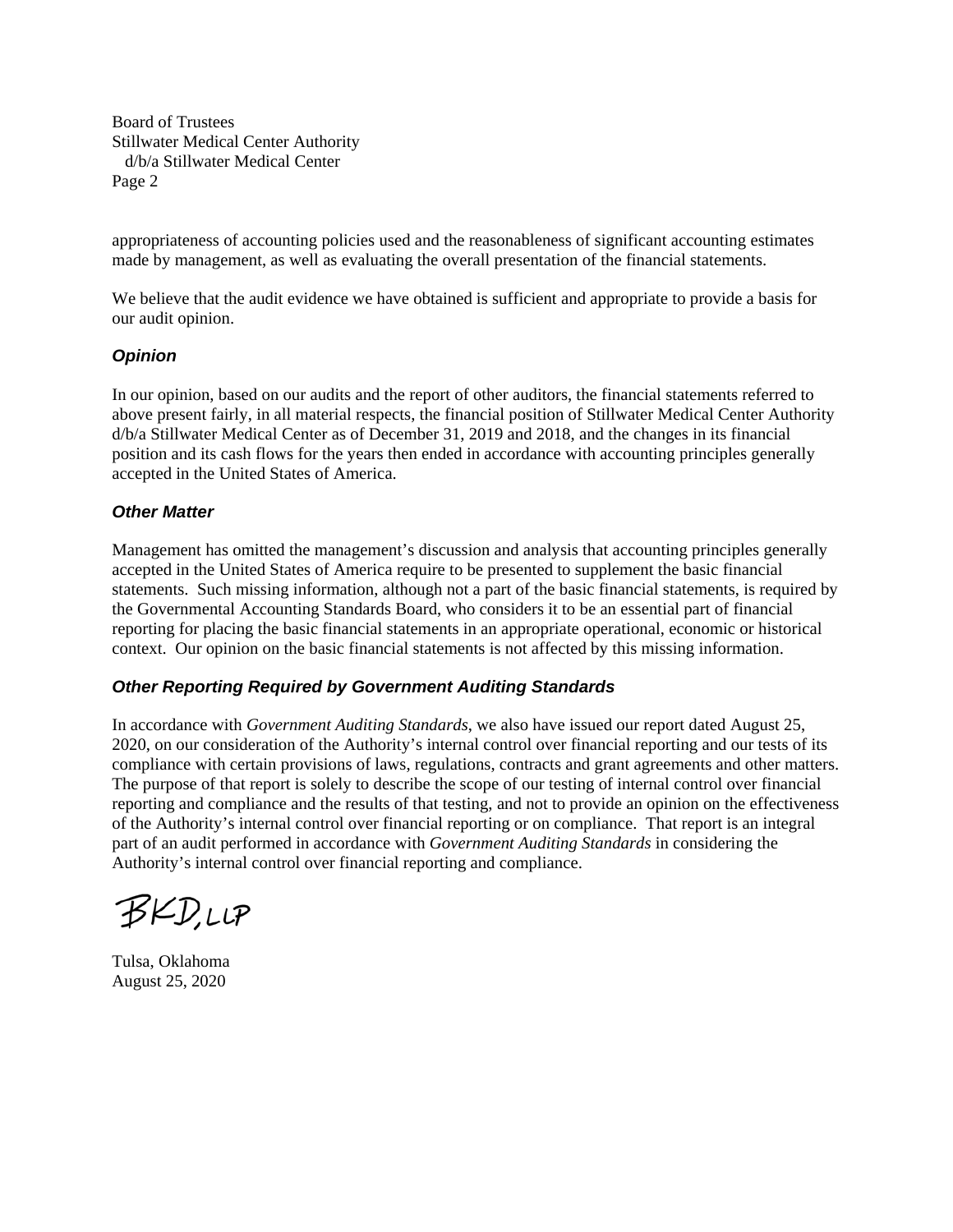## **Assets and Deferred Outflows of Resources**

|                                                   | 2019                       | 2018             |
|---------------------------------------------------|----------------------------|------------------|
| <b>Current Assets</b>                             |                            |                  |
| Cash and cash equivalents                         | 32,634,755<br>$\mathbb{S}$ | 23,973,994<br>\$ |
| Short-term investments                            |                            |                  |
|                                                   | 27,500,962                 | 25,029,136       |
| Restricted cash and investments – current         | 78,871                     | 1,707,511        |
| Patient accounts receivable, net of allowance;    |                            |                  |
| $2019 - $3,989,000, 2018 - $4,702,000$            | 29,064,036                 | 25,861,089       |
| Supplies                                          | 6,519,998                  | 5,389,683        |
| Estimated amounts due from third-party payors     |                            | 285,000          |
| Prepaid expenses and other                        | 6,996,078                  | 3,032,911        |
| Total current assets                              | 102,794,700                | 85,279,324       |
| <b>Noncurrent Cash and Investments</b>            |                            |                  |
| Held by trustee for debt service                  |                            | 1,624,226        |
| Held by trustee for specific operating activities | 300,000                    | 300,000          |
| Held by trustee for specific capital acquisition  | 28,524,797                 | 31,473,232       |
|                                                   | 28,824,797                 | 33,397,458       |
| Less amount required to meet current obligations  | 78,871                     | 1,707,511        |
|                                                   | 28,745,926                 | 31,689,947       |
| Other long-term investments                       | 36,777,028                 | 24,214,228       |
|                                                   |                            |                  |
| Noncurrent cash and investments, net              | 65,522,954                 | 55,904,175       |
| <b>Capital Assets, Net</b>                        | 135,607,465                | 105,140,940      |
| <b>Other Assets</b>                               |                            |                  |
| Investments in joint ventures                     | 9,082,433                  | 8,668,284        |
| Other                                             | 33,913,035                 | 11,662,036       |
|                                                   |                            |                  |
| Total other assets                                | 42,995,468                 | 20,330,320       |
| <b>Deferred Outflows of Resources</b>             | 6,656,630                  | 4,971,371        |
|                                                   |                            |                  |
| Total assets and deferred outflows of resources   | \$353,577,217              | \$271,626,130    |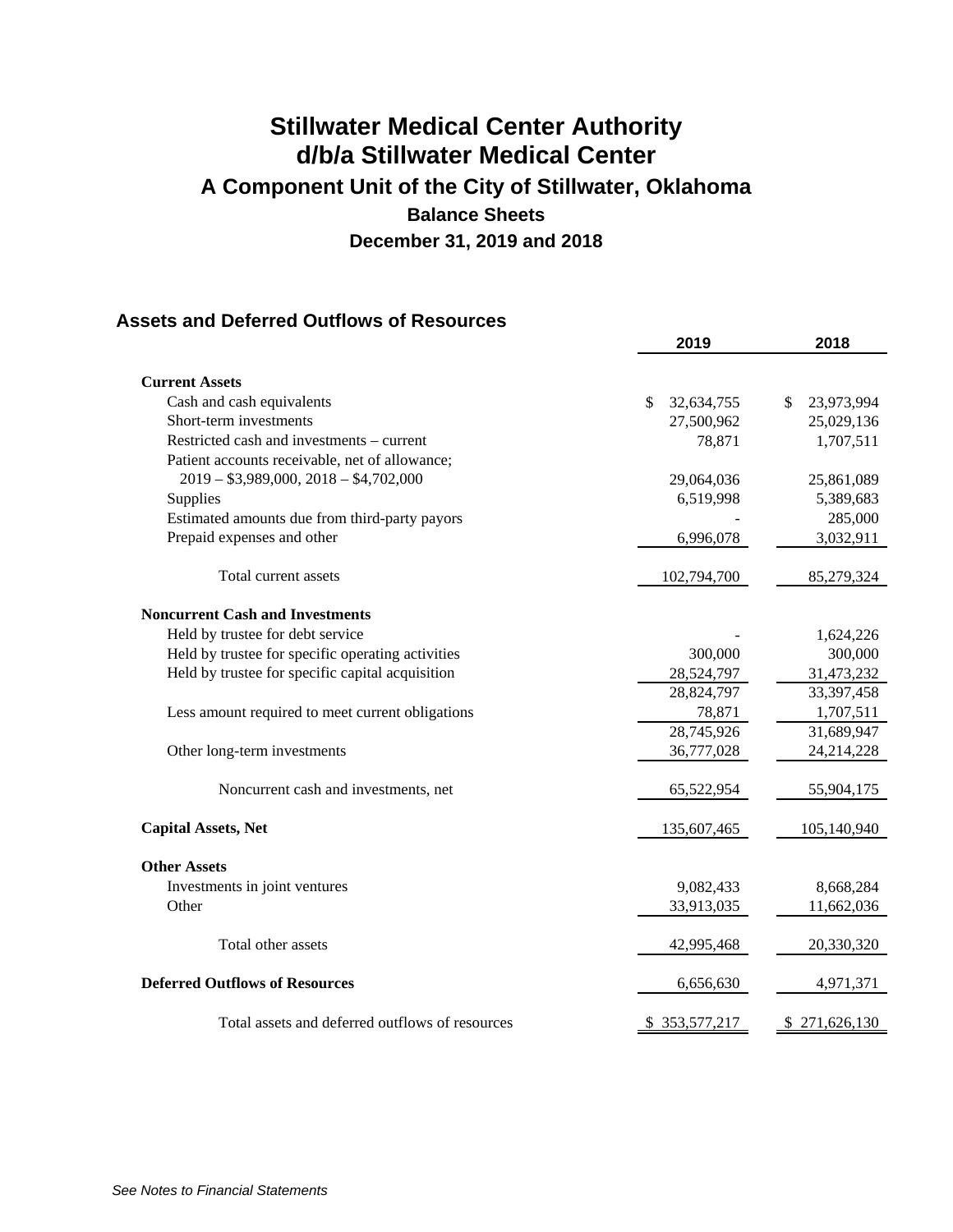## **Liabilities and Net Position**

|                                             | 2019       | 2018           |  |
|---------------------------------------------|------------|----------------|--|
| <b>Current Liabilities</b>                  |            |                |  |
| Current maturities of long-term debt        | 9,333,599  | 9,537,269<br>S |  |
| Accounts payable                            | 11,207,720 | 7,069,563      |  |
| Accrued expenses                            | 12,465,641 | 10,370,880     |  |
| Estimated amounts due to third-party payors | 655,000    |                |  |
| Total current liabilities                   | 33,661,960 | 26,977,712     |  |

| <b>Long-Term Debt</b> | 75,180,655  | 38,002,302 |
|-----------------------|-------------|------------|
| Total liabilities     | 108,842,615 | 64,980,014 |

| <b>Net Position</b>                |             |             |
|------------------------------------|-------------|-------------|
| Net investment in capital assets   | 78,163,805  | 86,620,153  |
| Restricted – expendable for        |             |             |
| Debt service                       |             | 1,596,263   |
| Specific operating activities      | 300,000     | 300,000     |
| Restricted - nonexpendable         | 7,769,383   |             |
| Unrestricted                       | 158,501,414 | 118,129,700 |
| Total net position                 | 244,734,602 | 206,646,116 |
| Total liabilities and net position | 353.577.217 | 271,626,130 |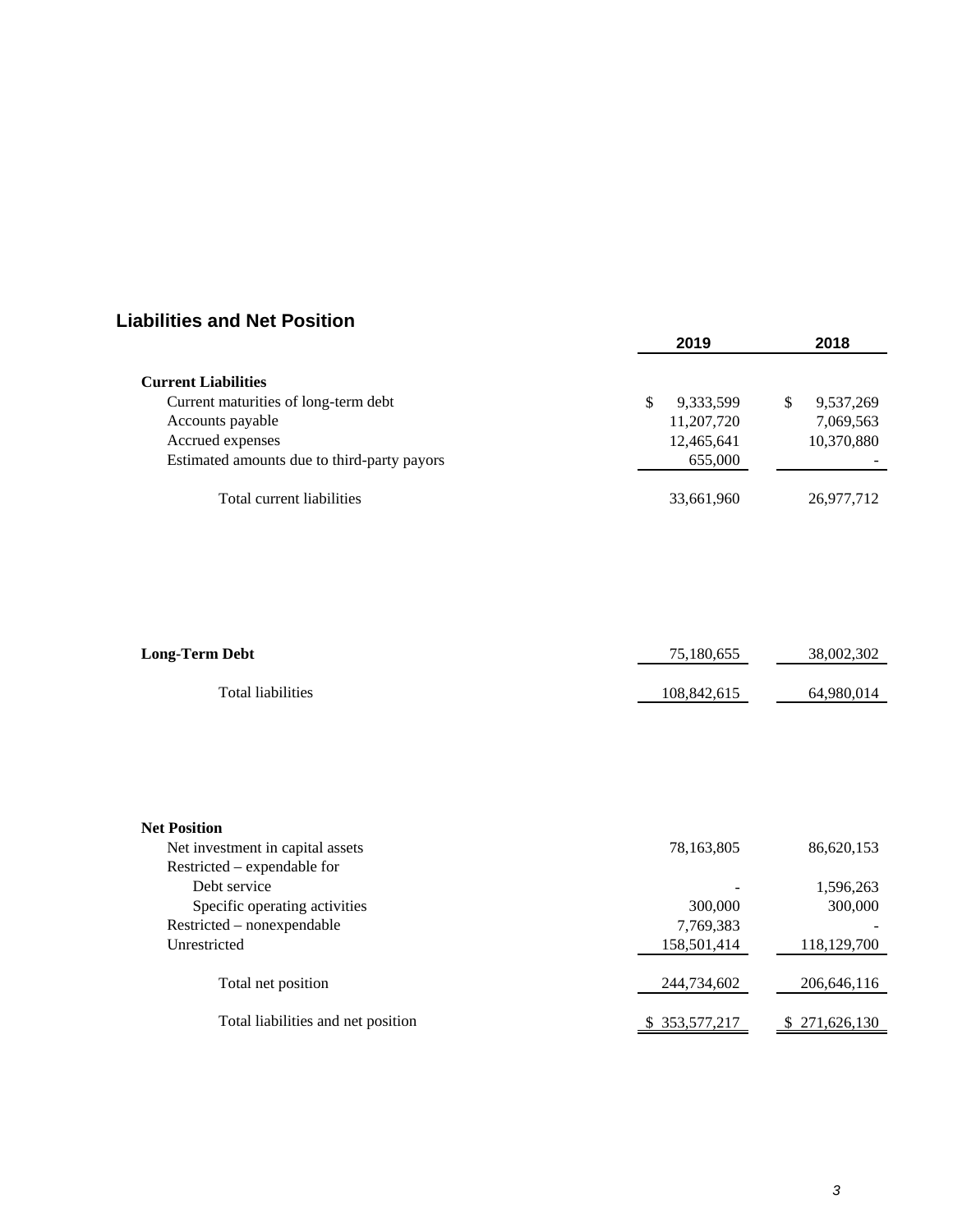## **Stillwater Medical Center Authority d/b/a Stillwater Medical Center A Component Unit of the City of Stillwater, Oklahoma Statements of Revenues, Expenses and Changes in Net Position Years Ended December 31, 2019 and 2018**

|                                                                 | 2019          | 2018          |
|-----------------------------------------------------------------|---------------|---------------|
| <b>Operating Revenues</b>                                       |               |               |
| Net patient service revenue, net of provision for uncollectible |               |               |
| accounts; 2019 - \$23,909,551, 2018 - \$18,240,145              | \$230,697,313 | \$202,909,391 |
| Gain on investment in joint venture                             |               | 1,952,838     |
| Other                                                           | 4,253,799     | 4,046,253     |
| Total operating revenues                                        | 234,951,112   | 208,908,482   |
| <b>Operating Expenses</b>                                       |               |               |
| Salaries and wages                                              | 94,273,722    | 79,926,083    |
| Employee benefits                                               | 24,298,596    | 19,227,745    |
| Purchased services and professional fees                        | 24, 221, 776  | 20,907,738    |
| Supplies and other expenses                                     | 61,612,036    | 59,509,423    |
| Depreciation and amortization                                   | 11,640,524    | 10,218,352    |
| Loss on sale of capital assets                                  | 3,596         | 165,725       |
| Total operating expenses                                        | 216,050,250   | 189,955,066   |
| <b>Operating Income</b>                                         | 18,900,862    | 18,953,416    |
| <b>Nonoperating Revenues (Expenses)</b>                         |               |               |
| Noncapital grants and gifts                                     | 20,903        | 333,284       |
| Gain on investments in joint ventures                           | 3,663,704     | 392,266       |
| Investment return                                               | 9,095,240     | (2, 138, 317) |
| Interest expense and financing costs                            | (1, 172, 793) | (846, 569)    |
| Total nonoperating revenues (expenses)                          | 11,607,054    | (2,259,336)   |
| <b>Income Before Capital Gifts and Distributions</b>            | 30,507,916    | 16,694,080    |
| <b>Capital Gifts</b>                                            | 24,119        | 1,515,451     |
| <b>Distributions from Minority Owners, Net</b>                  | 7,556,451     |               |
| <b>Increase in Net Position</b>                                 | 38,088,486    | 18,209,531    |
| <b>Net Position, Beginning of Year</b>                          | 206,646,116   | 188,436,585   |
| Net Position, End of Year                                       | \$244,734,602 | \$206,646,116 |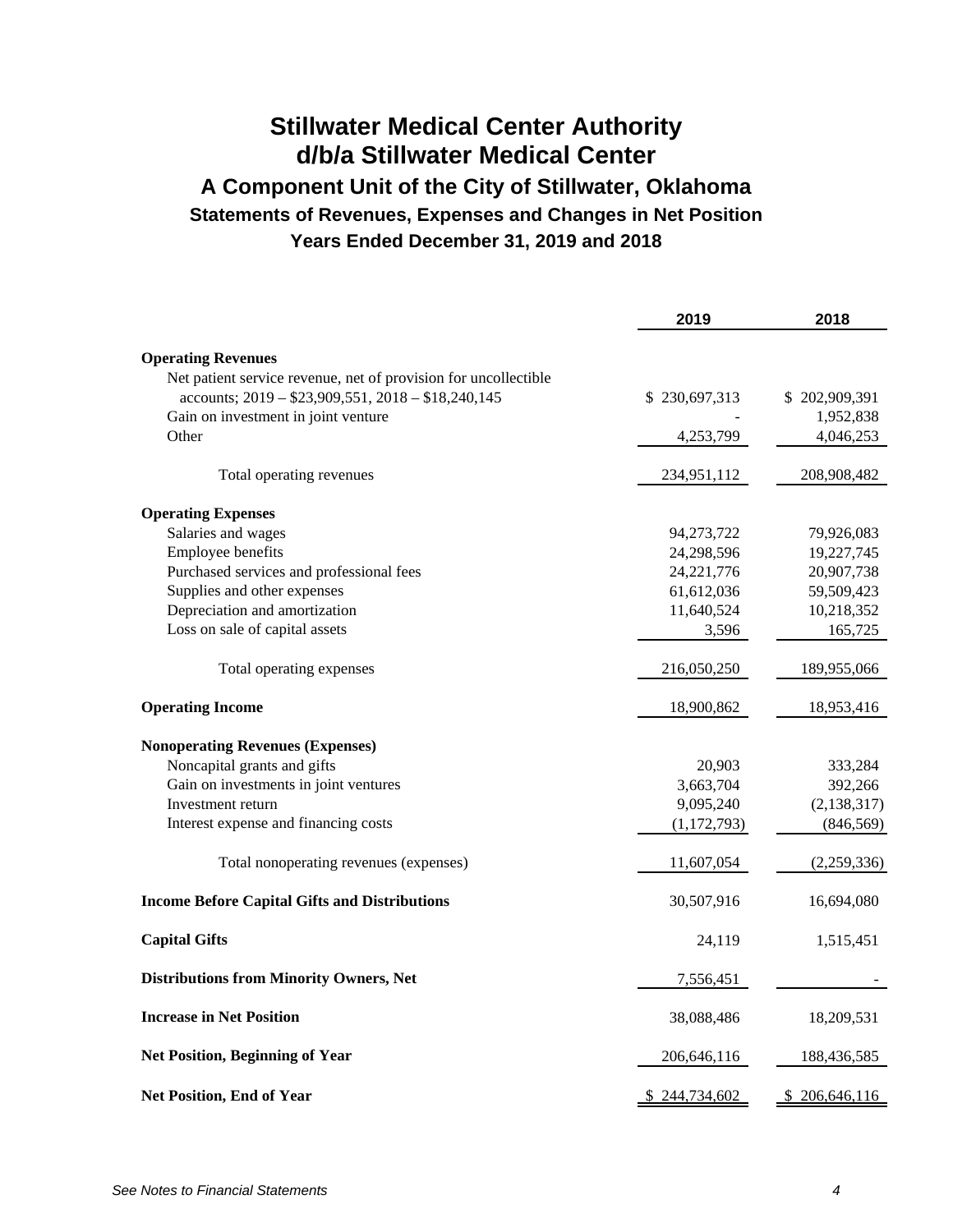# **Stillwater Medical Center Authority d/b/a Stillwater Medical Center A Component Unit of the City of Stillwater, Oklahoma Statements of Cash Flows Years Ended December 31, 2019 and 2018**

|                                                                     | 2019            | 2018           |
|---------------------------------------------------------------------|-----------------|----------------|
| <b>Operating Activities</b>                                         |                 |                |
| Receipts from and on behalf of patients                             | \$228,585,743   | \$201,918,178  |
| Payments to suppliers and contractors                               | (86, 691, 076)  | (82, 269, 404) |
| Payments to employees                                               | (116, 438, 084) | (99, 124, 530) |
| Other receipts and payments, net                                    | 5,039,431       | 5,505,776      |
| Net cash provided by operating activities                           | 30,496,014      | 26,030,020     |
| <b>Noncapital Financing Activities</b>                              |                 |                |
| Noncapital grants and gifts                                         | 20,903          | 15,726         |
| Net cash provided by noncapital financing activities                | 20,903          | 15,726         |
| <b>Capital and Related Financing Activities</b>                     |                 |                |
| Capital gifts                                                       | 24,119          | 1,515,451      |
| Proceeds from issuance of long-term debt                            | 79,245,000      | 16,000,000     |
| Payment of debt issuance costs                                      | (1, 125, 304)   | (159, 137)     |
| Proceeds from disposal of capital assets                            |                 | 102,305        |
| Principal paid on long-term debt                                    | (44, 566, 507)  | (10,085,238)   |
| Interest paid on long-term debt                                     | (1,200,628)     | (882, 627)     |
| Purchase of capital assets                                          | (39, 273, 454)  | (18, 844, 088) |
| Issuance of note receivable                                         | (21, 189, 000)  | (10, 758, 400) |
| Net cash used in capital and related financing activities           | (28,085,774)    | (23, 111, 734) |
| <b>Investing Activities</b>                                         |                 |                |
| Purchases of restricted assets whose use is limited under bond      |                 |                |
| agreements                                                          | (3,024,509)     | (6,744,810)    |
| Proceeds from disposition of restricted assets whose use is limited |                 |                |
| under bond agreements                                               | 4,648,735       | 7,021,439      |
| Purchases of restricted assets whose use is limited for capital     |                 |                |
| acquisitions                                                        | (48,541,585)    | (28, 395, 356) |
| Proceeds from disposition of restricted assets whose use is limited |                 |                |
| for capital acquisitions                                            | 51,490,020      | 25,338,806     |
| Purchases of investments                                            | (51,025,153)    | (7,570,234)    |
| Proceeds from disposition of investments                            | 41,158,145      | 18,516,460     |
| Distributions from joint ventures                                   | 8,209,614       | 60,000         |
| Cash acquired from transfer of Perry                                |                 | 373,990        |
| Acquisition of Crossroads Clinic, net of cash acquired              | (3,209,663)     |                |
| Investment income received                                          | 7,074,907       | 2,489,884      |
| Investments in equity investees                                     | (250,000)       |                |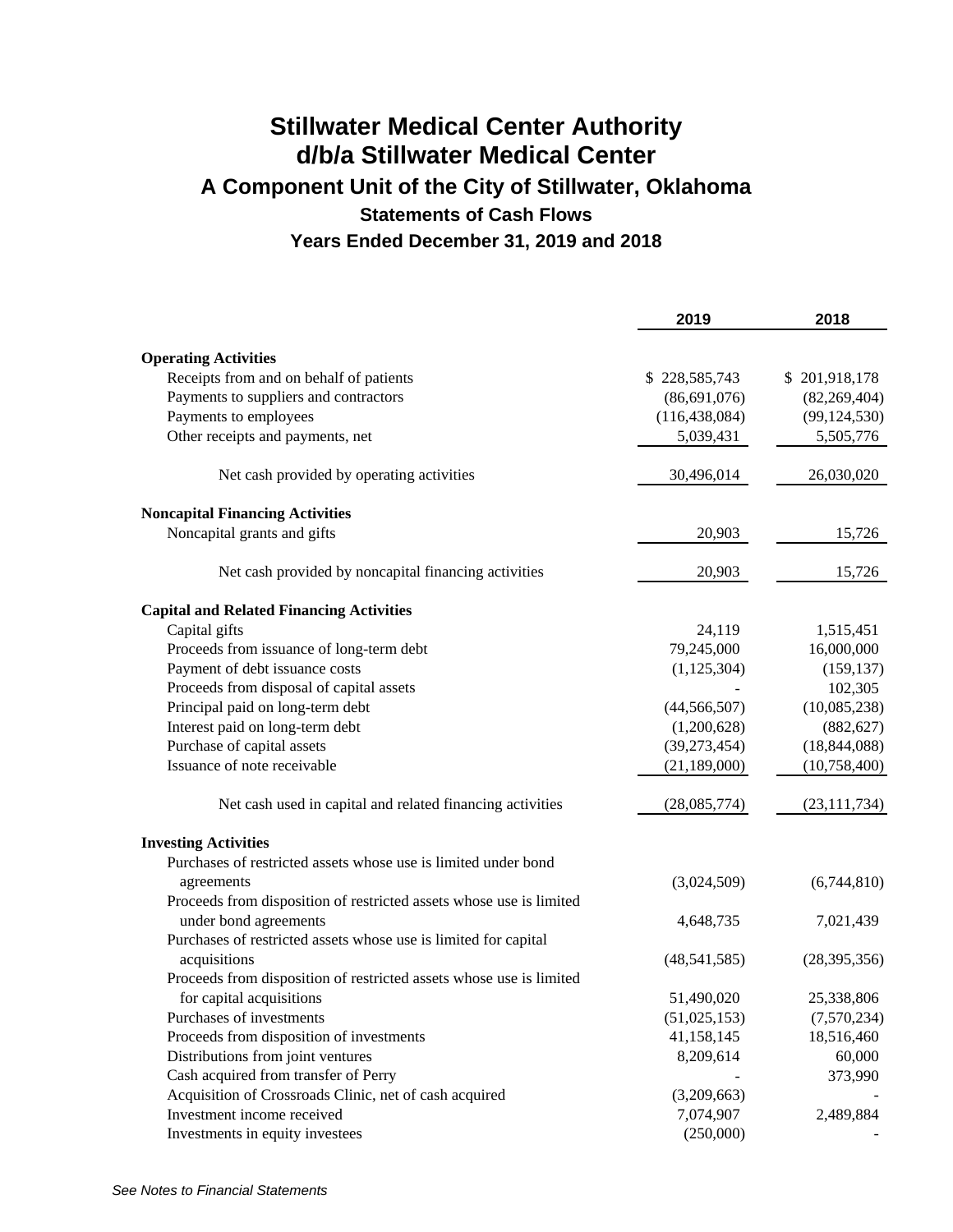|                                                                                           |    | 2019         |    | 2018           |  |
|-------------------------------------------------------------------------------------------|----|--------------|----|----------------|--|
| Distributions to minority owners                                                          | \$ | (300, 893)   | \$ |                |  |
| Acquisition of SMI                                                                        |    |              |    | (1,365,200)    |  |
| Acquisition of Bushwood                                                                   |    |              |    | (6,285,000)    |  |
| Net cash provided by investing activities                                                 |    | 6,229,618    |    | 3,439,979      |  |
| <b>Increase in Cash and Cash Equivalents</b>                                              |    | 8,660,761    |    | 6,373,991      |  |
| Cash and Cash Equivalents, Beginning of Year                                              |    | 23,973,994   |    | 17,600,003     |  |
| <b>Cash and Cash Equivalents, End of Year</b>                                             |    | 32,634,755   |    | 23,973,994     |  |
| Reconciliation of Operating Income to Net Cash Provided by Operating<br><b>Activities</b> |    |              |    |                |  |
| Operating income                                                                          | \$ | 18,900,862   | \$ | 18,953,416     |  |
| Depreciation and amortization                                                             |    | 11,640,524   |    | 10,218,352     |  |
| Accrued self-insurance costs                                                              |    | 22,962       |    | (108, 891)     |  |
| Loss on sale of capital assets                                                            |    | 3,596        |    | 165,725        |  |
| Provision for uncollectible accounts                                                      |    | 23,909,551   |    | 18,240,145     |  |
| Changes in operating assets and liabilities                                               |    |              |    |                |  |
| Patient accounts receivable                                                               |    | (26,961,121) |    | (18, 844, 889) |  |
| Supplies, prepaid expenses and other assets                                               |    | (5,037,137)  |    | 1,748,254      |  |
| Estimated amounts due to/from third-party payors                                          |    | 940,000      |    | (386, 469)     |  |
| Change in investments in joint ventures                                                   |    |              |    | (493, 315)     |  |
| Accounts payable and accrued expenses                                                     |    | 7,076,777    |    | (3,462,308)    |  |
| Net cash provided by operating activities                                                 |    | 30,496,014   | S  | 26,030,020     |  |
| <b>Noncash Investing, Capital and Financing Activities</b>                                |    |              |    |                |  |
| Capital asset purchases in accounts payable                                               | \$ | 1,454,203    | \$ | 2,352,247      |  |
| Capital lease obligations incurred for equipment                                          | \$ | 2,296,190    | \$ | 973,709        |  |
| Capital asset contribution to SMC Development, Inc.                                       | \$ | 15,445,649   | \$ |                |  |
| Capital asset contribution to SMC RE, LLC                                                 | \$ | 16,140,000   | \$ |                |  |
|                                                                                           |    |              |    |                |  |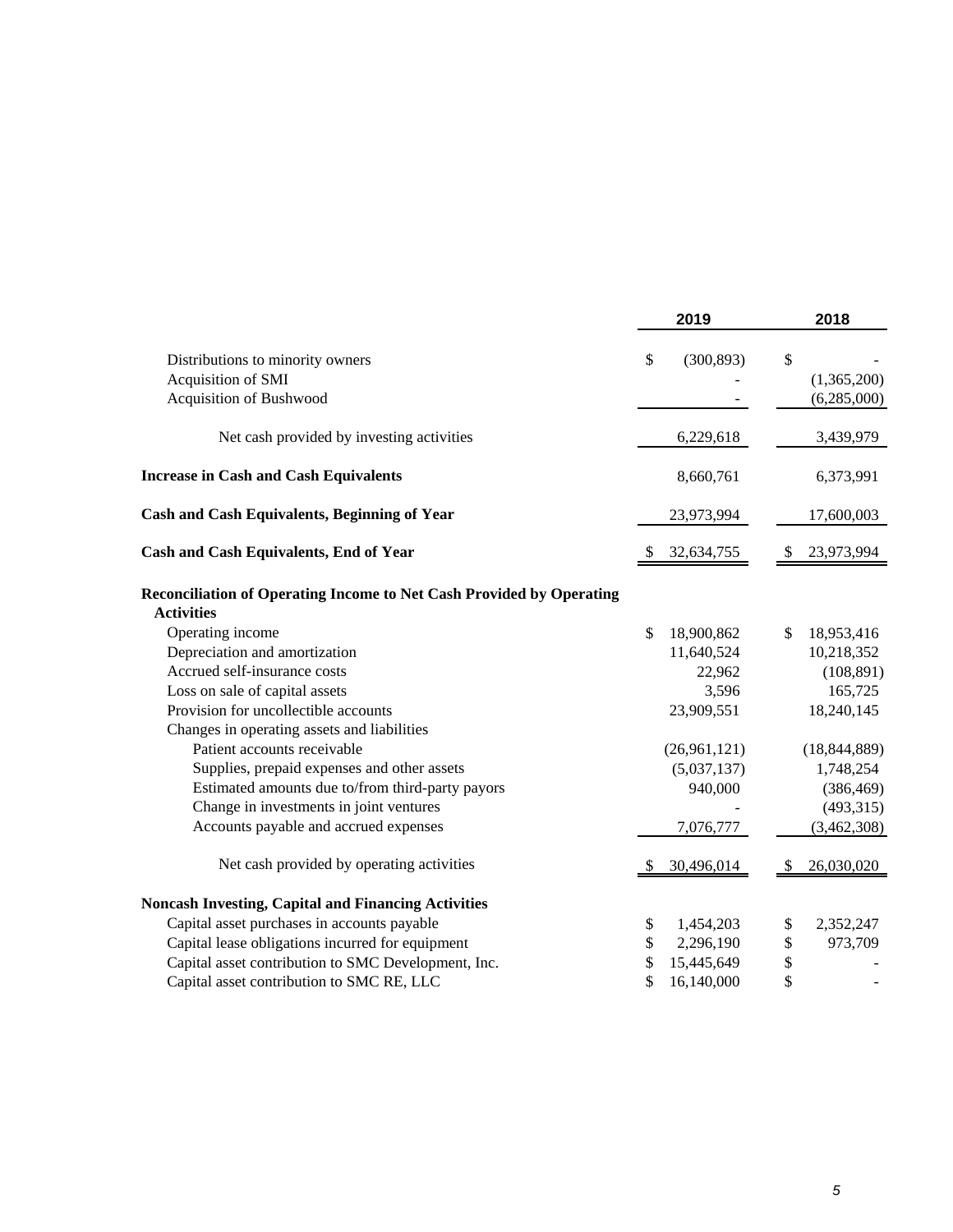## **Note 1: Nature of Operations and Summary of Significant Accounting Policies**

### *Nature of Operations*

Stillwater Medical Center Authority d/b/a Stillwater Medical Center (the Authority) is a public trust and an agency of the state of Oklahoma. The Authority is a component unit of the City of Stillwater, Oklahoma (the City) as the Board of Commissioners of the City appoints the majority of the members of the Board of Trustees of the Authority. The Authority operates, as its sole activity, Stillwater Medical Center under the terms of a trust indenture originally dated December 14, 1971.

The Authority primarily earns revenues by providing inpatient, outpatient and emergency care services to patients in Stillwater, Oklahoma, and surrounding communities. The Authority also operates physician clinics, a rehabilitation unit and provides home health and hospice services in the same geographic area.

Effective April 1, 2018, the Authority entered into a lease agreement with Perry Memorial Hospital Authority (Perry Authority) to assume all operations of Perry Memorial Hospital (Perry), a 26-bed hospital located in Perry, Oklahoma. The initial lease term covers a period of five years. The lease also includes four additional five-year extension periods. Perry primarily earns revenues by providing inpatient, outpatient, emergency and home health services to patients in Perry, Oklahoma.

### *Reporting Entity*

The accompanying financial statements include the accounts of the Authority and its blended component units, SMC Equipment, Inc. (SMC Equipment), SMC Development, Inc. (SMC Development) and SMC RE, LLC (SMC RE). All three entities are blended component units as they are entities for which the Authority is considered to be financially accountable.

SMC Equipment is a corporation organized in 2018 to lease various medical and facility equipment to the Authority. The Authority is the sole corporate member of SMC Equipment. Separate financial statements for SMC Equipment can be obtained by contacting the Authority's administrative office.

SMC Development, Inc. is a corporation organized in 2019 to own, hold and manage real and personal property. The Authority is the sole corporate member of SMC Development. Separate financial statements for SMC Development can be obtained by contacting the Authority's administrative office.

SMC RE, LLC is a limited liability company organized in 2019 to lease various medical facilities to the Authority. The Authority owned approximately 53% of SMC RE as of December 31, 2019. Separate financial statements for SMC RE can be obtained by contacting the Authority's administrative office.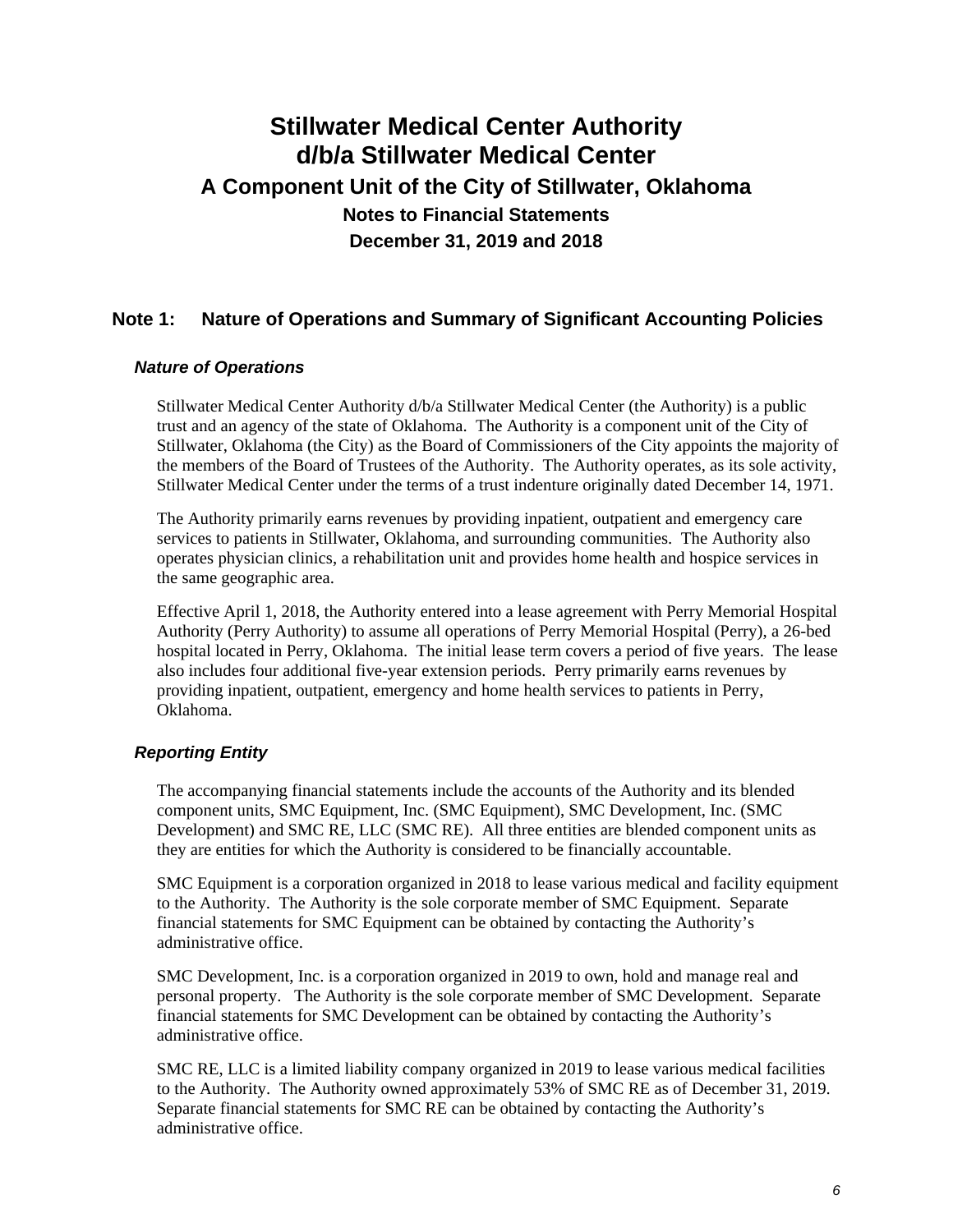Blended component units are, in substance, part of the primary government's operations, even though they are legally separate entities; thus, the entity's blended component unit is appropriately presented as a fund of the primary government.

### *Basis of Accounting and Presentation*

The accompanying financial statements of the Authority have been prepared on the accrual basis of accounting using the economic resources measurement focus. Revenues, expenses, gains, losses, assets and deferred outflows of resources and liabilities from exchange and exchange-like transactions are recognized when the exchange transaction takes place, while those from government-mandated nonexchange transactions (principally, federal and state grants and county appropriations) are recognized when all applicable eligibility requirements are met. Operating revenues and expenses include exchange transactions and program-specific, government-mandated nonexchange transactions. Noncapital grants and gifts that are not program-specific, investment income and interest on capital assets-related debt are included in nonoperating revenues and expenses. The Authority first applies restricted net position when an expense or outlay is incurred for purposes for which both restricted and unrestricted net position are available.

### *Use of Estimates*

The preparation of financial statements in conformity with accounting principles generally accepted in the United States of America requires management to make estimates and assumptions that affect the reported amounts of assets and deferred outflows of resources and liabilities and disclosure of contingent assets and liabilities at the date of the financial statements and the reported amounts of revenues and expenses during the reporting period. Actual results could differ from those estimates.

### *Cash and Cash Equivalents*

The Authority considers all liquid investments with original maturities of three months or less to be cash equivalents. At December 31, 2019 and 2018, cash equivalents consisted primarily of money market accounts with brokers.

Included in restricted cash and investments – current on the accompanying balance sheets are money market mutual funds with brokers the Authority does not consider cash equivalents.

#### *Risk Management*

The Authority is exposed to various risks of loss from torts; theft of, damage to and destruction of assets; business interruption; errors and omissions; employee injuries and illnesses; natural disasters; medical malpractice; and employee health, dental and accident benefits. Commercial insurance coverage is purchased for claims arising from such matters other than those related to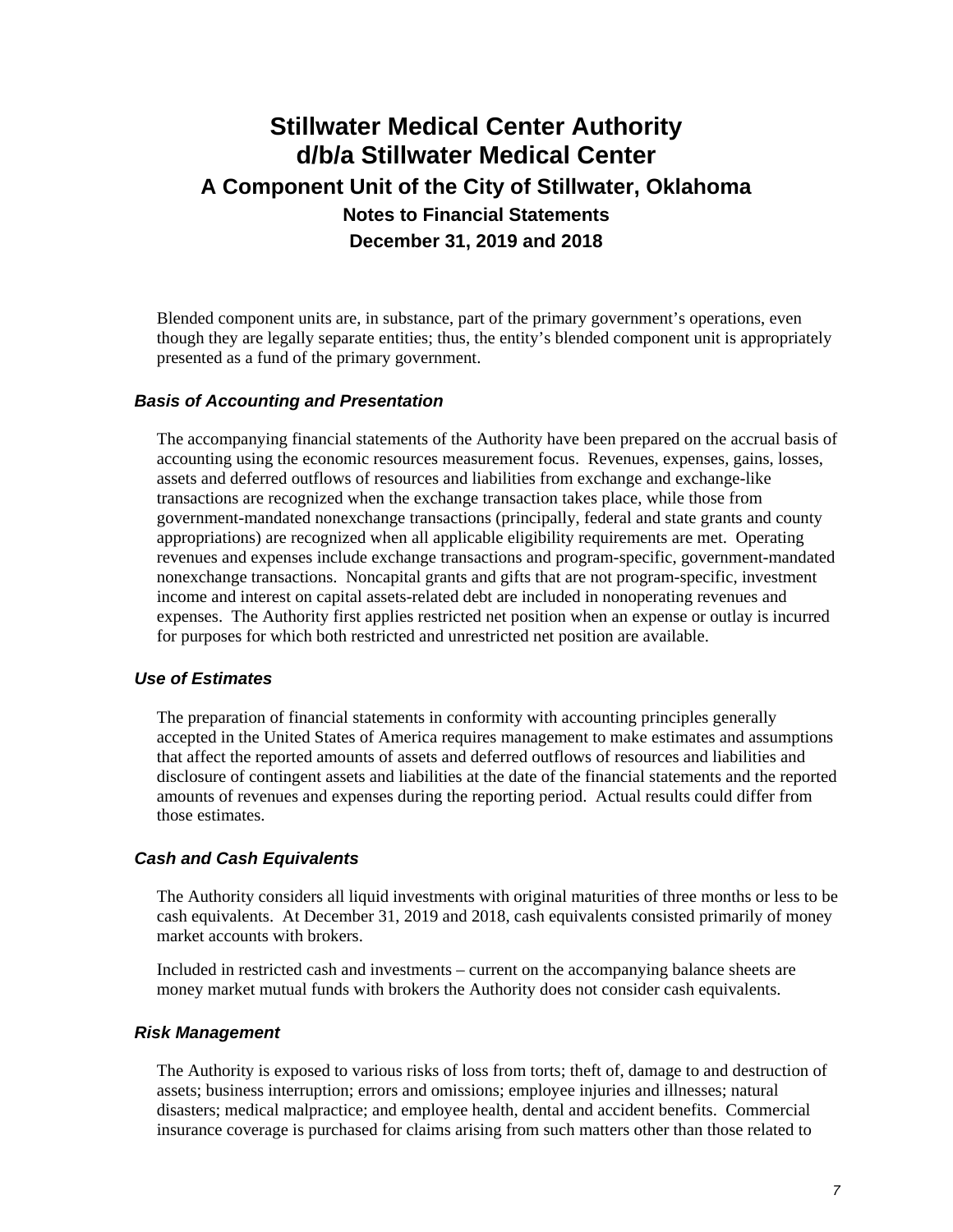workers' compensation and employee health claims. Settled claims have not exceeded this commercial coverage in any of the three preceding years.

The Authority is self-insured for a portion of its exposure to the risk of loss from workers' compensation and employee health claims. Annual estimated provisions are accrued for the selfinsured portion of these claims and include an estimate of the ultimate costs for both reported claims and claims incurred but not yet reported.

### *Investments and Investment Return*

Investments in U.S. Treasury, agency and instrumentality obligations with a remaining maturity of one year or less at the time of acquisition and non-negotiable certificates of deposit are carried at amortized cost. The investments in joint ventures are reported on the cost and equity methods of accounting (see *Note 5* for additional information on the joint ventures). All other investments are carried at fair value. Fair value is determined using quoted market prices.

Investment return includes dividend and interest income, realized gains and losses on investments carried at other than fair value and the net change for the year in the fair value of investments carried at fair value.

### *Patient Accounts Receivable*

The Authority reports patient accounts receivable for services rendered at net realizable amounts from third-party payors, patients and others. The Authority provides an allowance for uncollectible accounts based upon a review of outstanding receivables, historical collection information and existing economic conditions.

### *Supplies*

Supply inventories are stated at the lower of cost, determined using the first-in, first-out (FIFO) method, or market.

### *Capital Assets*

Capital assets are recorded at cost at the date of acquisition or acquisition value at the date of donation if acquired by gift. Depreciation is computed using the straight-line method over the estimated useful life of each asset. Assets under capital lease obligations and leasehold improvements are depreciated over the shorter of the lease term or their respective estimated useful lives. The following estimated useful lives are being used by the Authority:

| Land improvements                    | 8–20 years    |
|--------------------------------------|---------------|
| Buildings and leasehold improvements | $10-40$ years |
| Equipment                            | $3-20$ vears  |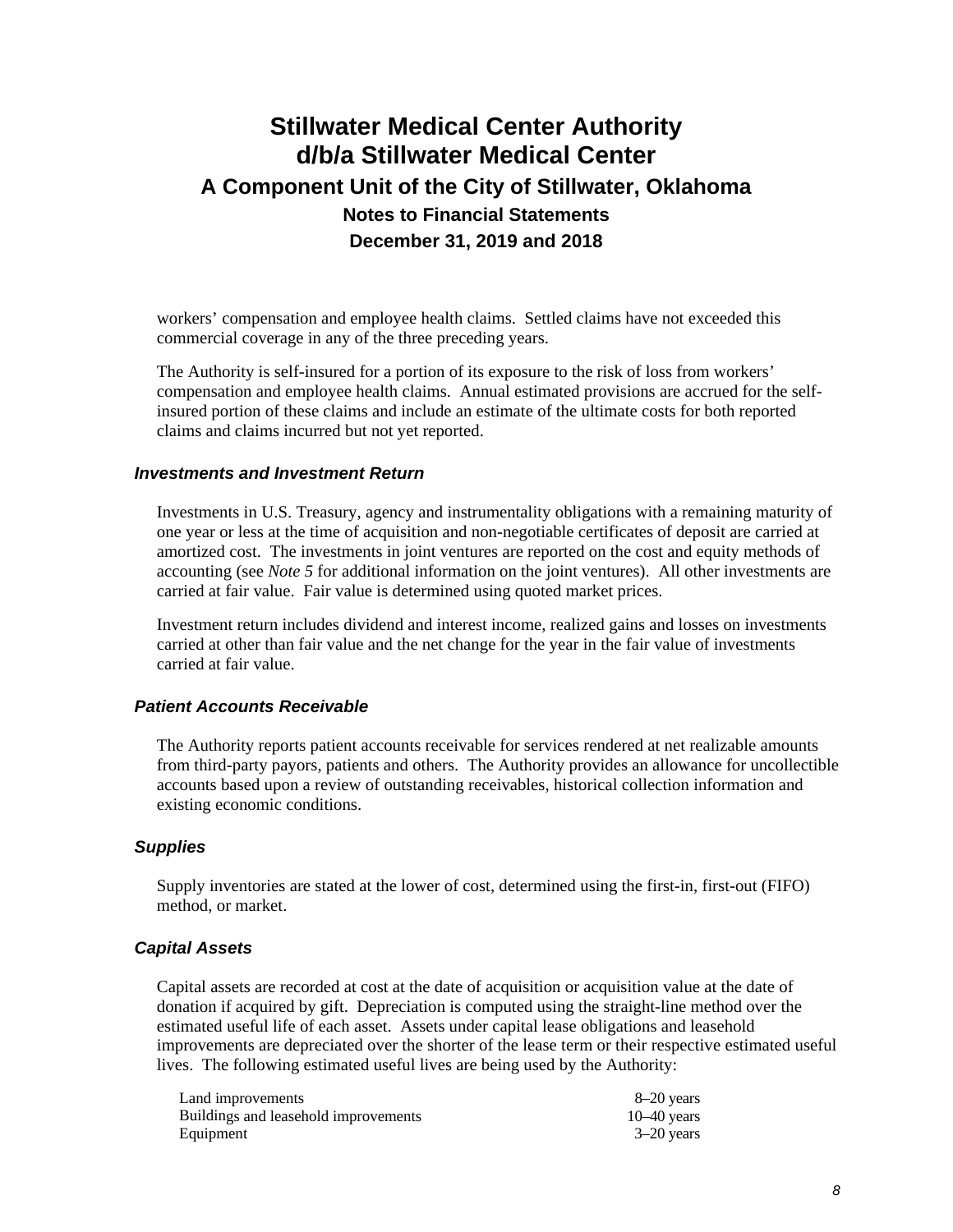### *Capital Asset Impairment*

The Authority evaluates capital assets for impairment whenever events or circumstances indicate a significant, unexpected decline in the service utility of a capital asset has occurred. If a capital asset is tested for impairment and the magnitude of the decline in service utility is significant and unexpected, accumulated depreciation is increased by the amount of the impairment loss.

No asset impairment was recognized during the years ended December 31, 2019 and 2018.

#### *Deferred Outflows of Resources*

The Authority reports the consumption of net position that is applicable to a future period as deferred outflows of resources in a separate section of its balance sheets.

### *Compensated Absences*

Authority policies permit most employees to accumulate paid time off benefits that may be realized as paid time off or, in limited circumstances, as a cash payment. Expense and the related liability are recognized as benefits are earned whether the employee is expected to realize the benefit as time off or in cash. Compensated absence liabilities are computed using the regular pay and termination pay rates in effect at the balance sheet date plus an additional amount for compensation-related payments, such as Social Security and Medicare taxes, computed using rates in effect at that date.

#### *Net Position*

Net position of the Authority is classified in four components. Net investment in capital assets consists of capital assets, net of accumulated depreciation and reduced by the outstanding balances of borrowings used to finance the purchase or construction of those assets. Restricted expendable net position is made up of noncapital assets that must be used for a particular purpose, as specified by creditors, grantors or donors external to the Authority, including amounts deposited with trustees as required by bond indentures, reduced by the outstanding balances of any related borrowings. Restricted nonexpendable net position is made up of the minority interest in SMC RE. Unrestricted net position is the remaining net position that does not meet the definition of net investment in capital assets or restricted net position.

### *Net Patient Service Revenue*

The Authority has agreements with third-party payors that provide for payments to the Authority at amounts different from its established rates. Net patient service revenue is reported at the estimated net realizable amounts from patients, third-party payors and others for services rendered and includes estimated retroactive revenue adjustments and a provision for uncollectible accounts. Retroactive adjustments are considered in the recognition of revenue on an estimated basis in the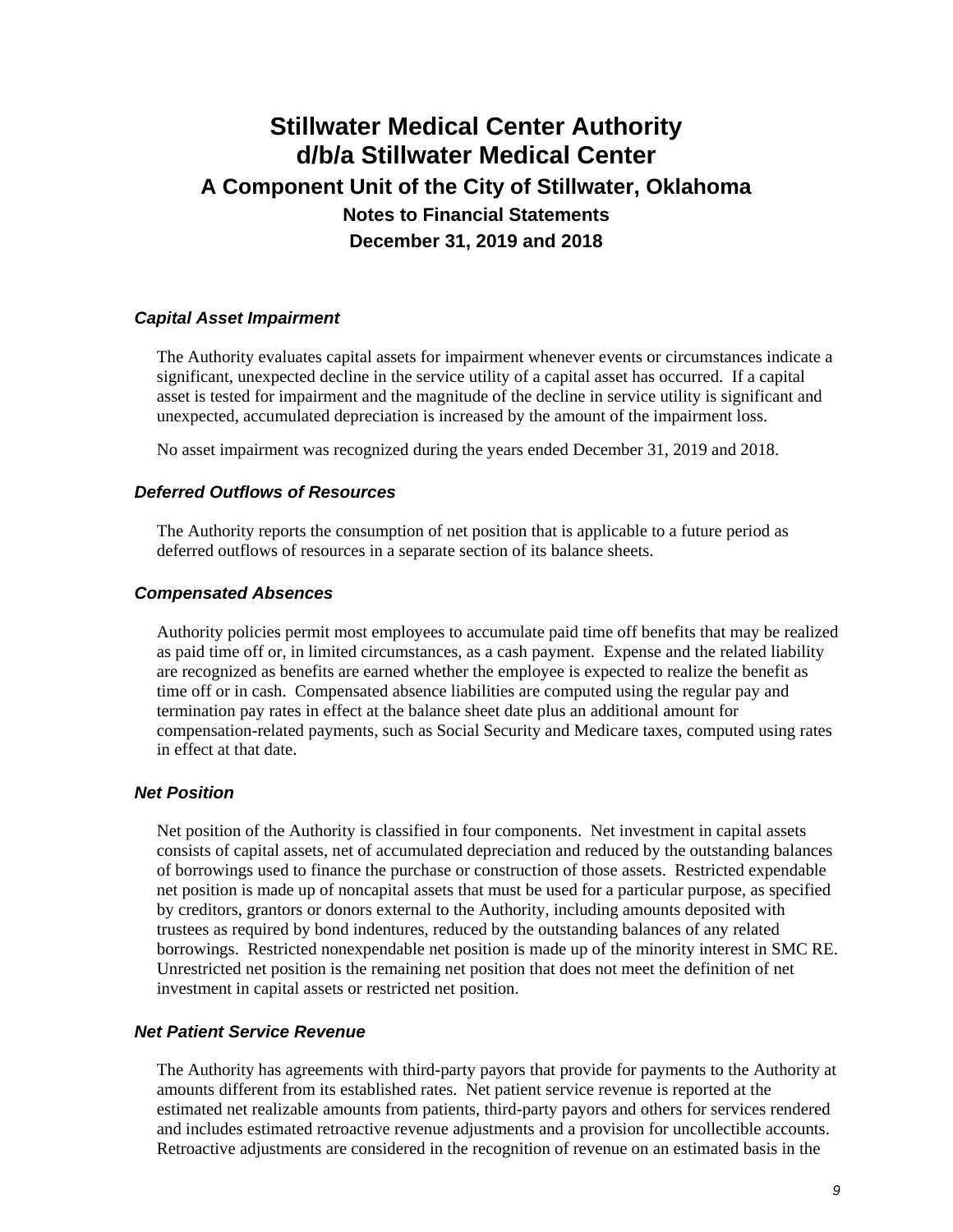period the related services are rendered and such estimated amounts are revised in future periods as adjustments become known.

### *Charity Care*

The Authority provides care without charge or at amounts less than its established rates to patients meeting certain criteria under its charity care policy. Because the Authority does not pursue collection of amounts determined to qualify as charity care, these amounts are not reported as net patient service revenue.

#### *Income Taxes*

As an essential government function of the City, the Authority is generally exempt from federal and state income taxes under Section 115 of the Internal Revenue Code and a similar provision of state law. However, the Authority is subject to federal income tax on any unrelated business taxable income.

### *Supplemental Hospital Offset Payment Program*

On January 17, 2012, the Centers for Medicare & Medicaid Services approved the State of Oklahoma's Supplemental Hospital Offset Payment Program (SHOPP). The SHOPP is currently scheduled to sunset on December 31, 2025. The SHOPP is designed to assess Oklahoma hospitals a supplemental hospital offset fee that will be placed in pools after receiving federal matching funds. The total fees and matching funds will then be allocated to hospitals as directed by legislation.

During the years ended December 31, the Authority had the following activity related to the SHOPP:

|                                                    | 2019                   |   | 2018                   |
|----------------------------------------------------|------------------------|---|------------------------|
| SHOPP funds received<br>SHOPP assessment fees paid | 5,096,000<br>4,324,000 | S | 5,419,000<br>4,633,000 |
| Net benefit under SHOPP                            | 772,000                |   | 786,000                |

The annual amounts to be received and paid by the Authority over the term of the SHOPP are subject to change annually based on various factors involved in determining the amount of federal matching funds. Based on the current information available, the annual net benefit to the Authority over the remaining term of the SHOPP is expected to be consistent over the remaining term. SHOPP revenue is recorded as part of net patient service revenue and SHOPP assessment fees are recorded as part of other expenses on the accompanying statements of revenues, expenses and changes in net position.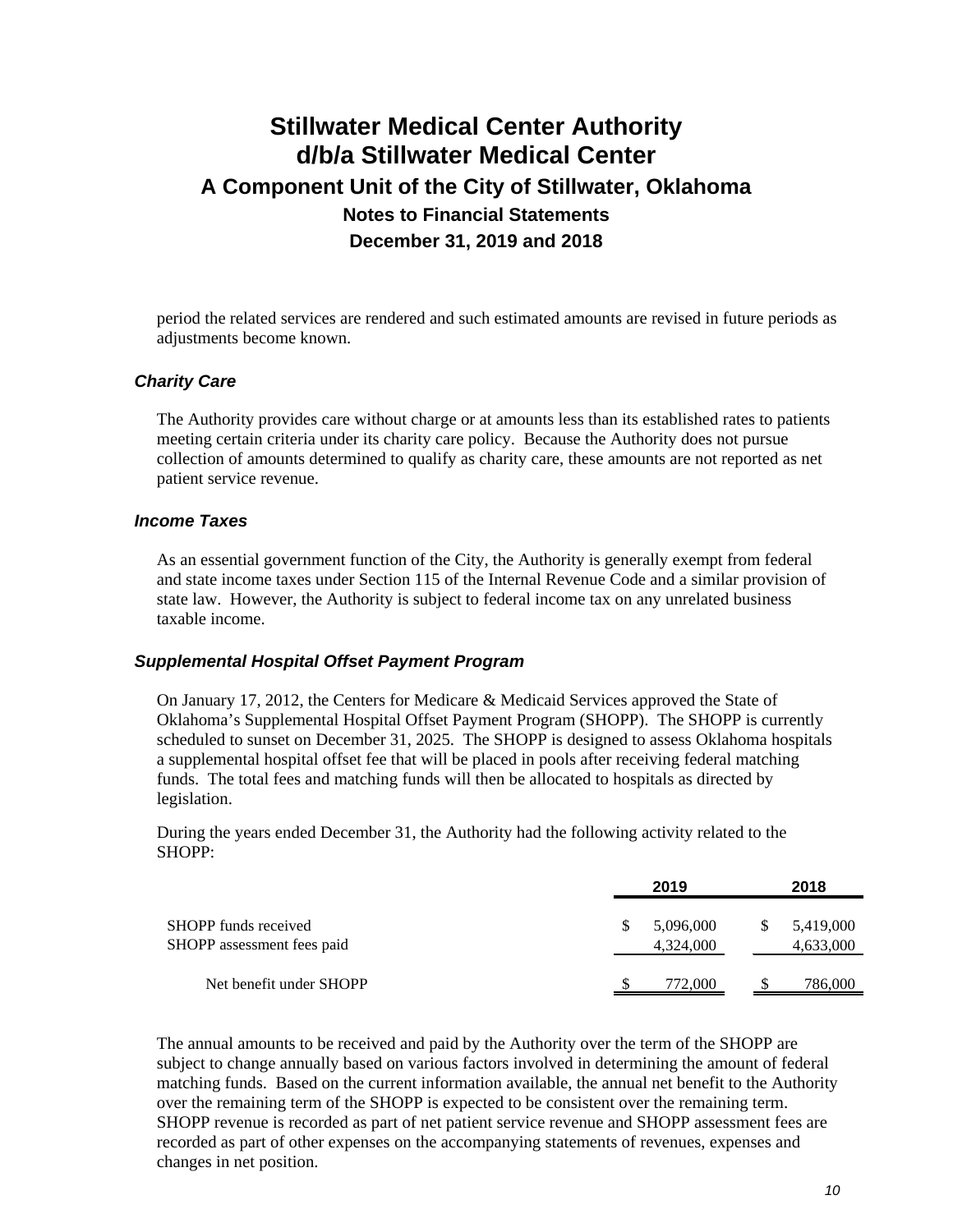### *Reclassifications*

Certain reclassifications have been made to the 2018 financial statements to conform to the 2019 presentation. The reclassifications had no effect on the changes in financial position.

### **Note 2: Net Patient Service Revenue**

The Authority has agreements with third-party payors that provide for payments to the Authority at amounts different from its established rates. These payment arrangements include:

- **Medicare** Inpatient acute care services and substantially all outpatient services rendered to Medicare program beneficiaries are paid at prospectively determined rates per discharge. These rates vary according to a patient classification system that is based on clinical, diagnostic and other factors. The Authority is reimbursed for certain services at tentative rates with final settlement determined after submission of annual cost reports by the Authority and audits thereof by the Medicare administrative contractor. The Medicare administrative contractor has audited the Authority's cost reports through December 31, 2015.
- **Medicaid** The Authority has also been reimbursed for services rendered to patients covered by the state Medicaid program at prospectively determined rates per discharge and fee schedules with no retroactive adjustment. These rates vary according to a patient classification system that is based on clinical, diagnostic and other factors.

Approximately 44% and 43% of net patient service revenue is from participation in the Medicare and state-sponsored Medicaid programs for the years ended December 31, 2019 and 2018, respectively. Laws and regulations governing the Medicare and Medicaid programs are complex and subject to interpretation and change. As a result, it is reasonably possible that recorded estimates will change materially in the near term.

The Authority has also entered into payment agreements with certain commercial insurance carriers, health maintenance organizations and preferred provider organizations. The basis for payment to the Authority under these agreements includes prospectively determined rates per discharge, discounts from established charges and prospectively determined daily rates.

### **Note 3: Deposits, Investments and Investment Return**

### *Deposits*

Custodial credit risk is the risk that in the event of a bank failure a government's deposits may not be returned to it. The Authority's deposit policy for custodial credit risk requires collateralization of all deposits with federal depository insurance and other acceptable collateral in specific amounts.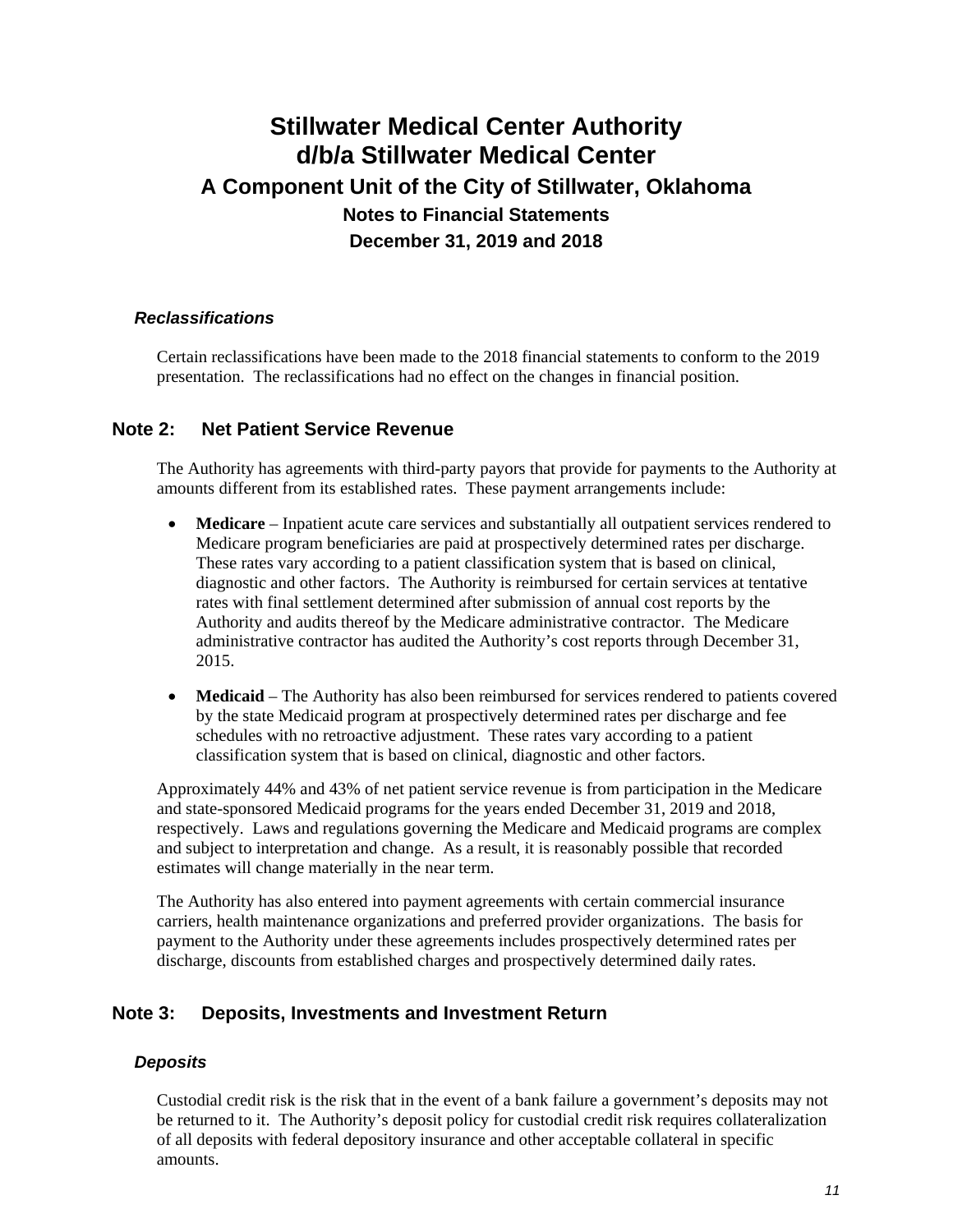At December 31, 2019 and 2018, approximately \$1,391,000 and \$4,861,000 of the Authority's bank balances of approximately \$8,601,000 and \$16,713,000, respectively, were uninsured and uncollateralized.

The above amounts exclude deposits held by the Authority's blended component units with bank balances of approximately \$1,450,000 and \$41,000 and carrying values of approximately \$1,450,000 and \$41,000 at December 31, 2019 and 2018, respectively. As nongovernmental entities, the blended component units are not subject to collateralization requirements. At December 31, 2019 and 2018, the blended component units' cash accounts exceeded federally insured limits by approximately \$950,000 and \$0, respectively.

### *Investments*

The Authority may invest in direct obligations of and other obligations guaranteed as to principal by the U.S. Treasury and U.S. agencies and instrumentalities and in bank repurchase agreements. It may also invest in corporate bonds and equity securities.

|                                  |                   |                  |                    | <b>Maturities in Years</b> |                        |
|----------------------------------|-------------------|------------------|--------------------|----------------------------|------------------------|
| <b>Type</b>                      | <b>Fair Value</b> | Less<br>than 1   | $1 - 5$            | $6 - 10$                   | <b>More</b><br>than 10 |
| 2019                             |                   |                  |                    |                            |                        |
| Money market mutual funds        | 51,341,308<br>S.  | 51,341,308<br>S. | \$                 | \$                         | \$                     |
| Mutual funds – fixed income      | 32,535,028        |                  | 25, 101, 764       | 7,433,264                  |                        |
| Mutual funds – domestic equities | 21,547,255        | 21,547,255       |                    |                            |                        |
| Mutual funds – international     |                   |                  |                    |                            |                        |
| equities                         | 5,641,277         | 5,641,277        |                    |                            |                        |
| Total investments                | \$111,064,868     | 78,529,840<br>S. | \$<br>25, 101, 764 | 7,433,264<br>S.            | -S                     |
| 2018                             |                   |                  |                    |                            |                        |
| U.S. Treasury obligations        | \$<br>69,687      | \$<br>69,687     | \$                 | \$                         | \$                     |
| Money market mutual funds        | 41,939,747        | 41,939,747       |                    |                            |                        |
| Mutual funds – fixed income      | 24, 214, 227      |                  | 16,365,689         | 7,848,538                  |                        |
| Mutual funds – domestic equities | 18,561,691        | 18,561,691       |                    |                            |                        |
| Mutual funds – international     |                   |                  |                    |                            |                        |
| equities                         | 6,207,583         | 6,207,583        |                    |                            |                        |
| Total investments                | 90,992,935        | 66,778,708       | 16,365,689         | 7,848,538                  |                        |

At December 31, the Authority had the following investments and maturities:

**Interest Rate Risk** – As a means of limiting its exposure to fair value losses arising from rising interest rates, the Authority's investment policy limits its fixed income investment portfolio to an average overall portfolio duration no greater than 7.5 years. The money market mutual funds are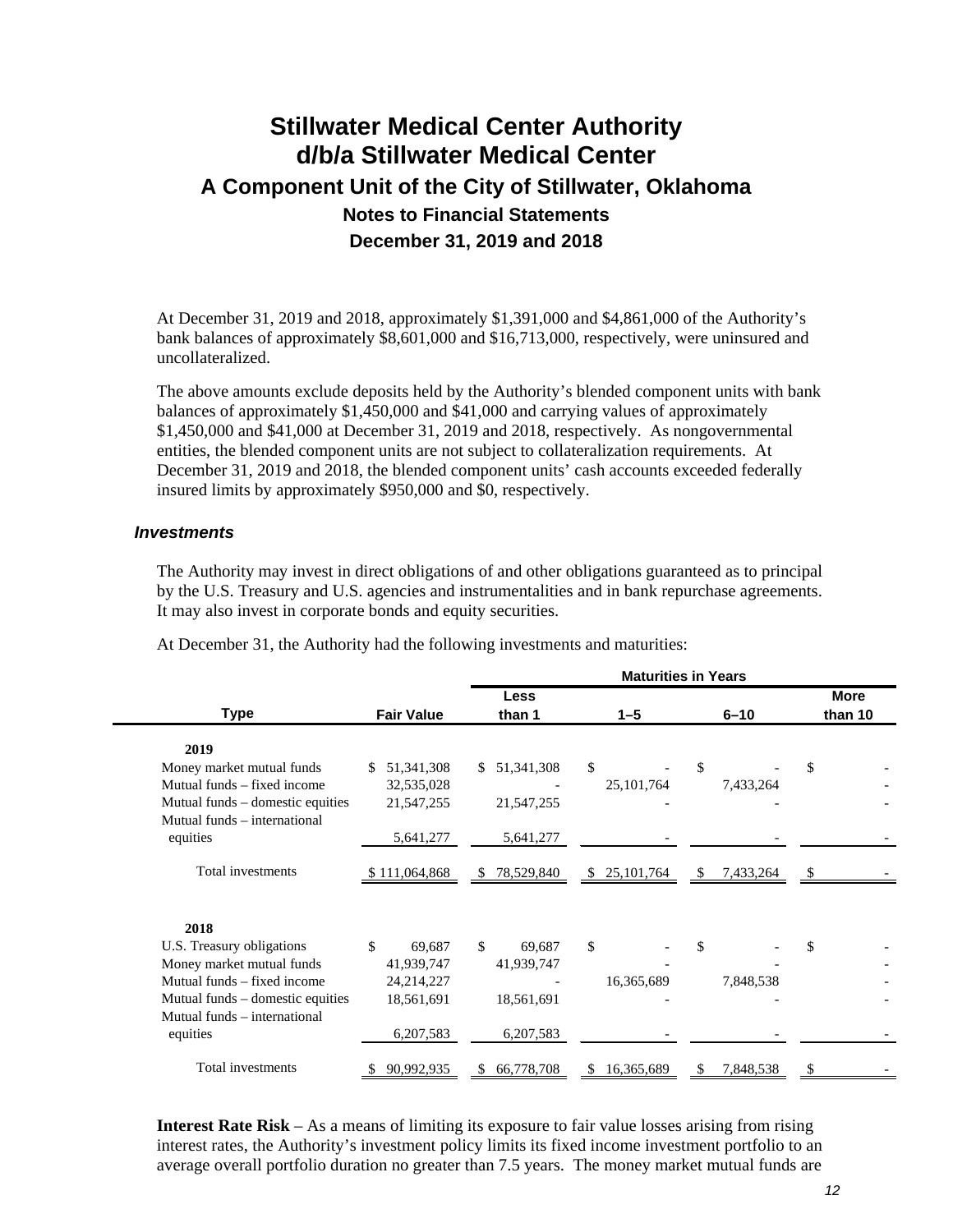presented as an investment with a maturity of less than one year because the average maturity of the funds is less than one year. Maturities of mutual funds – fixed income are presented based on the average maturity of the underlying securities in the fund.

**Credit Risk** – Credit risk is the risk that the issuer or other counterparty to an investment will not fulfill its obligations. It is the Authority's policy to limit its domestic fixed income investments to a credit rating of no less than investment grade and an overall weighted-average rating of A by Standard & Poor's (S & P), Moody's or Fitch.

At December 31, the Authority's investments not directly guaranteed by the U.S. government were rated as follows:

| <b>Investments</b>        | Moody's          | S & P            |  |
|---------------------------|------------------|------------------|--|
| 2019                      |                  |                  |  |
| Money market mutual funds | Aaa-mf           | AAAm             |  |
| Mutual funds              | <b>Not Rated</b> | <b>Not Rated</b> |  |
|                           |                  |                  |  |
| 2018                      |                  |                  |  |
| Money market mutual funds | Aaa-mf           | AAAm             |  |
| Mutual funds              | <b>Not Rated</b> | <b>Not Rated</b> |  |
|                           |                  |                  |  |

**Custodial Credit Risk** – For an investment, custodial credit risk is the risk that in the event of the failure of the counterparty the Authority will not be able to recover the value of its investment or collateral securities that are in the possession of an outside party. The Authority's investment policy does not address custodial credit risk.

**Concentration of Credit Risk** – The Authority limits exposure of the portfolio to any one issuer, other than the U.S. government or its agencies, to 10% of the market value of the fixed income portfolio and to 5% of the market value of the equity portfolio.

At December 31, 2019 and 2018, no investments exceeded 5% of the total fair value of all investments.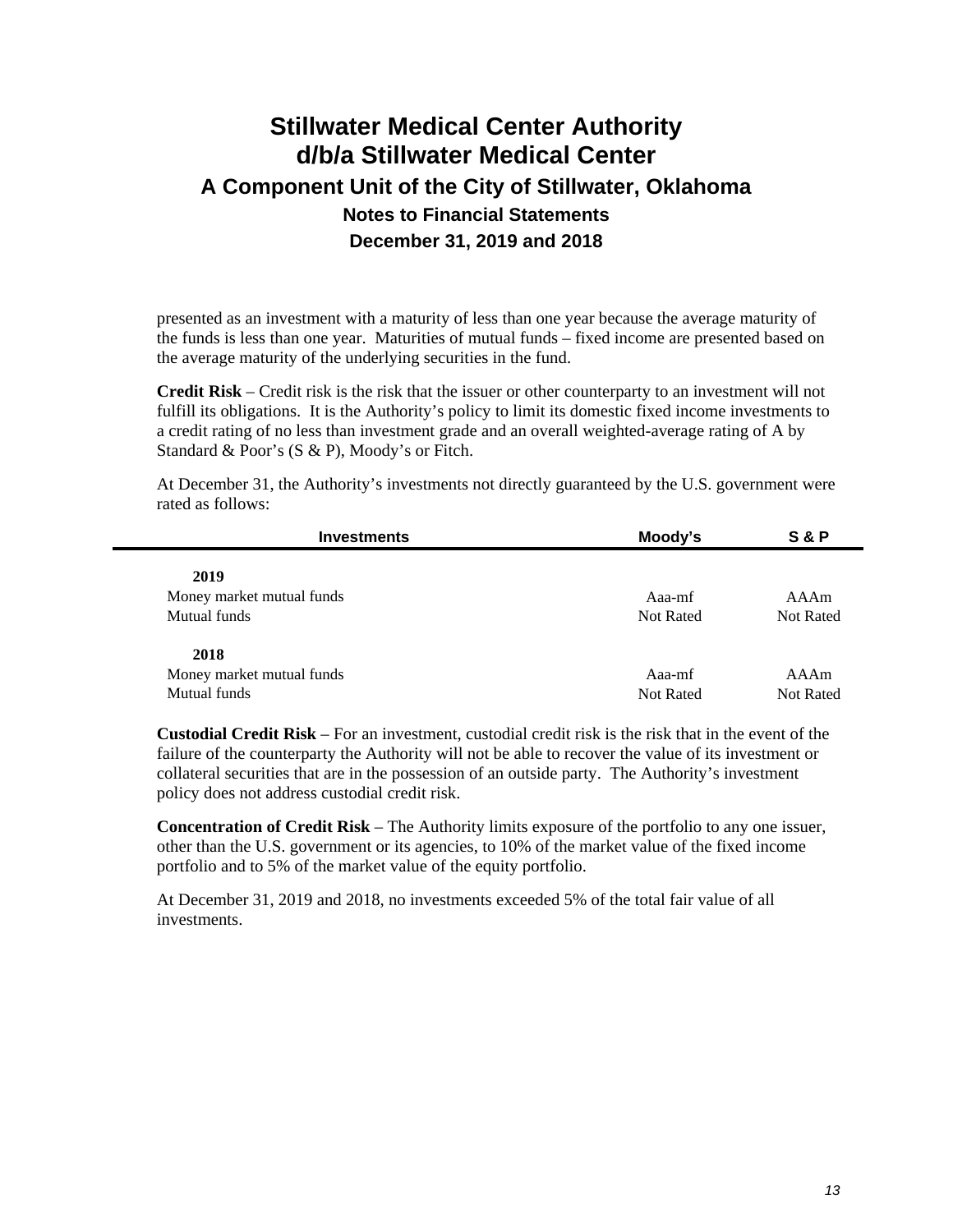### *Summary of Carrying Values*

The carrying values of deposits and investments shown above are included in the accompanying balance sheets as follows:

|                                                  | 2019                            | 2018                           |
|--------------------------------------------------|---------------------------------|--------------------------------|
| Carrying value<br>Deposits<br>Investments        | \$<br>14,672,674<br>111,064,868 | \$<br>15,621,881<br>90,992,935 |
|                                                  | 125,737,542<br>S                | 106,614,816<br>S.              |
| Included in the following balance sheet captions |                                 |                                |
| Cash and cash equivalents                        | \$<br>32,634,755                | S<br>23,973,994                |
| Short-term investments                           | 27,500,962                      | 25,029,136                     |
| Restricted cash and investments – current        | 78,871                          | 1,707,511                      |
| Noncurrent cash and investments, net             | 65,522,954                      | 55,904,175                     |
|                                                  | 125,737,542                     | 106,614,816                    |

#### *Investment Return*

Investment return for the years ended December 31 consisted of:

|                                                                                                                       |   | 2019                   |   | 2018                     |  |  |
|-----------------------------------------------------------------------------------------------------------------------|---|------------------------|---|--------------------------|--|--|
| Interest, dividends and realized gain on sales of investments<br>Net increase (decrease) in fair value of investments | S | 3,927,622<br>5,167,618 | S | 2,489,884<br>(4,628,201) |  |  |
|                                                                                                                       |   | 9,095,240              |   | (2,138,317)              |  |  |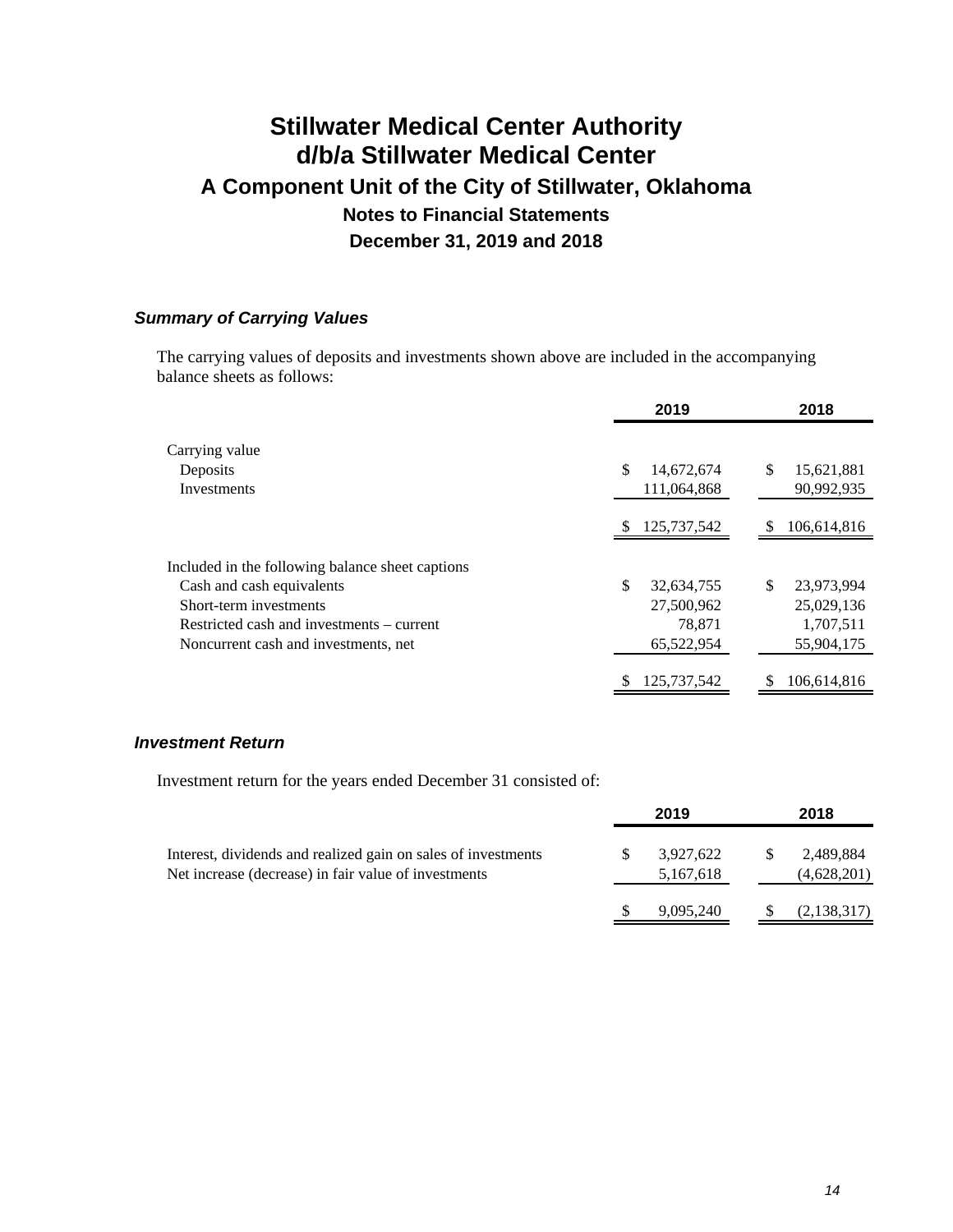## **Note 4: Patient Accounts Receivable**

The Authority grants credit without collateral to its patients, many of whom are area residents and are insured under third-party payor agreements. Patient accounts receivable at December 31 consisted of:

|                                           | 2019            | 2018            |
|-------------------------------------------|-----------------|-----------------|
| Medicare                                  | \$<br>7,502,574 | \$<br>7,331,044 |
| Medicaid                                  | 714,298         | 1,288,328       |
| Other third-party payors                  | 15,838,226      | 11,750,630      |
| <b>Patients</b>                           | 8,997,938       | 10,193,087      |
|                                           | 33,053,036      | 30,563,089      |
| Less allowance for uncollectible accounts | 3,989,000       | 4,702,000       |
|                                           |                 |                 |
|                                           | 29,064,036      | 25,861,089      |

### **Note 5: Investments in Joint Ventures**

The investments in joint ventures at December 31 relate to the following:

|                                                   | 2019 | 2018  |
|---------------------------------------------------|------|-------|
|                                                   |      |       |
| Fresenius Medical Care – Stillwater, LLC          | 9%   | 9%    |
| LifeCare Health Services, LLC                     | 10%  | 10%   |
| Tecumseh Health Reciprocal Risk Retention Group   | 4%   | 4%    |
| <b>Upper Midwest Consolidated Services Center</b> | 1%   | $1\%$ |
| Bushwood, LLC                                     | 50%  | 50%   |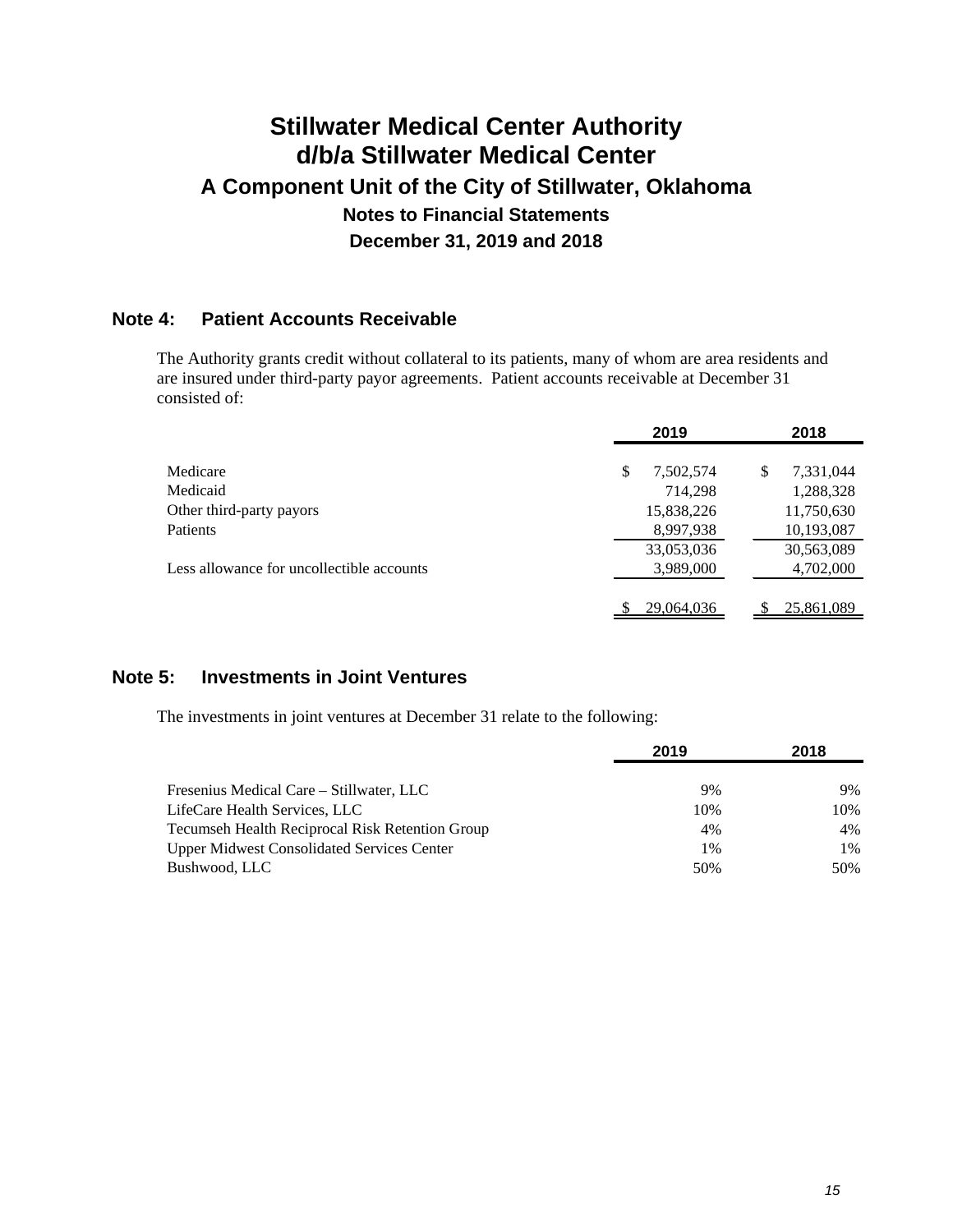The financial position and results of operations from the unaudited financial statements of the significant joint ventures for the fiscal years ended December 31 are summarized below:

|                                                            |                                    | 2019                       |                            |  |
|------------------------------------------------------------|------------------------------------|----------------------------|----------------------------|--|
|                                                            | <b>Tecumseh</b><br><b>Bushwood</b> |                            | <b>LifeCare</b>            |  |
| Current assets<br>Property and other long-term assets, net | \$<br>60,979,392                   | \$<br>126,826<br>8,470,035 | \$<br>7,843,059<br>313,161 |  |
| Total assets                                               | 60,979,392                         | 8,596,861<br>P.            | 8,156,220                  |  |
| <b>Total liabilities</b><br>Partners' equity               | \$<br>18,157,605<br>42,821,787     | \$<br>8,596,861            | \$<br>530,681<br>7,625,539 |  |
| Total liabilities and partners' equity                     | 60,979,392                         | 8,596,861                  | 8,156,220                  |  |
| Revenues                                                   | 10,611,789                         | 750,683                    | 2,324,039                  |  |
| Excess of revenues over expenses                           | <u>5,891,131</u>                   | 503,460                    | 357,507                    |  |
|                                                            |                                    | 2018                       |                            |  |

|                                                            | <b>Tecumseh</b>                | <b>Bushwood</b>            | <b>LifeCare</b>            |  |  |  |
|------------------------------------------------------------|--------------------------------|----------------------------|----------------------------|--|--|--|
| Current assets<br>Property and other long-term assets, net | 53,629,283<br>S                | \$<br>123,631<br>4,754,571 | \$<br>6,855,297<br>304,014 |  |  |  |
| Total assets                                               | 53,629,283                     | 4,878,202                  | 7,159,311                  |  |  |  |
| <b>Total liabilities</b><br>Partners' equity               | 19,790,296<br>\$<br>33,838,987 | \$<br>4,878,202            | \$<br>303,396<br>6,855,915 |  |  |  |
| Total liabilities and partners' equity                     | 53,629,283                     | 4,878,202                  | 7,159,311                  |  |  |  |
| Revenues                                                   | 11,549,386                     | 184.441                    | 2,188,190                  |  |  |  |
| Excess of revenues over expenses                           | 6,280,005                      | 184,417                    | 416,456                    |  |  |  |

Complete financial statements of the joint venture entities may be obtained by contacting the Authority's management.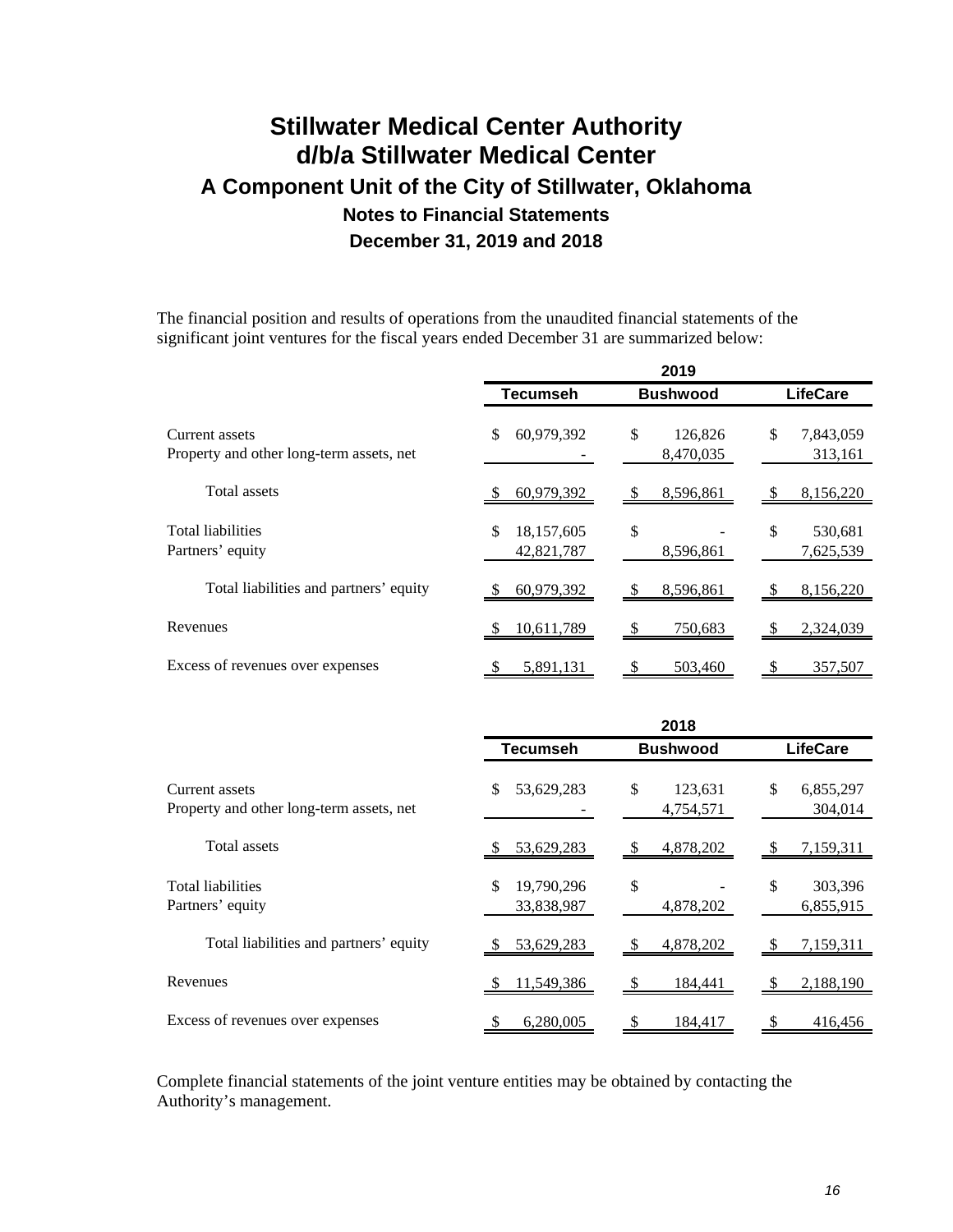The Authority purchases its professional liability (medical malpractice) and general liability insurance coverage from Tecumseh Health Reciprocal Risk Retention Group (Tecumseh) (see *Note 7*). For the years ended December 31, 2019 and 2018, the Authority paid approximately \$269,000 and \$303,000 to Tecumseh, respectively, for the coverage. The Authority's investment in Tecumseh was \$1,545,061 and \$1,348,139 at December 31, 2019 and 2018, respectively.

Stillwater Medical Imaging, LLC (SMI) owned and operated MRI, CT and other imaging equipment. The Authority utilized SMI to provide imaging services for its patients. The equipment is located within Stillwater Medical Center, and the Authority managed the operations and provided all staffing and supplies for SMI. The Authority performed all billing and collection services on behalf of SMI in exchange for a percentage of cash collections. SMI functioned as if it were a department within the Authority. As a result, management had elected to record the gain on investment in SMI within operating revenues. During the year ended December 31, 2018, the Authority earned approximately \$904,000 in fees from billing and collections services, which are recorded in other operating revenues. During 2018, the Authority purchased the remaining shares of SMI for \$1,365,200 and is treating its ongoing operations as a department of the Authority.

LifeCare Health Services, LLC (LifeCare) is a joint venture between certain hospitals in Oklahoma organized to collaborate and share expenses and expertise to expand or enhance health care services in the communities served by each participating hospital in furtherance of their independent missions. The Authority's investment in LifeCare was approximately \$645,000 at December 31, 2019 and 2018.

Effective August 15, 2018, the Authority acquired a 50% equity interest in Bushwood, LLC (Bushwood) for \$6,285,000. Bushwood owns two buildings in Stillwater, Oklahoma, an ambulatory surgery center and a medical office building, that are 100% leased by the Authority. For the years ended December 31, 2019 and 2018, the Authority paid approximately \$702,000 and \$721,000, respectively, in rent for the right to utilize the building space. The Authority's investment in Bushwood was \$6,305,394 and \$6,339,664 at December 31, 2019 and 2018, respectively. During the year ended December 31, 2019, the Authority received a distribution of \$286,000 from Bushwood.

Fresenius Medical Care – Stillwater, LLC (Fresenius) provides dialysis services to residents of Stillwater and the surrounding area. The Authority's investment in Fresenius was approximately \$262,000 at December 31, 2019 and 2018.

Upper Midwest Consolidated Services Center (UMCSC) is a health care supply purchasing and management organization. The Authority's investment in UMCSC was \$75,000 at December 31, 2019 and 2018.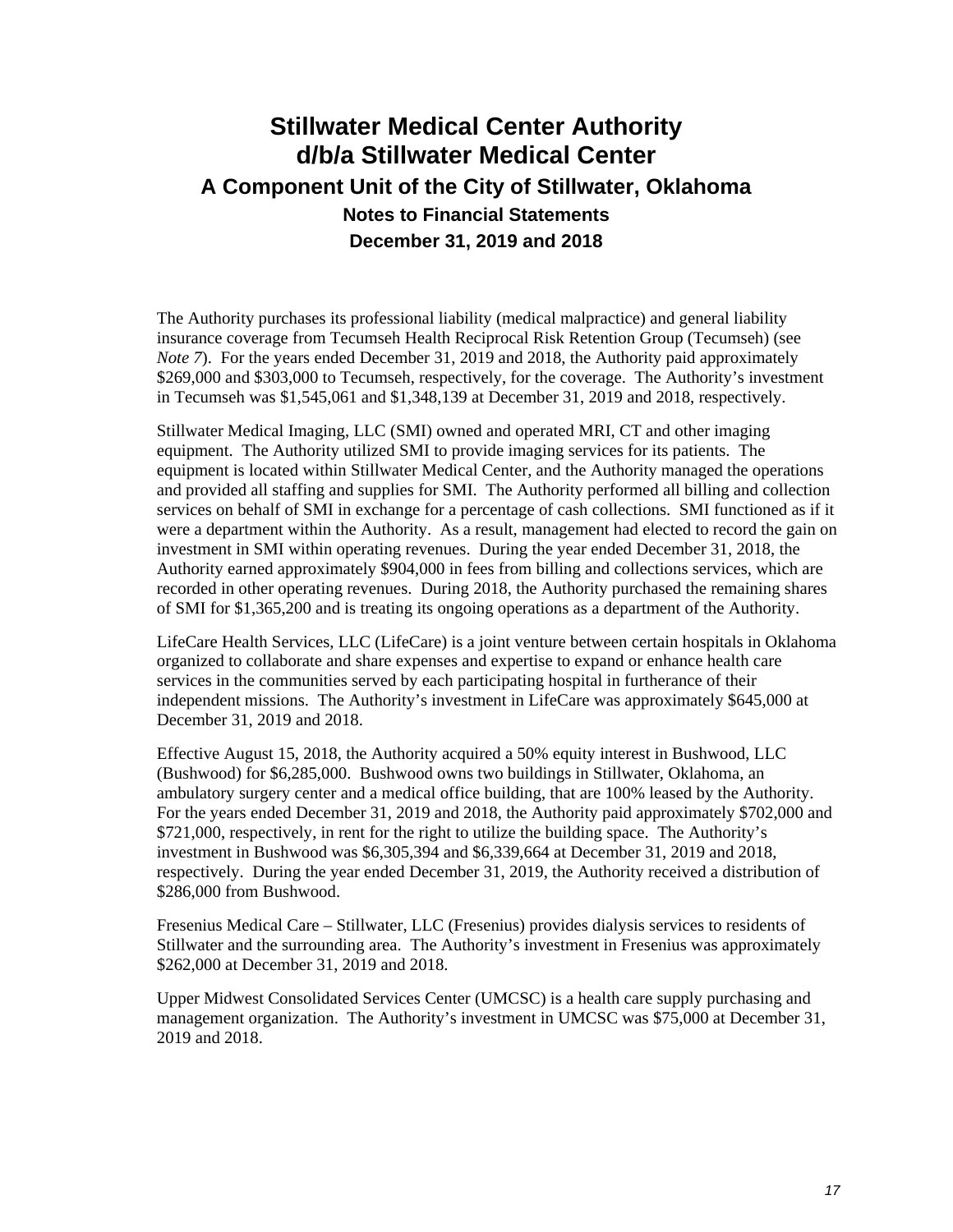## **Note 6: Capital Assets**

Capital assets activity for the years ended December 31 was:

|                                                                                  |                                         |                                       | 2019                     |                                       |                                          |
|----------------------------------------------------------------------------------|-----------------------------------------|---------------------------------------|--------------------------|---------------------------------------|------------------------------------------|
|                                                                                  | <b>Beginning</b><br><b>Balance</b>      | <b>Additions</b>                      | <b>Disposals</b>         | <b>Transfers</b>                      | <b>Ending</b><br><b>Balance</b>          |
| Land<br>Land improvements<br>Buildings, fixed equipment and                      | 4,470,073<br>\$<br>4,044,327            | \$<br>30,345                          | \$                       | \$                                    | \$<br>4,470,073<br>4,074,672             |
| leasehold improvements<br>Major moveable equipment<br>Construction in progress   | 103,518,197<br>85,717,869<br>17,582,200 | 3,985,189<br>21,552,188<br>15,207,336 | (516, 708)               | 2,576,019<br>1,060,858<br>(3,636,877) | 110,079,405<br>107,814,207<br>29,152,659 |
|                                                                                  | 215,332,666                             | 40,775,058                            | (516,708)                |                                       | 255,591,016                              |
| Less accumulated depreciation<br>Land improvements<br>Buildings, fixed equipment | 1,566,098                               | 115,561                               |                          |                                       | 1,681,659                                |
| and leasehold improvements<br>Major moveable equipment                           | 43,529,059<br>65,096,569                | 3,144,383<br>7,048,589                | (516,708)                |                                       | 46,673,442<br>71,628,450                 |
|                                                                                  | 110,191,726                             | 10,308,533                            | (516,708)                |                                       | 119,983,551                              |
| Capital assets, net                                                              | 105,140,940                             | 30,466,525                            |                          |                                       | 135,607,465                              |
|                                                                                  |                                         |                                       | 2018                     |                                       |                                          |
|                                                                                  | <b>Beginning</b><br><b>Balance</b>      | <b>Additions</b>                      | <b>Disposals</b>         | <b>Transfers</b>                      | <b>Ending</b><br><b>Balance</b>          |
| Land<br>Land improvements<br>Buildings, fixed equipment and                      | \$<br>4,470,073<br>3,389,240            | \$                                    | \$                       | \$<br>655,087                         | \$<br>4,470,073<br>4,044,327             |
| leasehold improvements<br>Major moveable equipment<br>Construction in progress   | 95,158,690<br>79,088,150<br>11,951,228  | 252,023<br>7,268,838<br>14,916,904    | (523, 361)<br>(639, 119) | 8,630,845<br>(9, 285, 932)            | 103,518,197<br>85,717,869<br>17,582,200  |
|                                                                                  | 194,057,381                             | 22,437,765                            | (1,162,480)              |                                       | 215,332,666                              |
| Less accumulated depreciation<br>Land improvements<br>Buildings, fixed equipment | 1,462,385                               | 103,713                               |                          |                                       | 1,566,098                                |
| and leasehold improvements<br>Major moveable equipment                           | 40,248,572<br>59,935,717                | 3,614,210<br>5,721,579                | (333, 723)<br>(560, 727) |                                       | 43,529,059<br>65,096,569                 |
|                                                                                  | 101,646,674                             | 9,439,502                             | (894, 450)               |                                       | 110, 191, 726                            |
| Capital assets, net                                                              | 92,410,707<br>\$                        | 12,998,263                            | (268,030)<br>\$          | \$                                    | 105,140,940<br>\$                        |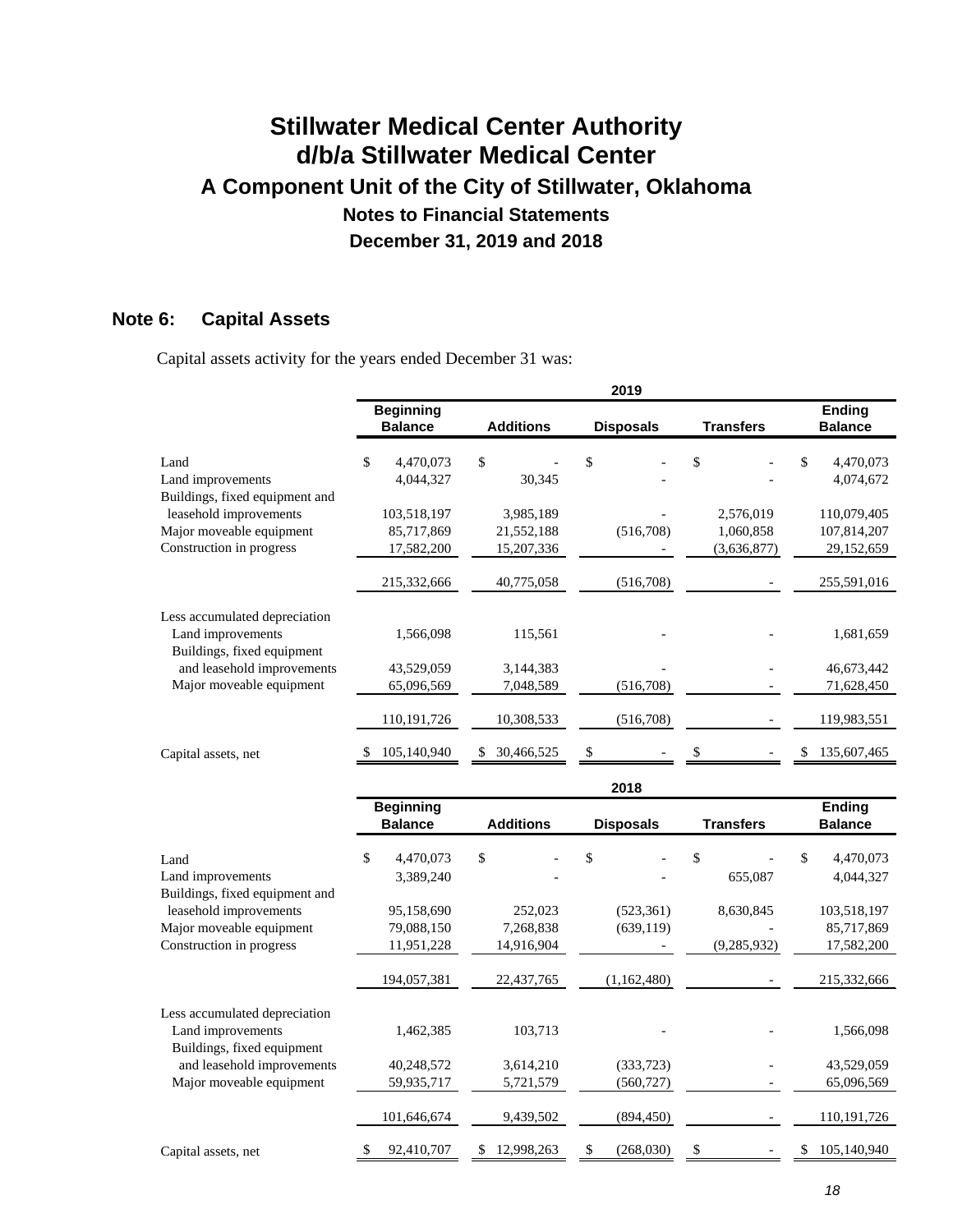## **Note 7: Medical Malpractice Claims**

The Authority purchases medical malpractice insurance under a claims-made policy on a fixed premium basis. Accounting principles generally accepted in the United States of America require a health care provider to accrue the expense of its share of malpractice claim costs, if any, for any reported and unreported incidents of potential improper professional service occurring during the year by estimating the probable ultimate costs of the incidents. Based upon the Authority's claims experience, an accrual of approximately \$60,000 and \$90,000 has been made as of December 31, 2019 and 2018, respectively. It is reasonably possible that this estimate could change materially in the near term.

The Authority is a subscriber (member) of Tecumseh, an entity approved by the state of Vermont to provide hospital professional and general liability coverage to its subscribers. Tecumseh was formed in order to stabilize the cost and availability of hospital professional and general liability insurance by taking advantage of the self-funding capabilities of a homogenous group of health care providers. Tecumseh members are provided hospital professional and general liability insurance under claims-made policies on a fixed premium basis. See *Note 5* for additional information about Tecumseh.

## **Note 8: Self-Insured Claims**

Substantially all of the Authority's employees and their dependents are eligible to participate in the Authority's employee health insurance plan. The Authority is self-insured for health claims of participating employees and dependents up to an annual aggregate amount of approximately \$300,000. Commercial stop-loss insurance coverage is purchased for claims in excess of the aggregate annual amount of \$175,000.

The Authority is self-insured for risks related to workers' compensation claims up to \$550,000 per occurrence with an annual liability limit of \$1,000,000 in the aggregate. In connection with the selfinsured workers' compensation policy, the Authority had a \$300,000 certificate of deposit held in escrow at a local bank during the years ended December 31, 2019 and 2018. No draws were made on the certificate of deposit held in escrow through 2019.

A provision is accrued for self-insured employee health claims and workers' compensation claims, including both claims reported and claims incurred but not yet reported. The accruals are estimated based on consideration of prior claims experience, recently settled claims, frequency of claims and other economic and social factors. It is reasonably possible that the Authority's estimates will change by a material amount in the near term.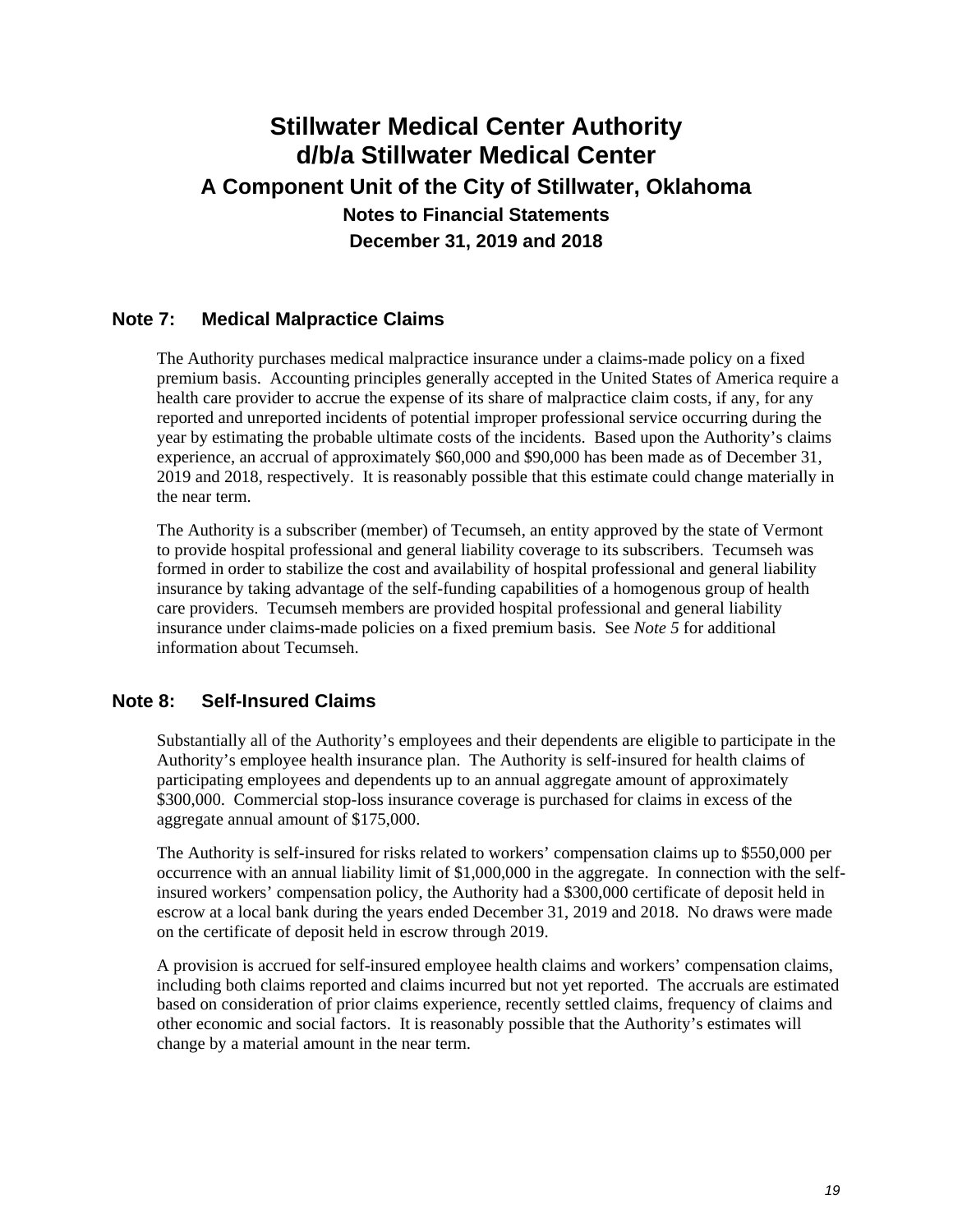Activity in the Authority's accrued employee health and workers' compensation claims liability during 2019 and 2018 is summarized as follows:

|                                                                  |    | <b>Employee</b><br><b>Health</b> |                           | Workers'<br><b>Compensation</b> |  |
|------------------------------------------------------------------|----|----------------------------------|---------------------------|---------------------------------|--|
| 2019                                                             |    |                                  |                           |                                 |  |
| Balance, beginning of year                                       | \$ | 1,171,289                        | \$                        | 83,285                          |  |
| Current year claims incurred and changes in estimates for claims |    |                                  |                           |                                 |  |
| incurred in prior years                                          |    | 11,439,916                       |                           | 114,997                         |  |
| Claims and expenses paid                                         |    | (11, 412, 540)                   |                           | (119, 411)                      |  |
| Balance, end of year                                             |    | 1,198,665                        |                           | 78,871                          |  |
| 2018                                                             |    |                                  |                           |                                 |  |
| Balance, beginning of year                                       | \$ | 1.300.495                        | $\boldsymbol{\mathsf{S}}$ | 62,970                          |  |
| Current year claims incurred and changes in estimates for claims |    |                                  |                           |                                 |  |
| incurred in prior years                                          |    | 8,726,063                        |                           | 166,994                         |  |
| Claims and expenses paid                                         |    | (8,855,269)                      |                           | (146, 679)                      |  |
| Balance, end of year                                             |    | 1,171,289                        |                           | 83,285                          |  |

### **Note 9: Long-Term Debt**

The following is a summary of long-term obligation transactions for the Authority for the years ended December 31:

|                           |                                    |                  | 2019              |                                 |                                  |
|---------------------------|------------------------------------|------------------|-------------------|---------------------------------|----------------------------------|
|                           | <b>Beginning</b><br><b>Balance</b> | <b>Additions</b> | <b>Deductions</b> | <b>Ending</b><br><b>Balance</b> | <b>Current</b><br><b>Portion</b> |
| Revenue bonds payable     |                                    |                  |                   |                                 |                                  |
| Series 2014               | \$<br>3,205,000                    | \$               | \$<br>3,205,000   | \$                              | \$                               |
| Series 2017               | 25,833,334                         |                  | 25,833,334        |                                 |                                  |
| Series 2019A              |                                    | 4,500,000        | 1.250.000         | 3.250,000                       | 1,500,000                        |
| Series 2019B              |                                    | 12,000,000       | 12,000,000        |                                 |                                  |
| Series 2019C              |                                    | 21,250,000       | 359.622           | 20,890,378                      | 4,895,000                        |
| Series 2019D              |                                    | 11,495,000       | 142,044           | 11,352,956                      | 1,505,000                        |
| Promissory notes          |                                    |                  |                   |                                 |                                  |
| <b>SMC</b> Equipment      | 16,000,000                         |                  |                   | 16,000,000                      |                                  |
| <b>SMC</b> Development    |                                    | 30,000,000       |                   | 30,000,000                      |                                  |
| Capital lease obligations | 2,501,237                          | 2,296,190        | 1,776,507         | 3,020,920                       | 1,433,599                        |
| Total long-term debt      | 47,539,571                         | 81,541,190<br>S  | 44,566,507<br>S   | 84,514,254<br>S                 | 9,333,599                        |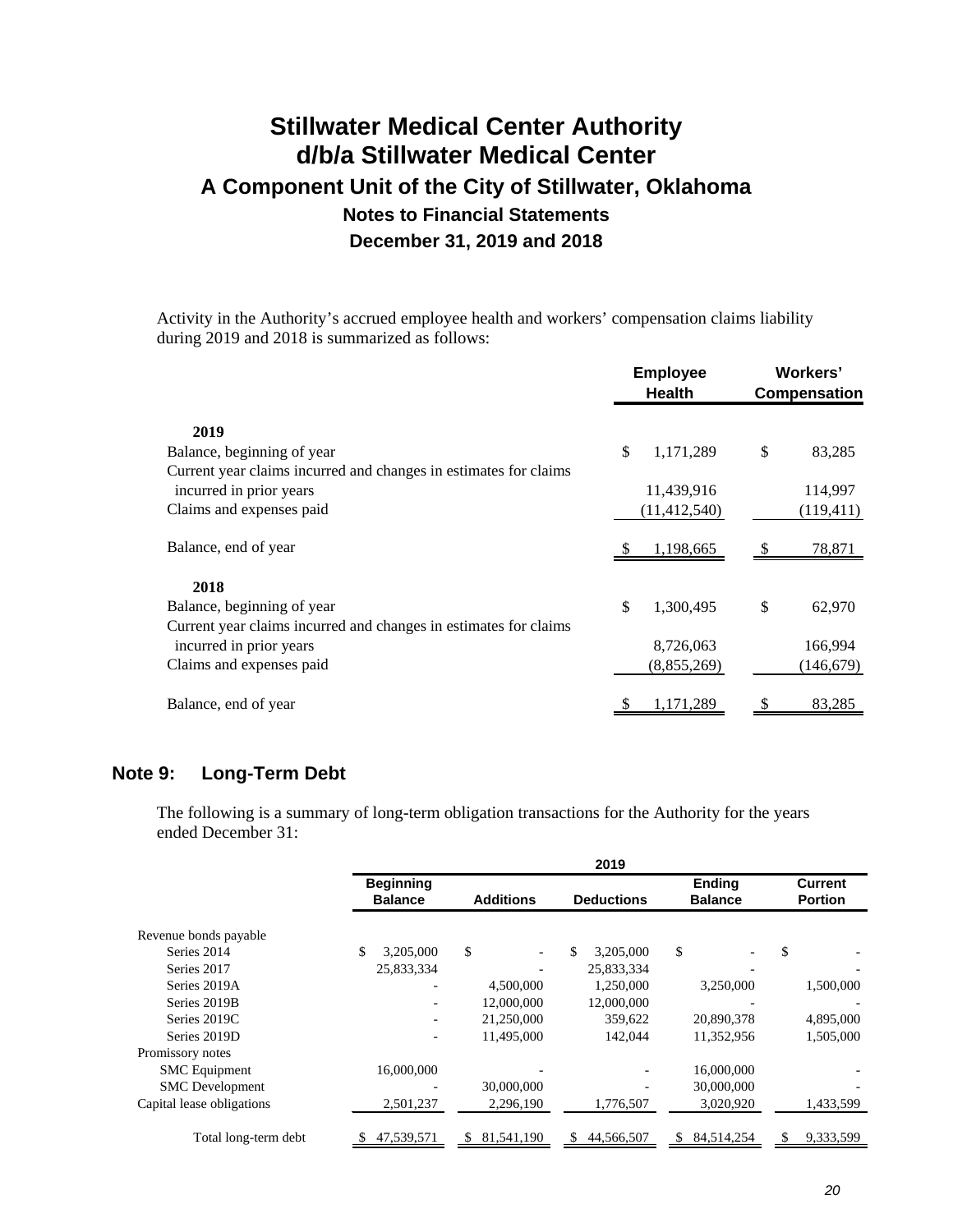|                           |                                    |                                | 2018              |                                 |                           |
|---------------------------|------------------------------------|--------------------------------|-------------------|---------------------------------|---------------------------|
|                           | <b>Beginning</b><br><b>Balance</b> | <b>Additions</b>               | <b>Deductions</b> | <b>Ending</b><br><b>Balance</b> | Current<br><b>Portion</b> |
| Revenue bonds payable     |                                    |                                |                   |                                 |                           |
| Series 2014               | 6.355,000                          | \$<br>$\overline{\phantom{0}}$ | \$<br>3.150,000   | \$<br>3.205.000                 | \$<br>3,205,000           |
| Series 2017               | 30,833,334                         |                                | 5,000,000         | 25,833,334                      | 5,000,000                 |
| Promissory notes          |                                    |                                |                   |                                 |                           |
| <b>SMC</b> Equipment      | -                                  | 16,000,000                     |                   | 16,000,000                      |                           |
| Capital lease obligations | 3,462,766                          | 973,709                        | 1,935,238         | 2,501,237                       | 1,332,269                 |
| Total long-term debt      | 40,651,100                         | 16,973,709                     | 10,085,238        | 47,539,571<br>S                 | 9,537,269                 |

### *Revenue Bonds Payable – Series 2014*

The Series 2014 revenue bonds payable consisted of Hospital Revenue Bonds (the 2014 Bonds) in the original amount of \$15,570,000 dated March 28, 2014, which bear interest at 1.69%. The 2014 Bonds were payable in annual installments through May 15, 2019, with interest payable semiannually. The 2014 Bonds outstanding were able to be redeemed at the Authority's option after May 16, 2017, at 100%. The 2014 Bonds were secured by the gross revenues of the Authority, certain property and the trustee-held assets restricted under the bond indenture agreement. The 2014 Bonds were paid off during the year ended December 31, 2019.

### *Revenue Bond Payable – Series 2017*

The Series 2017 revenue bond payable consisted of a Hospital Revenue Bond (the Series 2017 Bond) in the original amount of \$35,000,000 dated January 26, 2017, which bears interest annually at 2.16%. The Series 2017 Bond was payable in monthly principal and interest installments through February 15, 2024. The Series 2017 Bond outstanding were able to be redeemed at the Authority's option at a premium. The Series 2017 Bond was secured by the gross revenues of the Authority and the assets held by trustee and was to be used for capital asset acquisitions. The Series 2017 Bonds were paid off during the year ended December 31, 2019, with proceeds from the Series 2019C Bonds.

### *Revenue Bond Payable – Series 2019*

The Authority issued the Series 2019A Bond (the Series 2019A Bond) as a \$4,500,000 loan payable dated February 14, 2019. The loan payable bore interest at 3.5% and is payable in monthly principal and interest installments through February 1, 2022. The Series 2019A Bond is secured by the gross revenues of the Authority.

The Authority issued the Hospital Revenue Bond, Series 2019B (the Series 2019B Bond) in the original amount of \$12,000,000 dated April 2, 2019, which bears interest annually at 3.18%. The Series 2019B Bond was payable in monthly principal and interest installments through May 1,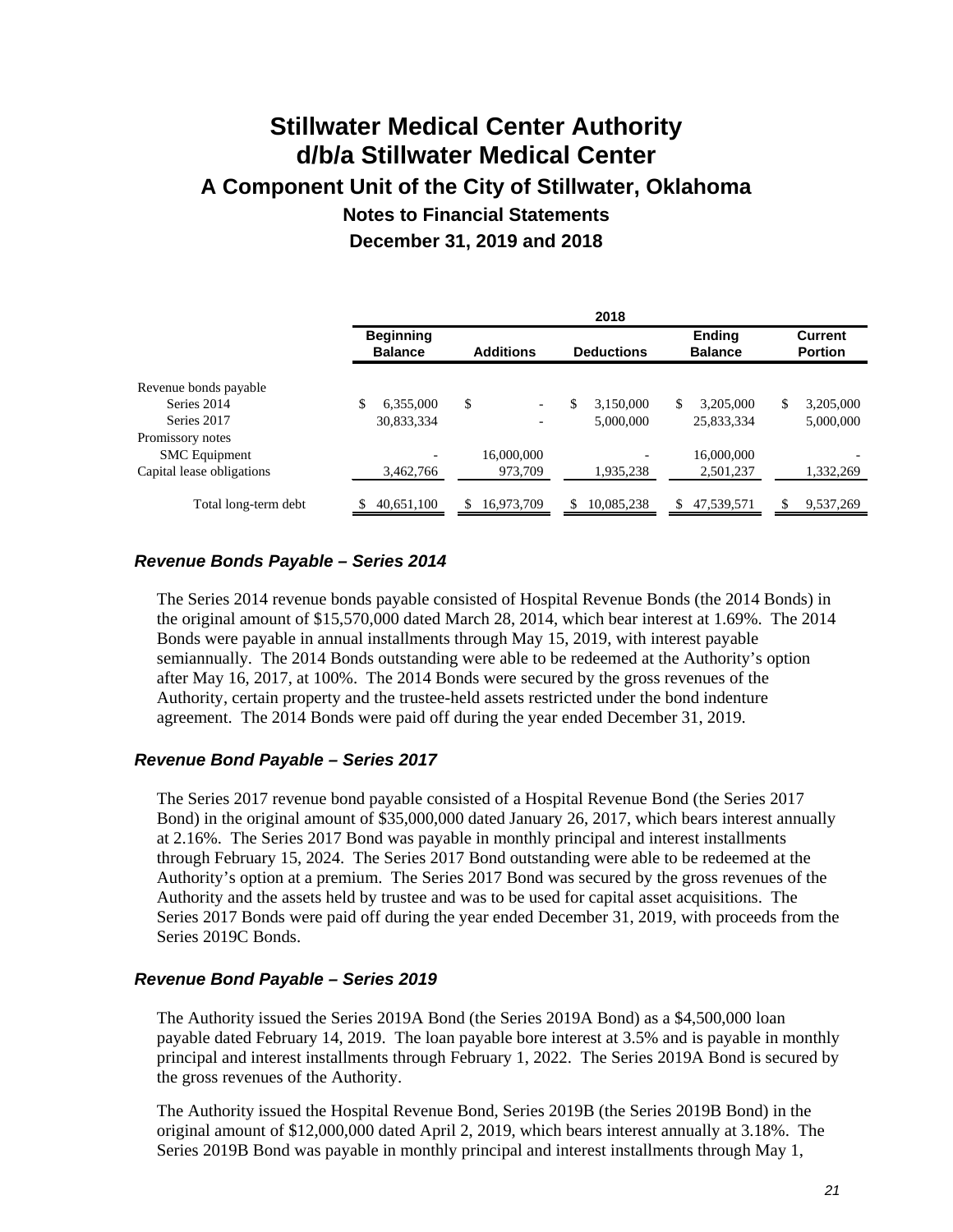2029. The Series 2019B Bond was secured by the gross revenues of the Authority and the assets held by trustee and was to be used for capital asset acquisitions. The Series 2019B Bond was paid off during the year ended December 31, 2019, with the proceeds from the Series 2019D Bonds.

The Authority issued the Hospital Revenue Bond, Series 2019C (the Series 2019C Bond) in the original amount of \$21,250,000 dated November 22, 2019. The Series 2019C Bond bears interest at 2.62% and is payable in monthly principal and interest installments through February 15, 2024. The Series 2019C Bond is secured by the gross revenues of the Authority. The proceeds of the Series 2019C Bond were primarily used to refund the outstanding amounts due under the Series 2017 Bond.

The Authority issued the Hospital Revenue Bond, Series 2019D (the Series 2019D Bond) in the original amount of \$11,495,000 dated November 22, 2019. The Series 2019D Bond bears interest at 2.88% and is payable in monthly principal and interest installments through November 2, 2026. The Series 2019D Bond is secured by the gross revenues of the Authority. The proceeds of the Series 2019D Bond were primarily used to refund the outstanding amounts due under the Series 2019B Bond.

The Authority's outstanding revenue bonds above contain a provision that in an event of default, outstanding amounts become immediately due if the Authority is unable to make payment.

The indenture agreements require that certain funds be established with the trustee. Accordingly, these funds are included as assets held by trustee for debt service and specific capital acquisition in the accompanying balance sheets. The indenture agreements also require the Authority to comply with certain restrictive covenants, including minimum insurance coverage, maintaining a historical debt service coverage ratio of at least 1.2 to 1.0, maintaining at least 75 days cash on hand and restrictions on incurrence of additional debt.

The indenture agreements contain a provision that, in the event of default, outstanding amounts become immediately due if the Authority is unable to make payment.

### *SMC Equipment Promissory Notes*

SMC Equipment entered into two promissory notes payable to MMOK Sub VII (the Lender) with principal balances of \$10,758,400 and \$5,241,600, combined in the long-term debt schedule above. These notes financed the acquisition of certain major equipment, which is to be leased back to the Authority upon acquisition. The notes are secured by all of the assets of SMC Equipment. These notes payable were effective August 3, 2018, will mature on August 3, 2030, and bear interest annually at 1.67%. These promissory notes are payable in quarterly interest installments through September 1, 2025. Commencing December 1, 2025, SMC Equipment will pay equal installments of principal and interest in amounts sufficient to fully amortize the principal balance of the loans as of the maturity date. SMC Equipment is not permitted to prepay any portion of the principal of the loans until September 25, 2025.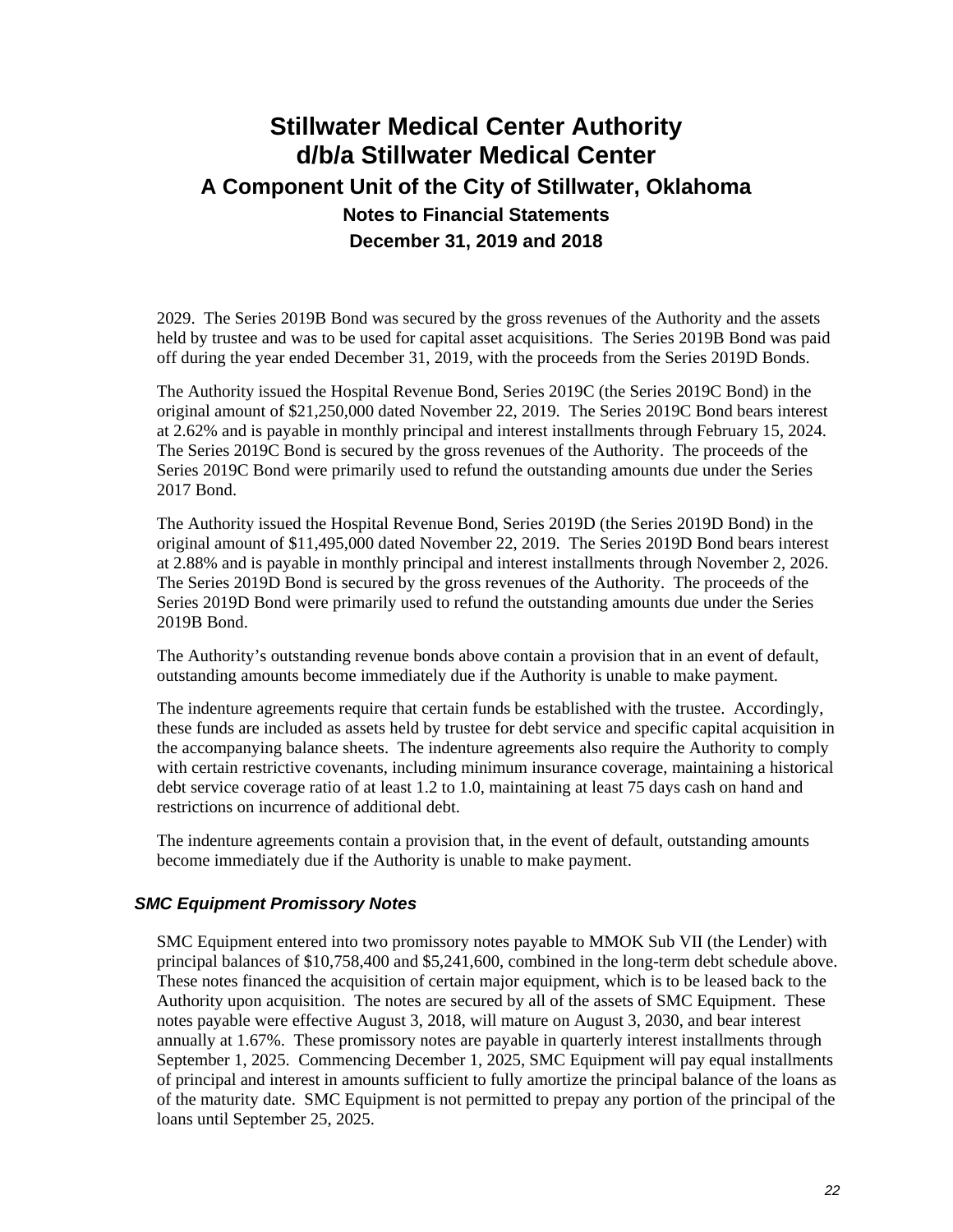Concurrently, the Authority loaned \$10,758,400 to Stillwater NMTC, LLC. This note receivable is included with other assets on the accompanying balance sheets. The note receivable is effective August 3, 2018, will mature August 3, 2030, and bears interest at 1.0%. This note receivable is payable in quarterly interest installments through September 1, 2025.

At the end of the seven-year term, a put/call agreement may be exercised whereby Simmons NMTC Holding, LLC's interest in Stillwater NMTC, LLC (member of the Lender) is sold to the Authority under terms defined in the put/call agreement.

### *SMC Development Promissory Notes*

SMC Development entered into two promissory notes payable to REI Subsidiary CDE 19, LLC (the Lender) with principal balances of \$21,189,000 and \$8,811,000, combined in the long-term debt schedule above. These notes financed the acquisition of certain building improvements, which is to be leased back to the Authority upon acquisition. The notes are secured by all of the assets of SMC Development. These notes payable were effective December 19, 2019, will mature on December 18, 2049, and bear interest annually at 1.206%. These promissory notes are payable in quarterly interest installments through December 19, 2026, plus a \$300,000 principal payment on December 19, 2026, for the \$8,811,000 note payable. Commencing March 5, 2027, SMC Development will pay equal installments of principal and interest in amounts sufficient to fully amortize the principal balance of the loans as of the maturity date. SMC Development is not permitted to prepay any portion of the principal of the loans until after October 2026.

Concurrently, the Authority loaned \$21,189,000 to BF SMC Investment Fund, LLC. This note receivable is included with other assets on the accompanying balance sheets. The note receivable is effective December 19, 2019, will mature December 18, 2043, and bears interest at 1.0% through December 19, 2026 then 1.4% through maturity. This note receivable is payable in quarterly interest installments through September 15, 2026.

At the end of the seven-year term, a put/call agreement may be exercised whereby BancFirst's interest in BF SMC investment Fund, LLC is sold to the Authority under terms defined in the put/call agreement.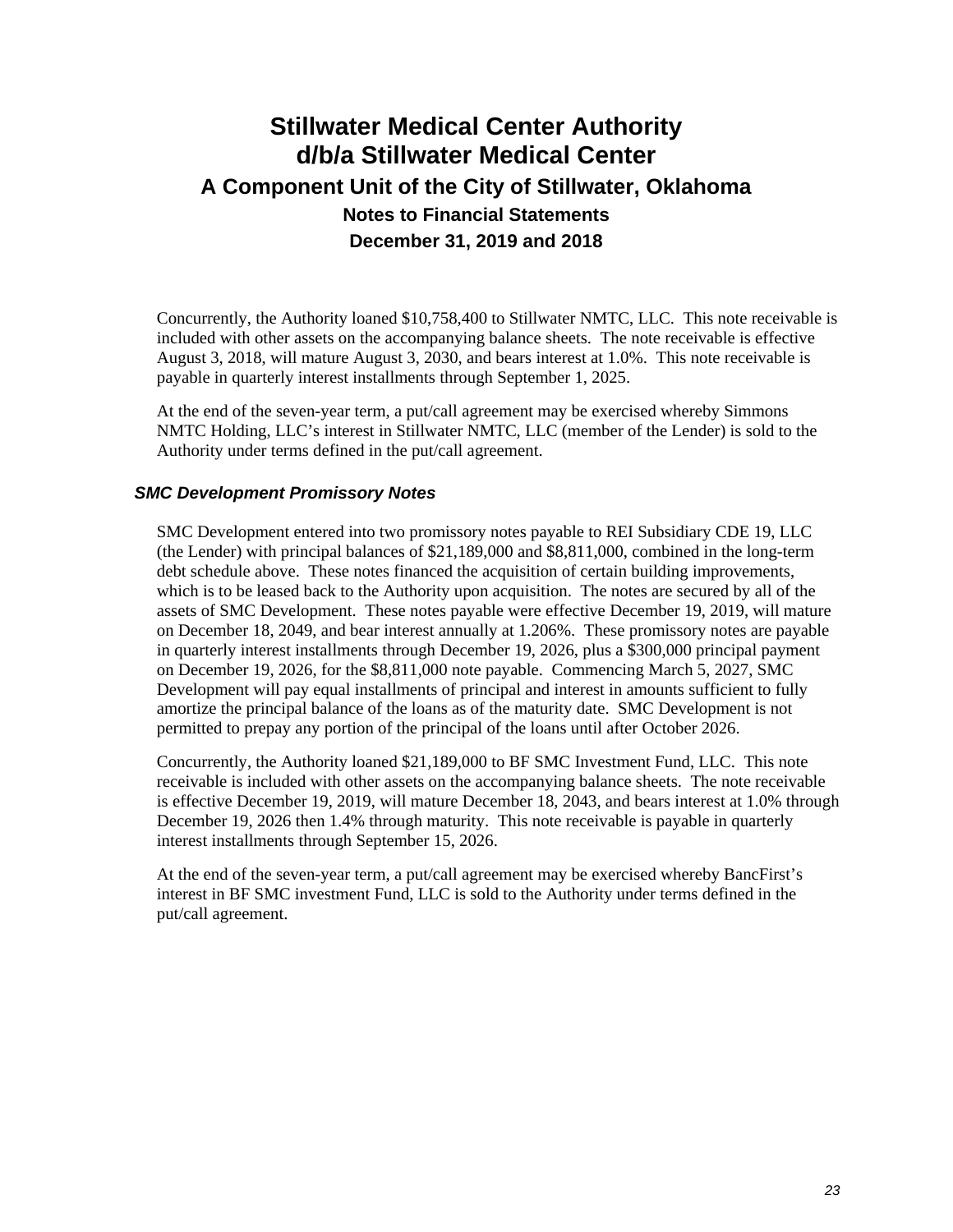The debt service requirements for the Series 2014, Series 2017 and Series 2019 Revenue Bonds, SMC Equipment Promissory Notes and SMC Development Promissory Notes are as follows:

| Year Ending December 31, |    | <b>Total to</b><br>be Paid |    | <b>Principal</b> | <b>Interest</b> |
|--------------------------|----|----------------------------|----|------------------|-----------------|
|                          |    |                            |    |                  |                 |
| 2020                     | \$ | 9,428,509                  | \$ | 7,900,000        | \$<br>1,528,509 |
| 2021                     |    | 9.372.697                  |    | 8,075,888        | 1,296,809       |
| 2022                     |    | 8,086,105                  |    | 7,006,897        | 1,079,208       |
| 2023                     |    | 7,834,950                  |    | 6,942,897        | 892,053         |
| 2024                     |    | 2.947.699                  |    | 2, 191, 225      | 756,474         |
| $2025 - 2029$            |    | 22.814.887                 |    | 20, 301, 791     | 2,513,096       |
| 2030-2035                |    | 10,221,278                 |    | 8,786,240        | 1,435,038       |
| 2036-2039                |    | 7,403,280                  |    | 6,359,820        | 1,043,460       |
| $2040 - 2045$            |    | 7,403,280                  |    | 6,754,629        | 648,651         |
| 2046-2049                |    | 7,403,280                  |    | 7,173,947        | 229,333         |
|                          |    | 92.915.965                 | S  | 81.493.334       | 11.422.631      |

### *Capital Lease Obligations*

The Authority is obligated under leases for equipment that are accounted for as capital leases. Assets under capital leases at December 31, 2019 and 2018, totaled approximately \$8,928,000 and \$6,632,000, respectively, net of accumulated depreciation of approximately \$4,949,000 and \$3,623,000, respectively.

The following is a schedule by year of future minimum lease payments under capital leases, including interest rates between 1.50% and 2.16%, together with the present value of the future minimum lease payments:

| 2020                                           | \$<br>1,441,121 |
|------------------------------------------------|-----------------|
| 2021                                           | 643,226         |
| 2022                                           | 471,391         |
| 2023                                           | 474,237         |
| Total minimum lease payments                   | 3,029,975       |
| Less amount representing interest              | 9,055           |
|                                                |                 |
| Present value of future minimum lease payments | 3,020,920       |
|                                                |                 |

**Year Ending December 31,**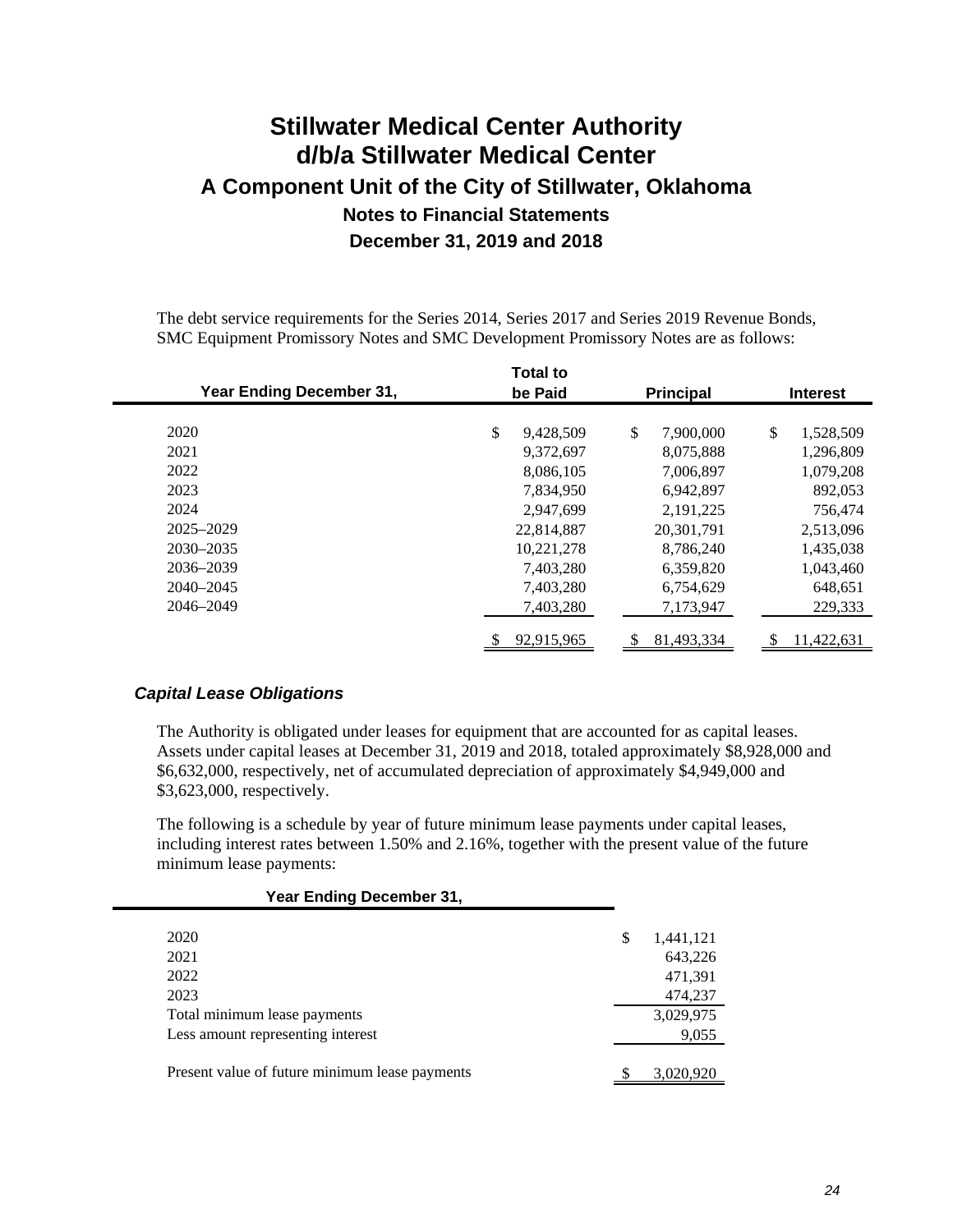## **Note 10: Community Support**

In support of its mission, the Authority voluntarily provides free care to patients who lack financial resources and are deemed to be medically indigent. Because the Authority does not pursue collection of amounts determined to qualify as charity care, they are not reported in net patient service revenue. In addition, the Authority provides services to other medically indigent patients under certain government-reimbursed public aid programs. Such programs pay providers amounts that are less than established charges for the services provided to the recipients and many times the payments are less than the cost of rendering the services provided.

At December 31, 2019 and 2018, the estimated uncompensated costs associated with charity care services were approximately \$3,537,000 and \$3,248,000, respectively. The cost of uncompensated care is estimated by applying the ratio of cost to gross charges to the gross uncompensated charges.

In addition to uncompensated costs, the Authority also commits significant time and resources to endeavors and critical services that meet otherwise unfilled community needs. Many of these activities are sponsored with the knowledge that they will not be self-supporting or financially viable. Such programs include health screenings and assessments, prenatal education and care, community educational services and various support groups.

## **Note 11: Operating Leases**

Noncancelable operating leases for equipment and building space expire in various years through December 2027. These leases generally contain renewal options for periods ranging from five to ten years and require the Authority to pay all executory costs (property taxes, maintenance and insurance).

Future minimum lease payments at December 31, 2019, were approximately:

| 2020      | \$<br>746,000 |  |
|-----------|---------------|--|
| 2021      | 759,000       |  |
| 2022      | 773,000       |  |
| 2023      | 378,000       |  |
| 2024      | 384,000       |  |
| 2025-2027 | 1,185,000     |  |
|           |               |  |
|           | 4,225,000     |  |

Rental expense for the years ended December 31, 2019 and 2018, was approximately \$1,426,000 and \$1,314,000, respectively.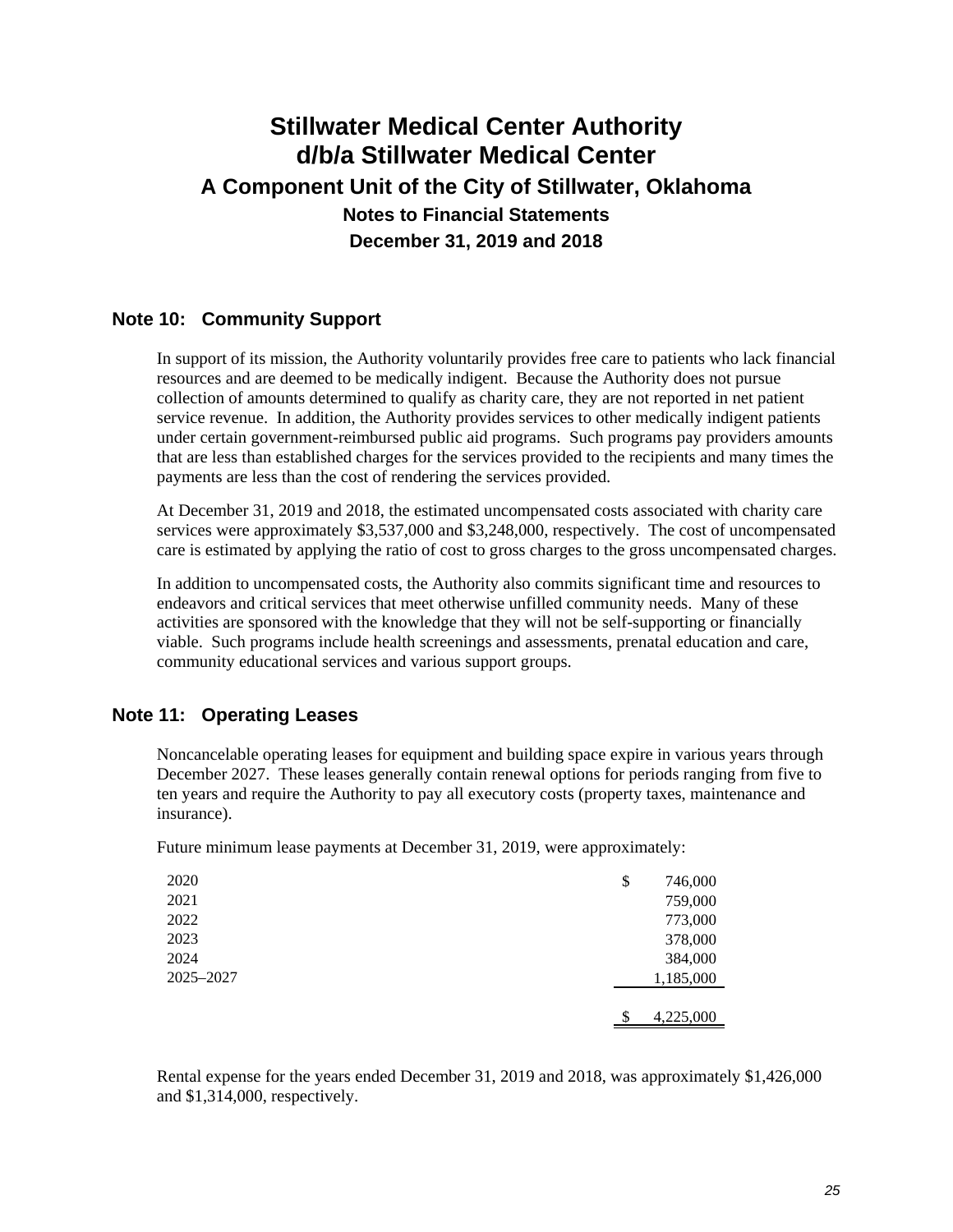## **Note 12: Pension Plan**

The Authority contributes to a defined contribution pension plan covering substantially all employees. Pension expense is recorded for the amount of the Authority's required contributions, determined in accordance with the terms of the plan. The plan is administered by the Authority's Board of Trustees. The plan provides retirement and death benefits to plan members and their beneficiaries. Benefit provisions are contained in the plan document and were established and can be amended by action of the Authority's governing body. Contribution rates for plan members and the Authority expressed as a percentage of covered payroll were 3% and 6% for both 2019 and 2018, respectively. Contributions actually made by plan members and the Authority aggregated approximately \$1,987,000 and \$3,857,000, respectively, during 2019 and \$1,755,000 and \$3,298,000, respectively, during 2018.

### **Note 13: Acquisitions**

The Authority has acquired multiple service lines since 2009 for which the consideration provided exceeded the net position acquired as of the date of acquisition. These service lines were acquired as they were considered strategic additions to the services already provided by the Authority.

### *Bristol Hospice and Homecare – Stillwater, LLC Acquisition*

In May 2017, the Authority acquired the remaining 50% equity in BHHC for a total purchase price of approximately \$450,000, which was paid for in cash. No contingent consideration was included in the transaction.

The Authority recorded deferred outflows of resources of approximately \$450,000 as a result of the transaction, which the Authority has elected to amortize over a period of five years. Amortization expense is estimated to be approximately \$90,000 each year through 2021 and approximately \$45,000 in 2022.

### *Amortization of Deferred Outflows of Resources*

Other acquisitions resulting in deferred outflows of resources include:

- The 2009 acquisition of Stillwater Surgery Center, L.L.C., which is being amortized over 15 years. Amortization expense is approximately \$388,000 annually through 2024.
- The 2016 acquisition of assets and the oncology practice of Oklahoma Oncology and Hematology, Inc., and Oklahoma Cancer Specialists, which is being amortized over 10 years. Amortization expense is approximately \$300,000 annually through 2026.
- The 2019 acquisition of Pipeline Crossroads Clinic, which is being amortized over five years. Amortization expense is approximately \$603,000 annually through 2024.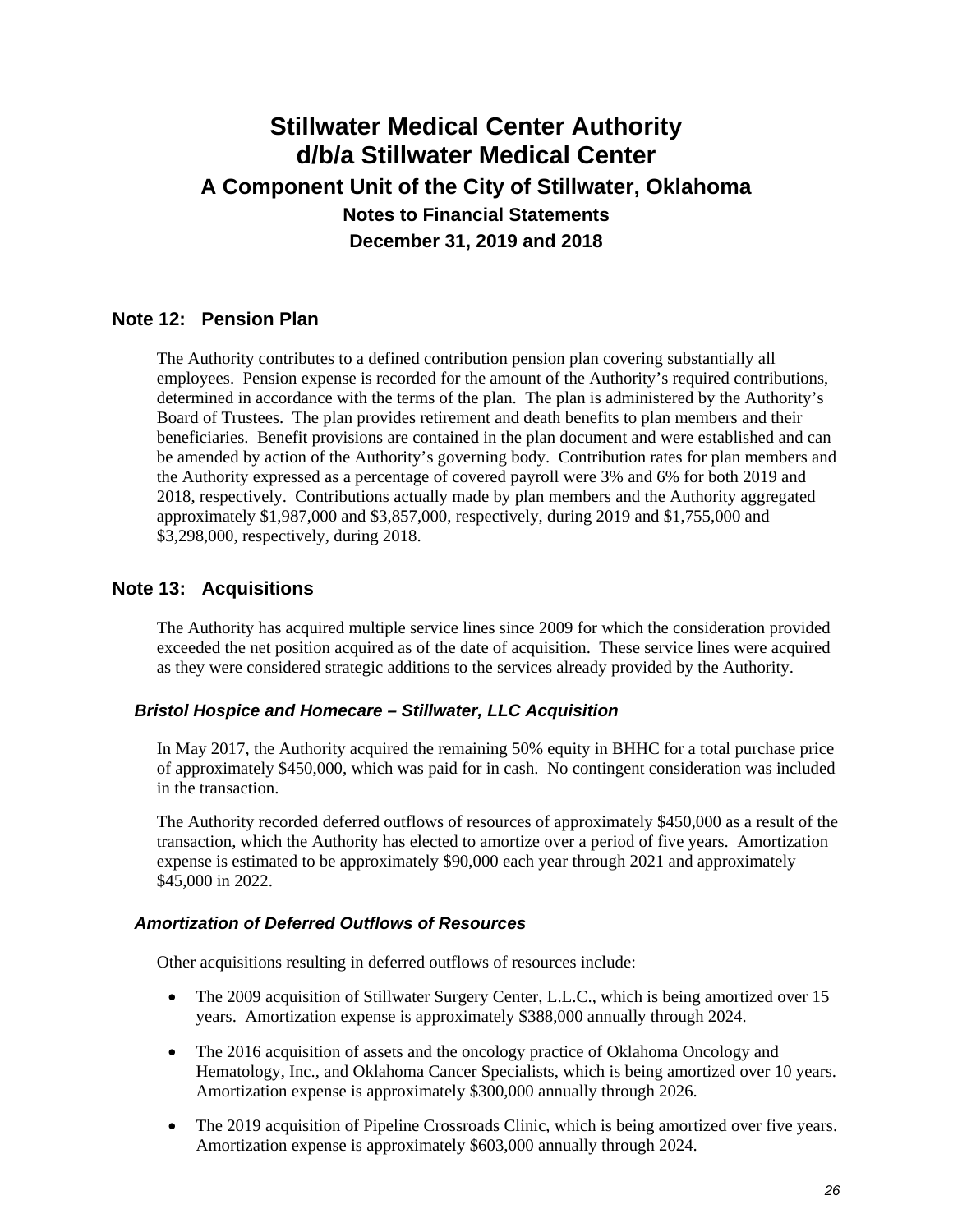The carrying basis and accumulated amortization of recognized deferred outflows of resources related to government acquisitions at December 31 were:

|                                                            | 2019 |                         | 2018                         |
|------------------------------------------------------------|------|-------------------------|------------------------------|
| Deferred outflows of resources<br>Accumulated amortization | \$.  | 16,221,823<br>9,565,193 | 13,204,573<br>S<br>8,233,202 |
|                                                            |      | 6,656,630               | 4,971,371                    |

The changes in the carrying amount of deferred outflows of resources for the years ended December 31 were:

|                                                         | 2019                    | 2018              |
|---------------------------------------------------------|-------------------------|-------------------|
| Balance as of January 1<br>Acquisitions during the year | 13,204,573<br>3,017,248 | 13,204,573<br>SS. |
| Balance as of December 31                               | 16,221,821              | 13, 204, 573      |

### **Note 14: Contingencies**

#### *Litigation*

In the normal course of business, the Authority is, from time to time, subject to allegations that may or do result in litigation. Some of these allegations are in areas not covered by commercial insurance, for example, allegations regarding employment practices or performance of contracts. The Authority evaluates such allegations by conducting investigations to determine the validity of each potential claim. Based upon the advice of legal counsel, management records an estimate of the amount of ultimate expected loss, if any, for each. Events could occur that would cause the estimate of ultimate loss to differ materially in the near term.

## **Note 15: Disclosures About Fair Value of Assets**

Fair value is the price that would be received to sell an asset in an orderly transaction between market participants at the measurement date. Fair value measurements must maximize the use of observable inputs and minimize the use of unobservable inputs. There is a hierarchy of three levels of inputs that may be used to measure fair value:

**Level 1** Ouoted prices in active markets for identical assets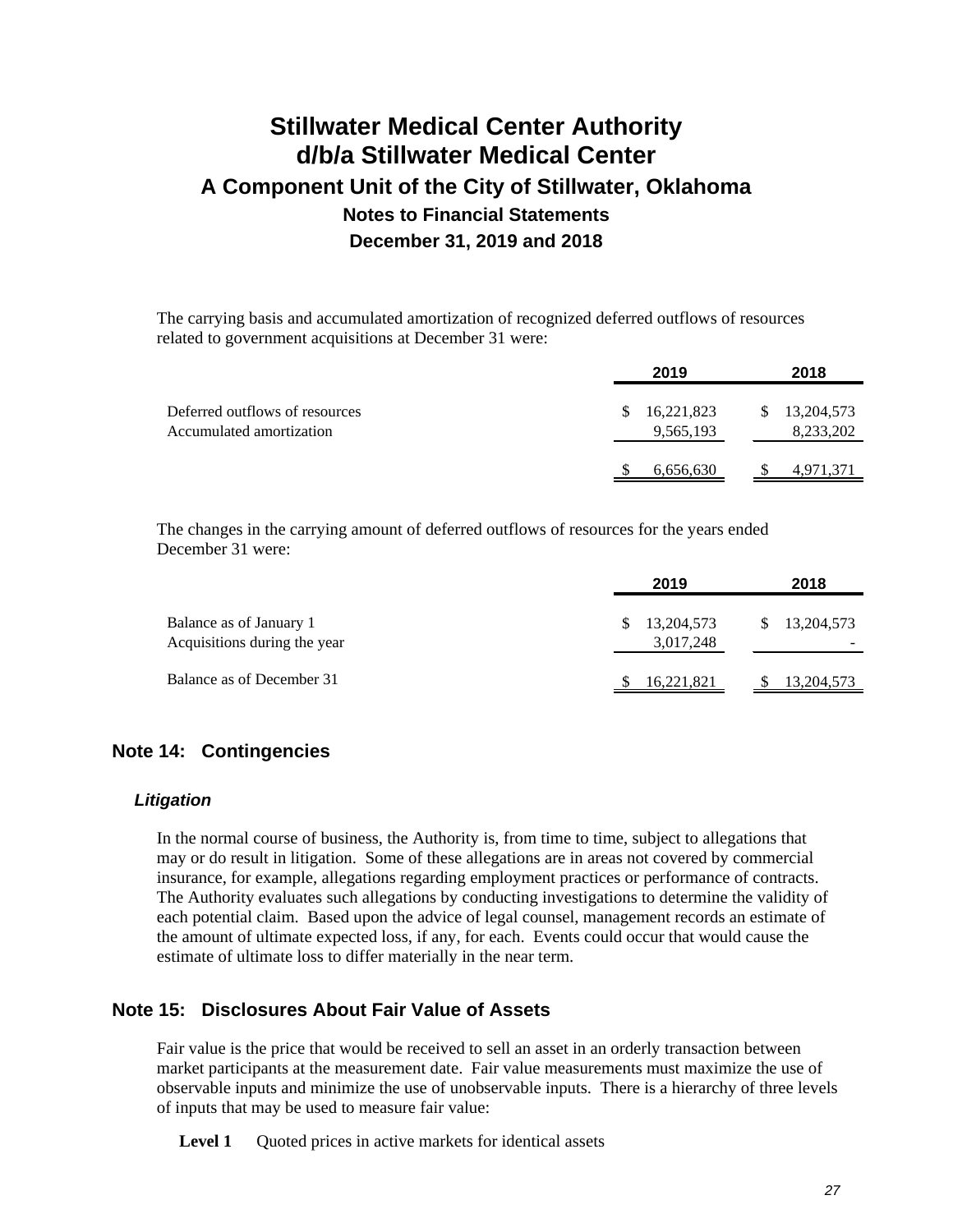- Level 2 Observable inputs other than Level 1 prices, such as quoted prices for similar assets; quoted prices in markets that are not active; or other inputs that are observable or can be corroborated by observable market data for substantially the full term of the assets
- **Level 3** Unobservable inputs supported by little or no market activity and significant to the fair value of the assets

### *Recurring Measurements*

The following tables present the fair value measurements of assets recognized in the accompanying financial statements measured at fair value on a recurring basis and the level within the fair value hierarchy in which the fair value measurements fall at December 31:

|                                  |                    | <b>Fair Value Measurements Using</b> |                      |    |                    |    |               |
|----------------------------------|--------------------|--------------------------------------|----------------------|----|--------------------|----|---------------|
|                                  |                    |                                      | <b>Quoted Prices</b> |    |                    |    |               |
|                                  |                    |                                      | in Active            |    | <b>Significant</b> |    |               |
|                                  |                    |                                      | <b>Markets for</b>   |    | <b>Other</b>       |    | Significant   |
|                                  |                    |                                      | <b>Identical</b>     |    | <b>Observable</b>  |    | Unobservable  |
|                                  |                    |                                      | <b>Assets</b>        |    | <b>Inputs</b>      |    | <b>Inputs</b> |
|                                  | <b>Fair Value</b>  |                                      | (Level 1)            |    | (Level 2)          |    | (Level 3)     |
| 2019                             |                    |                                      |                      |    |                    |    |               |
|                                  |                    |                                      |                      |    |                    |    |               |
| Money market mutual funds        | \$<br>51, 341, 308 | \$                                   | 51, 341, 308         | \$ |                    | \$ |               |
| Mutual funds - fixed income      | \$<br>32,535,028   | \$                                   | 32,535,028           | \$ |                    | \$ |               |
| Mutual funds – domestic equities | \$<br>21,547,255   | \$                                   | 21,547,255           | \$ |                    | \$ |               |
| Mutual funds - international     |                    |                                      |                      |    |                    |    |               |
| equities                         | \$<br>5,641,277    | \$                                   | 5,641,277            | \$ |                    | \$ |               |
| 2018                             |                    |                                      |                      |    |                    |    |               |
| Money market mutual funds        | \$<br>41,939,747   | \$                                   | 41,939,747           | \$ |                    | \$ |               |
| Mutual funds – fixed income      | \$<br>24,214,227   | \$                                   | 24,214,227           | \$ |                    | \$ |               |
| Mutual funds – domestic equities | \$<br>18,561,691   | \$                                   | 18,561,691           | \$ |                    | \$ |               |
| Mutual funds – international     |                    |                                      |                      |    |                    |    |               |
| equities                         | \$<br>6,207,583    | \$                                   | 6,207,583            | \$ |                    | \$ |               |
| U.S. Treasury obligations        | \$<br>69,687       | \$                                   | 69,687               | \$ |                    | \$ |               |

#### *Investments*

Where quoted market prices are available in an active market, investments are classified within Level 1 of the valuation hierarchy. If quoted market prices are not available, then fair values are estimated by using quoted prices of investments with similar characteristics or independent asset pricing services and pricing models, the inputs of which are market-based or independently sourced market parameters, including, but not limited to, yield curves, interest rates, volatilities,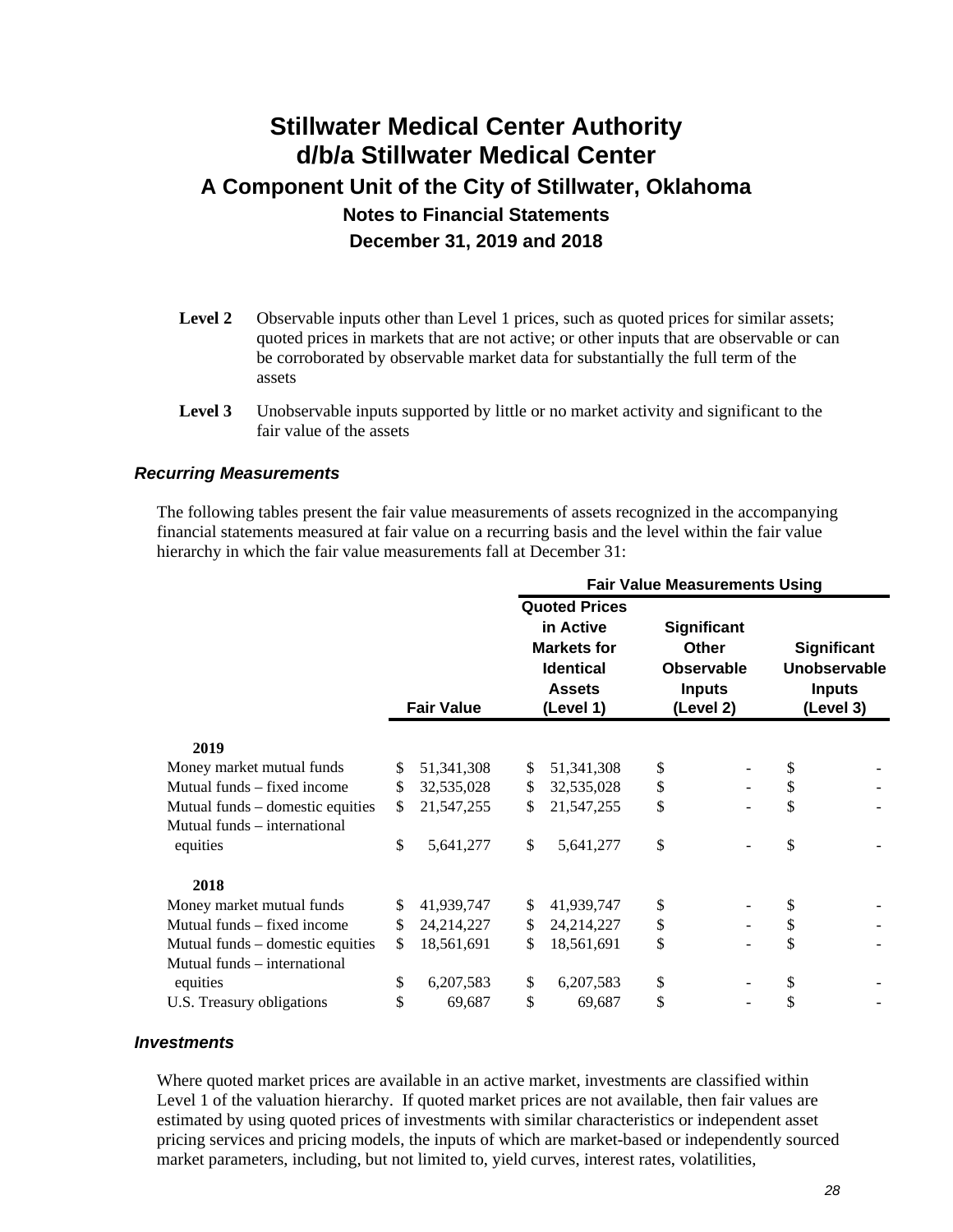prepayments, defaults, cumulative loss projections and cash flows. Such investments are classified in Level 2 of the valuation hierarchy. In certain cases where Level 1 or Level 2 inputs are not available, investments are classified within Level 3 of the hierarchy. The Authority had no Level 3 investments at December 31, 2019 and 2018.

### **Note 16: Combining Component Unit Information**

The following tables include combining balance sheet information for the Authority and its component unit as of December 31, 2019:

|                                                    | <b>Stillwater</b><br><b>Medical</b><br>Center<br><b>Authority</b> | <b>SMC</b><br>Equipment,<br>Inc. | <b>SMC</b><br>Development,<br>Inc. | SMC RE, LLC             | <b>Eliminations</b> | Combined<br><b>Balance</b> |
|----------------------------------------------------|-------------------------------------------------------------------|----------------------------------|------------------------------------|-------------------------|---------------------|----------------------------|
| <b>Assets</b>                                      |                                                                   |                                  |                                    |                         |                     |                            |
| <b>Current Assets</b>                              |                                                                   |                                  |                                    |                         |                     |                            |
| Cash and cash equivalents                          | 31.184.518<br>\$                                                  | S<br>1,145,375                   | S                                  | $\mathbb{S}$<br>304,862 | S                   | 32,634,755<br>S            |
| Short-term investments                             | 27,500,962                                                        |                                  |                                    |                         |                     | 27,500,962                 |
| Restricted cash and investments – current          | 78,871                                                            |                                  |                                    |                         |                     | 78,871                     |
| Patient accounts receivable, net                   | 29,064,036                                                        |                                  |                                    |                         |                     | 29,064,036                 |
| Supplies                                           | 6,519,998                                                         |                                  |                                    |                         |                     | 6,519,998                  |
| Estimated amounts due from third-party payors      |                                                                   |                                  |                                    |                         |                     |                            |
| Prepaid expenses and other                         | 6,996,078                                                         |                                  |                                    |                         |                     | 6,996,078                  |
| Total current assets                               | 101,344,463                                                       | 1,145,375                        |                                    | 304,862                 |                     | 102,794,700                |
| <b>Noncurrent Cash and Investments</b>             |                                                                   |                                  |                                    |                         |                     |                            |
| Held by trustee for specific operating activities  | 300,000                                                           |                                  |                                    |                         |                     | 300,000                    |
| Held by trustee for specific capital acquisition   | 72,373                                                            |                                  | 28,452,424                         |                         |                     | 28,524,797                 |
|                                                    | 372,373                                                           |                                  | 28,452,424                         |                         |                     | 28,824,797                 |
| Less amount required to meet current obligations   | 78,871                                                            |                                  |                                    |                         |                     | 78,871                     |
|                                                    | 293,502                                                           |                                  | 28,452,424                         |                         |                     | 28,745,926                 |
| Other long-term investments                        | 36,777,028                                                        |                                  |                                    |                         |                     | 36,777,028                 |
| Noncurrent cash and investments, net               | 37,070,530                                                        |                                  | 28,452,424                         |                         |                     | 65,522,954                 |
| <b>Capital Assets, Net</b>                         | 88,748,367                                                        | 14,925,610                       | 15,948,916                         | 15,984,572              |                     | 135,607,465                |
| <b>Other Assets</b>                                |                                                                   |                                  |                                    |                         |                     |                            |
| Investments in joint ventures                      | 33,125,128                                                        |                                  |                                    |                         | (24,042,695)        | 9,082,433                  |
| Other                                              | 32,642,333                                                        | 145,398                          | 1,125,304                          |                         |                     | 33,913,035                 |
| Total other assets                                 | 65,767,461                                                        | 145,398                          | 1,125,304                          |                         | (24,042,695)        | 42,995,468                 |
| <b>Deferred Outflows of Resources</b>              | 6,656,630                                                         |                                  |                                    |                         |                     | 6,656,630                  |
| Total assets and deferred outflows of<br>resources |                                                                   |                                  |                                    |                         |                     |                            |
|                                                    | \$299,587,451                                                     | 16,216,383<br>\$                 | 45,526,644<br>S                    | 16,289,434<br>\$        | (24,042,695)        | \$353,577,217              |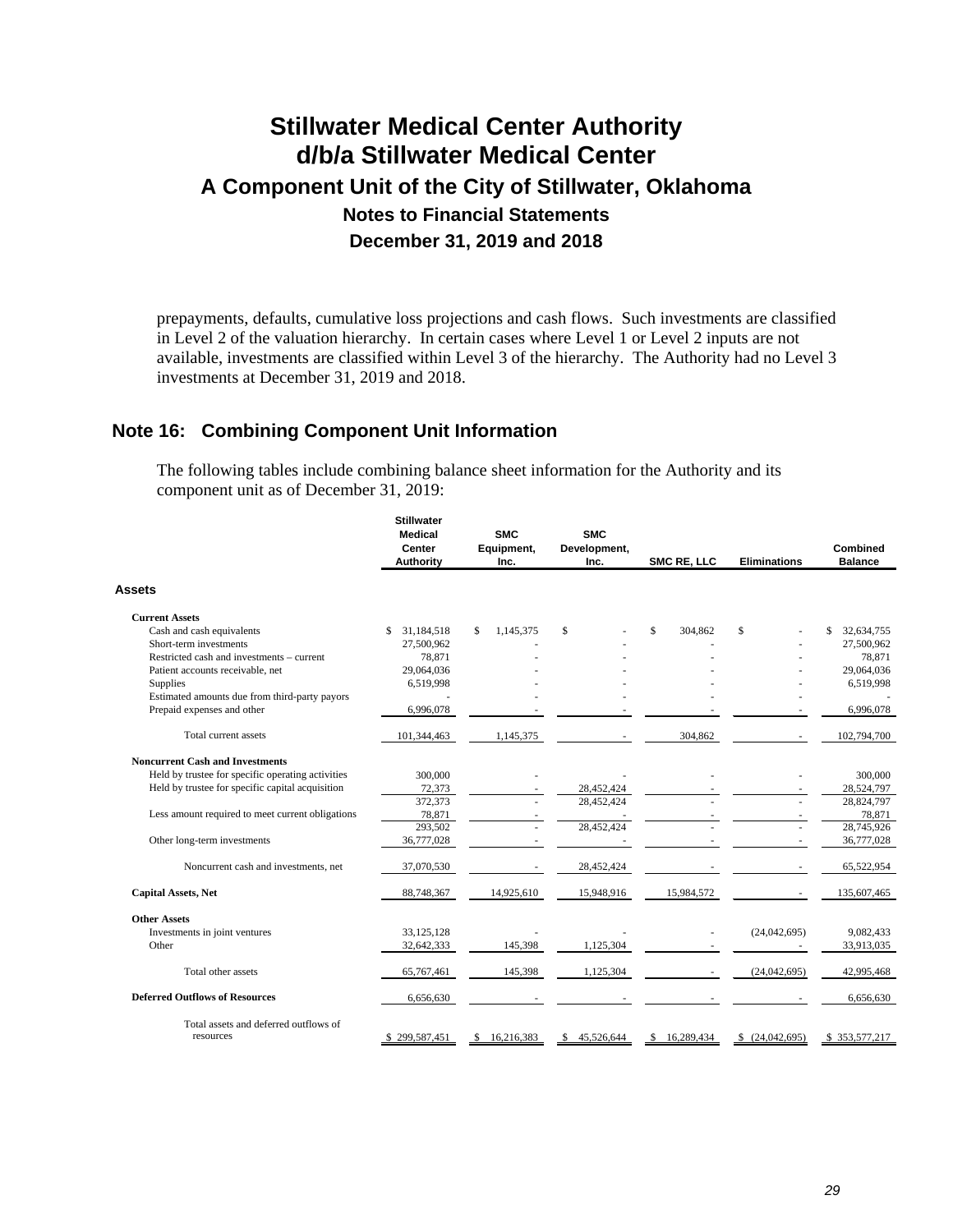|                                             | <b>Stillwater</b><br><b>Medical</b><br><b>Center</b><br><b>Authority</b> | <b>SMC</b><br>Equipment,<br>Inc. | <b>SMC</b><br>Development,<br>Inc. | SMC RE, LLC     | <b>Eliminations</b> | <b>Combined</b><br><b>Balance</b> |
|---------------------------------------------|--------------------------------------------------------------------------|----------------------------------|------------------------------------|-----------------|---------------------|-----------------------------------|
| Liabilities and Net Position                |                                                                          |                                  |                                    |                 |                     |                                   |
| <b>Current Liabilities</b>                  |                                                                          |                                  |                                    |                 |                     |                                   |
| Current maturities of long-term debt        | 9,333,599<br>\$.                                                         | \$                               | \$                                 | \$              | \$                  | 9,333,599<br>\$.                  |
| Accounts payable                            | 11,207,720                                                               |                                  |                                    |                 |                     | 11,207,720                        |
| Accrued expenses                            | 12,461,641                                                               |                                  |                                    | 4,000           |                     | 12,465,641                        |
| Estimated amounts due to third-party payors | 655,000                                                                  |                                  |                                    |                 |                     | 655,000                           |
| Total current liabilities                   | 33,657,960                                                               |                                  |                                    | 4,000           |                     | 33,661,960                        |
| <b>Long-Term Debt</b>                       | 29,180,655                                                               | 16,000,000                       | 30,000,000                         |                 |                     | 75,180,655                        |
| <b>Total liabilities</b>                    | 62,838,615                                                               | 16,000,000                       | 30,000,000                         | 4,000           |                     | 108,842,615                       |
| <b>Net Position</b>                         |                                                                          |                                  |                                    |                 |                     |                                   |
| Net investment in capital assets            | 48,852,283                                                               | (1,074,390)                      | 14,401,340                         | 15,984,572      |                     | 78,163,805                        |
| Restricted – expendable for                 |                                                                          |                                  |                                    |                 |                     |                                   |
| Debt service                                |                                                                          |                                  |                                    |                 |                     |                                   |
| Specific operating activities               | 300,000                                                                  |                                  |                                    |                 |                     | 300,000                           |
| Restricted - nonexpendable                  |                                                                          |                                  |                                    |                 | 7,769,383           | 7,769,383                         |
| Unrestricted                                | 187,596,553                                                              | 1,290,773                        | 1,125,304                          | 300,862         | (31,812,078)        | 158,501,414                       |
| Total net position                          | 236,748,836                                                              | 216,383                          | 15,526,644                         | 16,285,434      | (24,042,695)        | 244,734,602                       |
| Total liabilities and net position          | \$299,587,451                                                            | 16,216,383<br>S                  | 45,526,644<br>S                    | 16,289,434<br>S | (24,042,695)<br>S   | \$353,577,217                     |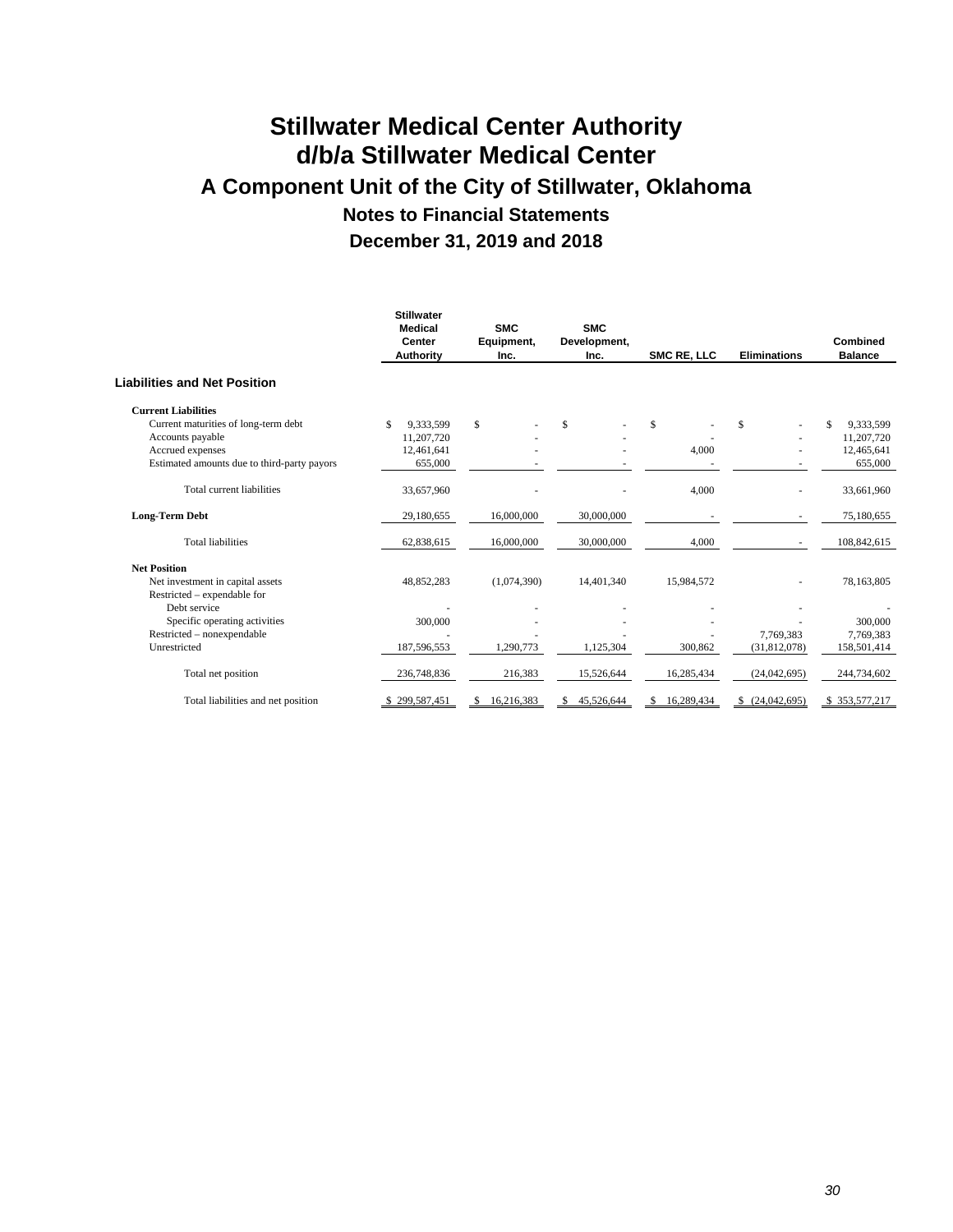The following tables include combining balance sheet information for the Authority and its component unit as of December 31, 2018:

|                                                   | <b>Stillwater</b><br><b>Medical</b><br><b>Center</b> | <b>SMC</b>       |                     | <b>Combined</b>  |
|---------------------------------------------------|------------------------------------------------------|------------------|---------------------|------------------|
|                                                   | <b>Authority</b>                                     | Equipment, Inc.  | <b>Eliminations</b> | <b>Balance</b>   |
| <b>Assets</b>                                     |                                                      |                  |                     |                  |
| <b>Current Assets</b>                             |                                                      |                  |                     |                  |
| Cash and cash equivalents                         | \$<br>23,932,567                                     | \$<br>41,427     | \$                  | \$<br>23,973,994 |
| Short-term investments                            | 25,029,136                                           |                  |                     | 25,029,136       |
| Restricted cash and investments – current         | 1,707,511                                            |                  |                     | 1,707,511        |
| Patient accounts receivable, net of allowance     | 25,861,089                                           |                  |                     | 25,861,089       |
| Supplies                                          | 5,389,683                                            |                  |                     | 5,389,683        |
| Estimated amounts due from third-party payers     | 285,000                                              |                  |                     | 285,000          |
| Prepaid expenses and other                        | 3,032,911                                            |                  |                     | 3,032,911        |
| Total current assets                              | 85,237,897                                           | 41,427           |                     | 85,279,324       |
| <b>Noncurrent Cash and Investments</b>            |                                                      |                  |                     |                  |
| Held by trustee for debt service                  | 1,624,226                                            |                  |                     | 1,624,226        |
| Held by trustee for specific operating activities | 300,000                                              |                  |                     | 300,000          |
| Held by trustee for specific capital acquisition  | 16,431,889                                           | 15,041,343       |                     | 31,473,232       |
|                                                   | 18,356,115                                           | 15,041,343       |                     | 33,397,458       |
| Less amount required to meet current obligations  | 1,707,511                                            |                  |                     | 1,707,511        |
|                                                   | 16,648,604                                           | 15,041,343       |                     | 31,689,947       |
| Other long-term investments                       | 24,214,228                                           |                  |                     | 24,214,228       |
| Noncurrent cash and investments, net              | 40,862,832                                           | 15,041,343       |                     | 55,904,175       |
| <b>Capital Assets, Net</b>                        | 104,080,082                                          | 1,060,858        |                     | 105,140,940      |
| <b>Other Assets</b>                               |                                                      |                  |                     |                  |
| Investments in joint ventures                     | 8,668,284                                            |                  |                     | 8,668,284        |
| Other                                             | 11,502,899                                           | 159,137          |                     | 11,662,036       |
| Total other assets                                | 20,171,183                                           | 159,137          |                     | 20,330,320       |
| <b>Deferred Outflows of Resources</b>             | 4,971,371                                            |                  |                     | 4,971,371        |
| Total assets and deferred outflows of             |                                                      |                  |                     |                  |
| resources                                         | \$255,323,365                                        | 16,302,765<br>\$ | S                   | \$271,626,130    |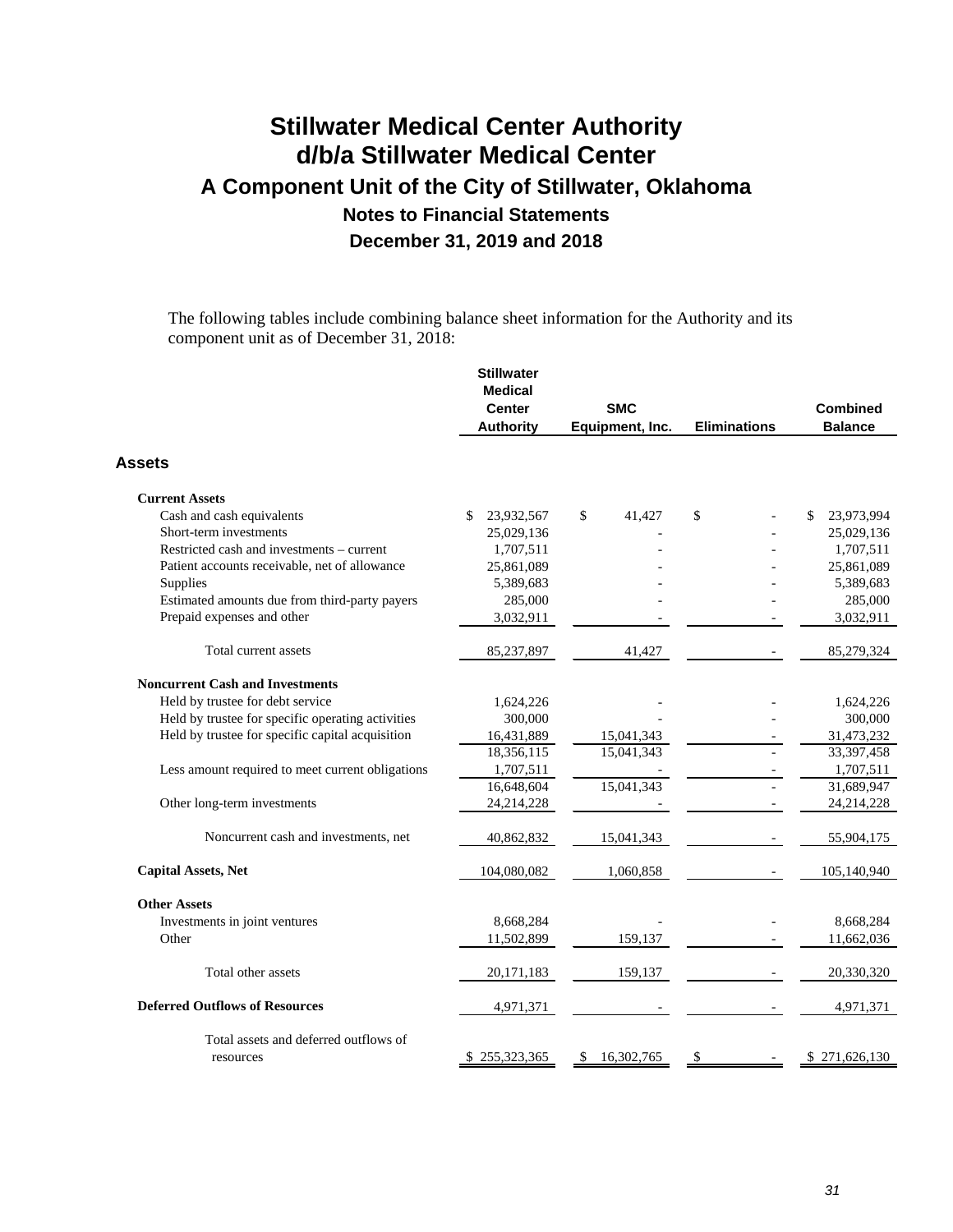|                                      | <b>Stillwater</b><br><b>Medical</b><br><b>Center</b><br><b>Authority</b> | <b>SMC</b><br>Equipment, Inc. | <b>Eliminations</b> | <b>Combined</b><br><b>Balance</b> |
|--------------------------------------|--------------------------------------------------------------------------|-------------------------------|---------------------|-----------------------------------|
| <b>Liabilities and Net Position</b>  |                                                                          |                               |                     |                                   |
| <b>Current Liabilities</b>           |                                                                          |                               |                     |                                   |
| Current maturities of long-term debt | \$<br>9,537,269                                                          | $\mathcal{S}$                 | \$                  | \$<br>9,537,269                   |
| Accounts payable                     | 7,069,563                                                                |                               |                     | 7,069,563                         |
| Accrued expenses                     | 10,318,701                                                               | 52,179                        |                     | 10,370,880                        |
| Total current liabilities            | 26,925,533                                                               | 52,179                        |                     | 26,977,712                        |
| <b>Long-Term Debt</b>                | 22,002,302                                                               | 16,000,000                    |                     | 38,002,302                        |
| <b>Total liabilities</b>             | 48,927,835                                                               | 16,052,179                    |                     | 64,980,014                        |
| <b>Net Position</b>                  |                                                                          |                               |                     |                                   |
| Net investment in capital assets     | 86,620,153                                                               |                               |                     | 86,620,153                        |
| Restricted – expendable for          |                                                                          |                               |                     |                                   |
| Debt service                         | 1,596,263                                                                |                               |                     | 1,596,263                         |
| Specific operating activities        | 300,000                                                                  |                               |                     | 300,000                           |
| Unrestricted                         | 117,879,114                                                              | 250,586                       |                     | 118,129,700                       |
| Total net position                   | 206,395,530                                                              | 250,586                       |                     | 206,646,116                       |
| Total liabilities and net position   | 255,323,365<br>P.                                                        | 16,302,765<br>\$              | \$                  | \$271,626,130                     |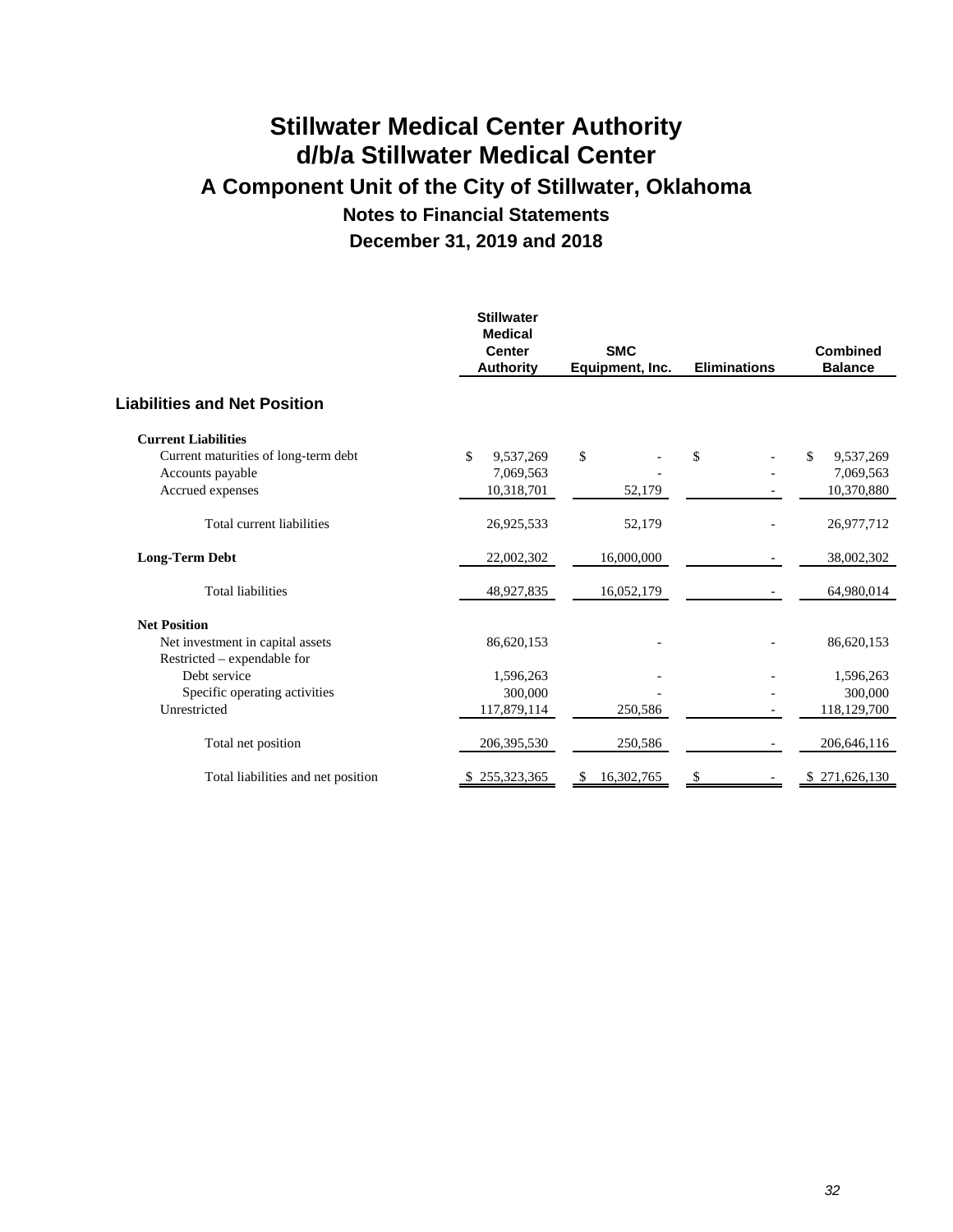The following table includes combining statement of revenues, expenses and changes in net position information for the Authority and its component unit for the year ended December 31, 2019:

|                                                   | <b>Stillwater</b><br><b>Medical</b><br>Center<br>Authority | <b>SMC</b><br>Equipment,<br>Inc. | <b>SMC</b><br>Development,<br>Inc. | SMC RE, LLC  | <b>Eliminations</b> | Combined<br><b>Balance</b> |
|---------------------------------------------------|------------------------------------------------------------|----------------------------------|------------------------------------|--------------|---------------------|----------------------------|
| <b>Operating Revenues</b>                         |                                                            |                                  |                                    |              |                     |                            |
| Net patient service revenue, net of provision for |                                                            |                                  |                                    |              |                     |                            |
| uncollectible accounts; \$23,909,551              | 230,697,313<br>\$                                          | \$                               | \$                                 | \$           | \$                  | 230,697,313<br>\$          |
| Other                                             | 4,253,799                                                  | 183,847                          |                                    | 601,785      | (785, 632)          | 4,253,799                  |
| Total operating revenues                          | 234,951,112                                                | 183,847                          |                                    | 601,785      | (785, 632)          | 234,951,112                |
| <b>Operating Expenses</b>                         |                                                            |                                  |                                    |              |                     |                            |
| Salaries and wages                                | 94,273,722                                                 |                                  |                                    |              |                     | 94,273,722                 |
| Employee benefits                                 | 24,298,596                                                 |                                  |                                    |              |                     | 24,298,596                 |
| Purchased services and professional fees          | 24, 203, 276                                               | 18,500                           |                                    |              |                     | 24, 221, 776               |
| Supplies and other expenses                       | 62,395,355                                                 | 2,151                            | 132                                | 30           | (785, 632)          | 61,612,036                 |
| Depreciation and amortization                     | 11,449,766                                                 | 35,330                           | ×,                                 | 155,428      |                     | 11,640,524                 |
| Loss on sale of capital assets                    | 3,596                                                      |                                  |                                    |              |                     | 3,596                      |
| Total operating expenses                          | 216,624,311                                                | 55,981                           | 132                                | 155,458      | (785, 632)          | 216,050,250                |
| <b>Operating Income</b>                           | 18,326,801                                                 | 127,866                          | (132)                              | 446,327      |                     | 18,900,862                 |
| <b>Nonoperating Revenues (Expenses)</b>           |                                                            |                                  |                                    |              |                     |                            |
| Noncapital grants and gifts                       | 20,903                                                     |                                  |                                    |              |                     | 20.903                     |
| Gain on investments in joint ventures             | 3,911,824                                                  |                                  |                                    |              | (248, 120)          | 3,663,704                  |
| Investment return                                 | 8,961,016                                                  | 119,367                          | 14,857                             |              |                     | 9,095,240                  |
| Interest expense and financing costs              | (891, 357)                                                 | (281, 436)                       |                                    |              |                     | (1, 172, 793)              |
| Total nonoperating revenues (expenses)            | 12,002,386                                                 | (162,069)                        | 14,857                             |              | (248, 120)          | 11,607,054                 |
| Income (Loss) Before Transfers, Capital Gifts and |                                                            |                                  |                                    |              |                     |                            |
| <b>Distributions</b>                              | 30,329,187                                                 | (34,203)                         | 14,725                             | 446,327      | (248, 120)          | 30,507,916                 |
| <b>Transfers</b>                                  |                                                            |                                  | 15,511,919                         | 16,140,000   | (31,651,919)        |                            |
| <b>Capital Gifts</b>                              | 24,119                                                     |                                  |                                    |              |                     | 24,119                     |
| <b>Distributions from (to) Minority Owners</b>    |                                                            |                                  |                                    | (300, 893)   | 7,857,344           | 7,556,451                  |
| <b>Increase (Decrease) in Net Position</b>        | 30,353,306                                                 | (34,203)                         | 15,526,644                         | 16,285,434   | (24,042,695)        | 38,088,486                 |
| <b>Net Position, Beginning of Year</b>            | 206,395,530                                                | 250,586                          |                                    |              |                     | 206,646,116                |
| Net Position, End of Year                         | 236,748,836                                                | 216,383                          | 15,526,644<br>\$                   | \$16,285,434 | $$$ $(24,042,695)$  | 244,734,602<br>\$          |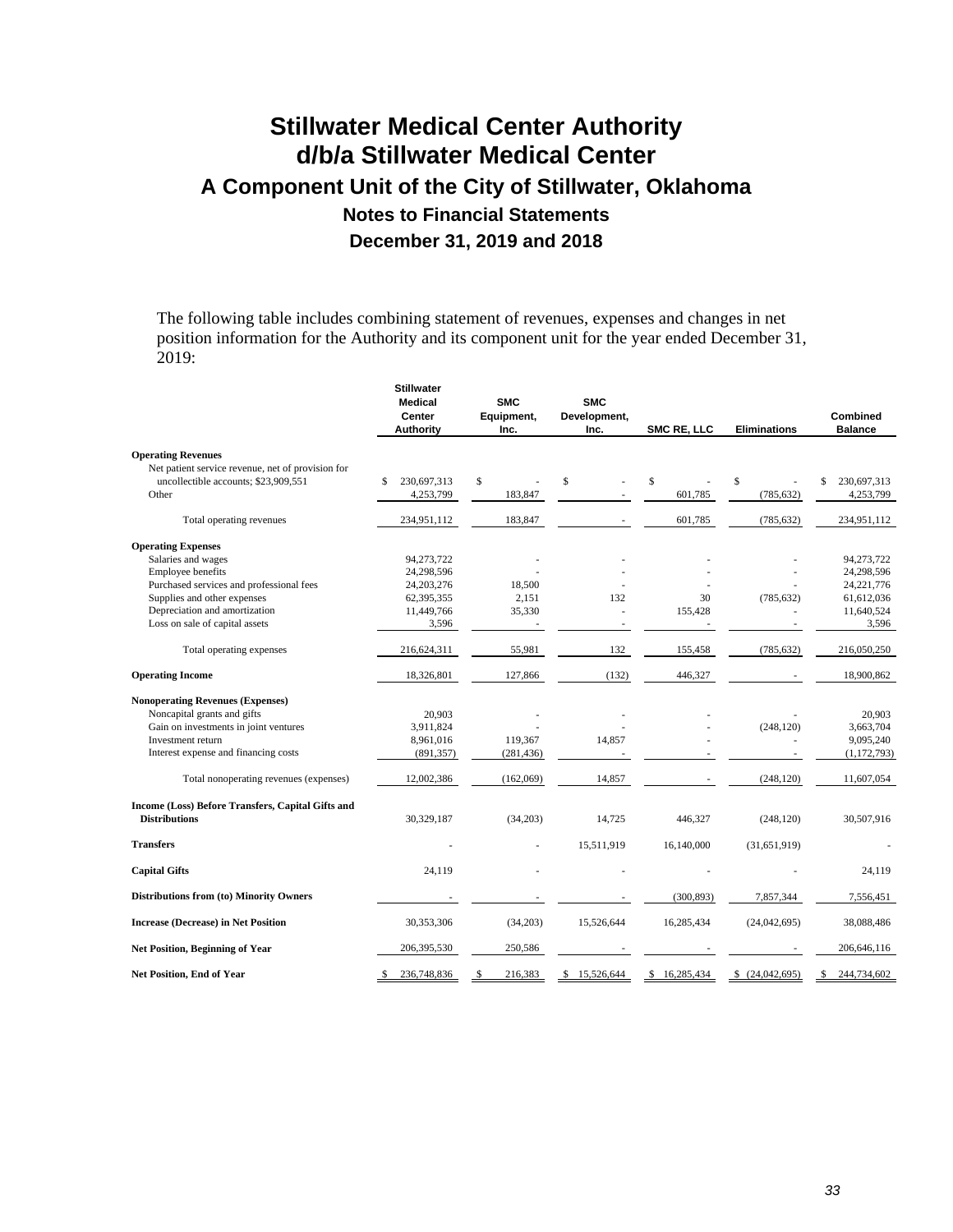The following table includes combining statement of revenues, expenses and changes in net position information for the Authority and its component unit for the year ended December 31, 2018:

|                                                   | <b>Stillwater</b><br><b>Medical</b><br><b>Center</b><br><b>Authority</b> | <b>SMC</b><br>Equipment, Inc. | <b>Eliminations</b> | <b>Combined</b><br><b>Balance</b> |
|---------------------------------------------------|--------------------------------------------------------------------------|-------------------------------|---------------------|-----------------------------------|
|                                                   |                                                                          |                               |                     |                                   |
| <b>Operating Revenues</b>                         |                                                                          |                               |                     |                                   |
| Net patient service revenue, net of provision for |                                                                          |                               |                     |                                   |
| uncollectible accounts; \$18,240,145              | \$202,909,391                                                            | \$                            | \$                  | \$202,909,391                     |
| Gain on investment in joint venture<br>Other      | 1,952,838                                                                |                               |                     | 1,952,838<br>4,046,253            |
|                                                   | 4,046,253                                                                |                               |                     |                                   |
| Total operating revenues                          | 208,908,482                                                              |                               |                     | 208,908,482                       |
| <b>Operating Expenses</b>                         |                                                                          |                               |                     |                                   |
| Salaries and wages                                | 79,926,083                                                               |                               |                     | 79,926,083                        |
| Employee benefits                                 | 19,227,745                                                               |                               |                     | 19,227,745                        |
| Purchased services and professional fees          | 20,907,738                                                               |                               |                     | 20,907,738                        |
| Supplies and other expenses                       | 59,509,423                                                               |                               |                     | 59,509,423                        |
| Depreciation and amortization                     | 10,218,352                                                               |                               |                     | 10,218,352                        |
| Loss on sale of capital assets                    | 165,725                                                                  |                               |                     | 165,725                           |
| Total operating expenses                          | 189,955,066                                                              |                               |                     | 189,955,066                       |
| <b>Operating Income</b>                           | 18,953,416                                                               |                               |                     | 18,953,416                        |
| <b>Nonoperating Revenues (Expenses)</b>           |                                                                          |                               |                     |                                   |
| Noncapital grants and gifts                       | 6,784                                                                    | 326,500                       |                     | 333,284                           |
| Gain on investments in joint ventures             | 392,266                                                                  |                               |                     | 392,266                           |
| Investment return                                 | (2,171,074)                                                              | 32,757                        |                     | (2, 138, 317)                     |
| Interest expense and financing costs              | (737, 898)                                                               | (108,671)                     |                     | (846, 569)                        |
| Total nonoperating revenues (expenses)            | (2,509,922)                                                              | 250,586                       |                     | (2,259,336)                       |
| <b>Income before Capital Gifts</b>                | 16,443,494                                                               | 250,586                       |                     | 16,694,080                        |
| <b>Capital Gifts</b>                              | 1,515,451                                                                |                               |                     | 1,515,451                         |
| <b>Increase in Net Position</b>                   | 17,958,945                                                               | 250,586                       |                     | 18,209,531                        |
| <b>Net Position, Beginning of Year</b>            | 188,436,585                                                              |                               |                     | 188,436,585                       |
| <b>Net Position, End of Year</b>                  | \$206,395,530                                                            | \$<br>250,586                 | \$                  | \$206,646,116                     |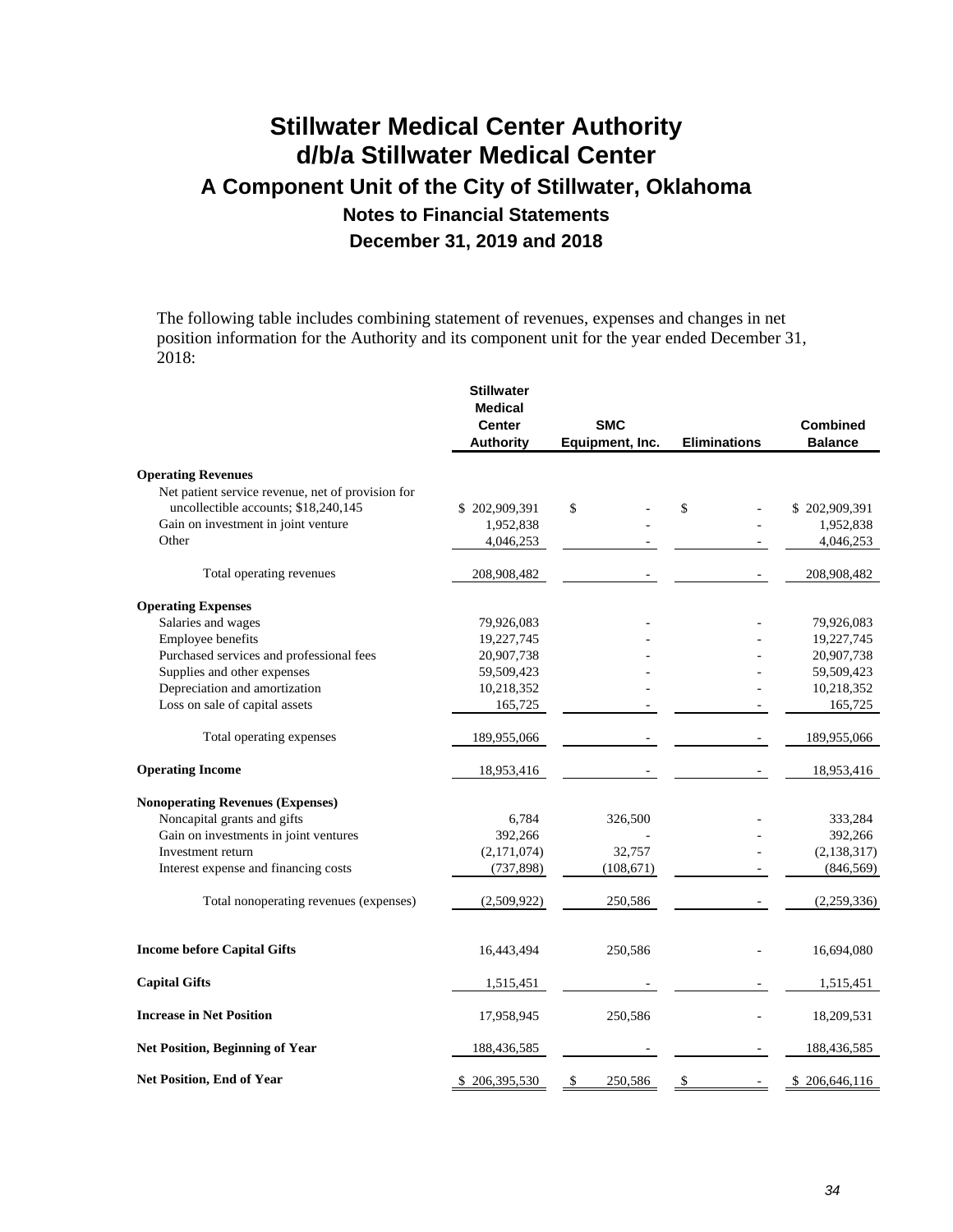The following table includes condensed combining statement of cash flows information for the Authority and its component unit for the year ended December 31, 2019:

|                                                                                   | <b>Stillwater</b><br><b>Medical</b><br>Center<br>Authority | <b>SMC</b><br>Equipment,<br>Inc. | <b>SMC</b><br>Development,<br>Inc. | SMC RE, LLC  | <b>Eliminations</b> | <b>Combined</b><br><b>Balance</b> |
|-----------------------------------------------------------------------------------|------------------------------------------------------------|----------------------------------|------------------------------------|--------------|---------------------|-----------------------------------|
| Net Cash Provided by (Used in) Operating Activities                               | 29,779,374<br>S.                                           | 111.017<br>S                     | (132)<br>S                         | S<br>605,755 | \$                  | 30,496,014<br>\$                  |
| Net Cash Provided by (Used in) Noncapital<br><b>Financing Activities</b>          | 20,903                                                     |                                  |                                    |              |                     | 20,903                            |
| Net Cash Provided by (Used in) Capital and Related<br><b>Financing Activities</b> | (42, 289, 424)                                             | (14, 167, 779)                   | 28,371,429                         |              |                     | (28,085,774)                      |
| Net Cash Provided by (Used in) Investing Activities                               | 19,741,098                                                 | 15,160,710                       | (28, 371, 297)                     | (300, 893)   |                     | 6,229,618                         |
| <b>Change in Cash and Cash Equivalents</b>                                        | 7,251,951                                                  | 1,103,948                        |                                    | 304,862      |                     | 8,660,761                         |
| Cash and Cash Equivalents, Beginning of Year                                      | 23,932,567                                                 | 41,427                           |                                    |              |                     | 23,973,994                        |
| Cash and Cash Equivalents, End of Year                                            | 31,184,518                                                 | 1,145,375                        |                                    | 304,862      |                     | 32,634,755<br>S                   |

The following table includes condensed combining statement of cash flows information for the Authority and its component unit for the year ended December 31, 2018:

|                                                                                   | <b>Stillwater</b><br><b>Medical</b><br><b>Center</b><br><b>Authority</b> | <b>SMC</b><br>Equipment, Inc. | <b>Eliminations</b> | <b>Combined</b><br><b>Balance</b> |
|-----------------------------------------------------------------------------------|--------------------------------------------------------------------------|-------------------------------|---------------------|-----------------------------------|
| <b>Net Cash Provided by Operating Activities</b>                                  | 25,977,841<br>S.                                                         | \$<br>52,179                  | \$                  | \$<br>26,030,020                  |
| <b>Net Cash Provided by (Used in) Noncapital</b><br><b>Financing Activities</b>   | (310,774)                                                                | 326,500                       |                     | 15,726                            |
| Net Cash Provided by (Used in) Capital and Related<br><b>Financing Activities</b> | (37,783,068)                                                             | 14,671,334                    |                     | (23, 111, 734)                    |
| <b>Net Cash Provided by (Used in) Investing Activities</b>                        | 18,448,565                                                               | (15,008,586)                  |                     | 3,439,979                         |
| <b>Change in Cash and Cash Equivalents</b>                                        | 6,332,564                                                                | 41,427                        |                     | 6,373,991                         |
| Cash and Cash Equivalents, Beginning of Year                                      | 17,600,003                                                               |                               |                     | 17,600,003                        |
| Cash and Cash Equivalents, End of Year                                            | 23,932,567                                                               | 41,427                        |                     | 23,973,994                        |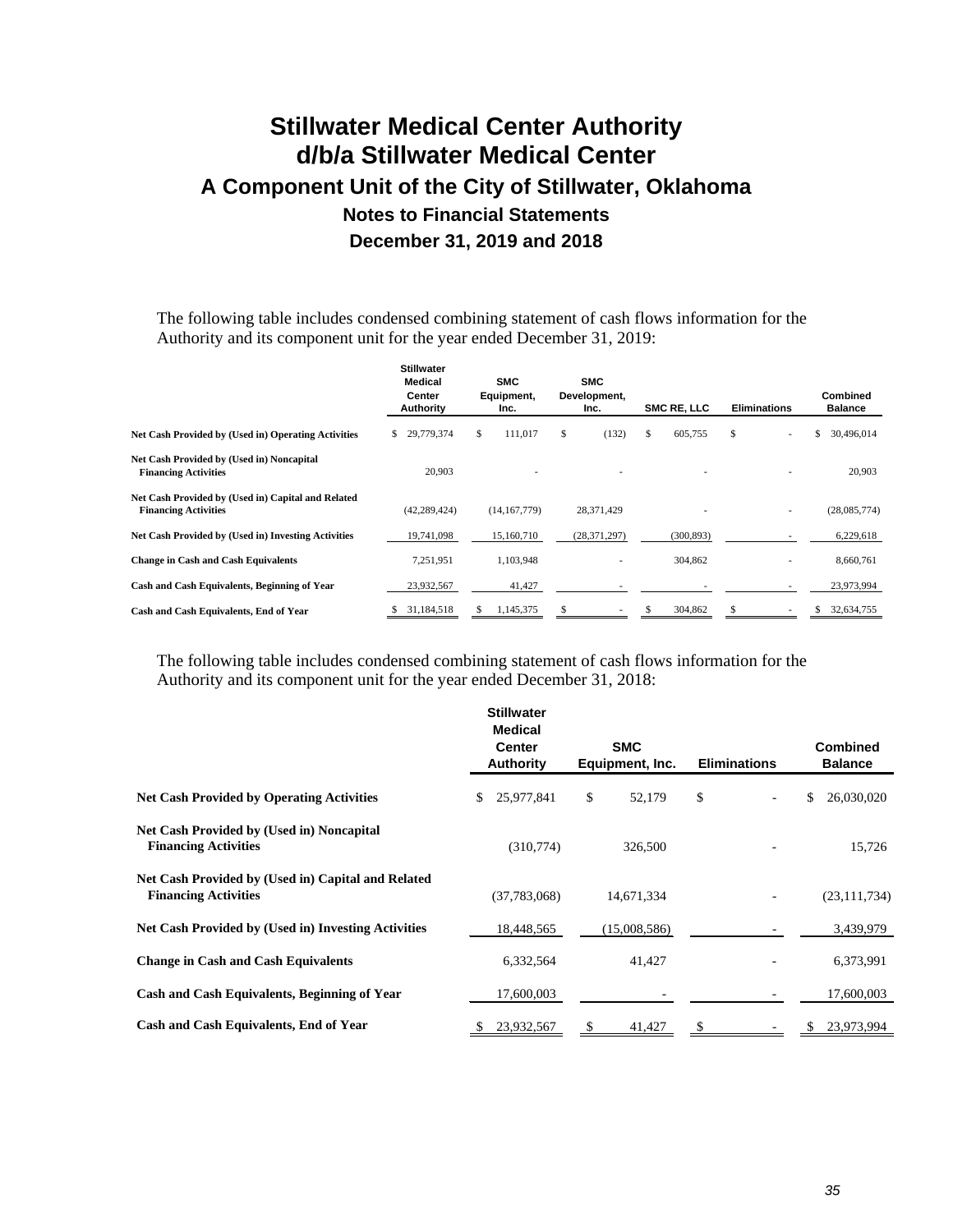## **Note 17: Subsequent Events**

Effective January 1, 2020, the Authority entered into a lease agreement with Blackwell Hospital Trust Authority (BHTA) to assume all operations of Blackwell Regional Hospital (Blackwell), a hospital located in Blackwell, Oklahoma. The initial lease term covers a period of seven years. Blackwell primarily earns revenues by providing inpatient, outpatient, emergency and home health services to patients in Blackwell, Oklahoma.

As a result of the spread of the SARS-CoV-2 virus and the incidence of COVID-19, economic uncertainties have arisen that may negatively affect the financial position, results of operations and cash flows of the Authority. The duration of these uncertainties and the ultimate financial effects cannot be reasonably estimated at this time.

On March 27, 2020, President Trump signed into law the *Coronavirus Aid, Relief, and Economic Security Act*. In April 2020, the Authority received approximately \$24,560,000 from Medicare under the Advanced and Accelerated Payment Program. This represents an advance on future Medicare services and is expected to be recouped by Medicare between July 2020 and January 2021.

In April and May 2020, the Authority also received approximately \$15,975,000 of funding from the Public Health and Social Services Emergency Fund. This is considered grant funding and will not be repayable if the Authority meets the grant requirements.

On June 30, 2020, the Authority entered into a \$10,000,000 term credit facility, the Series 2020 Hospital Revenue Note. The Series 2020 Note bears interest at 1.48% and has a maturity date of June 30, 2025.

The Authority invests in various investment securities. Investment securities are exposed to various risks, such as interest rate, market and credit risks. Due to the level of risk associated with certain investment securities, it is at least reasonably possible that changes in the values of investment securities will occur in the near term and that such changes could materially affect the amounts reported in the accompanying balance sheets. There has been significant volatility in the investment markets both nationally and globally since December 31, 2019, resulting in an overall market decline in certain market segments, which has resulted in a substantial decline in the value of the Authority's investment portfolio.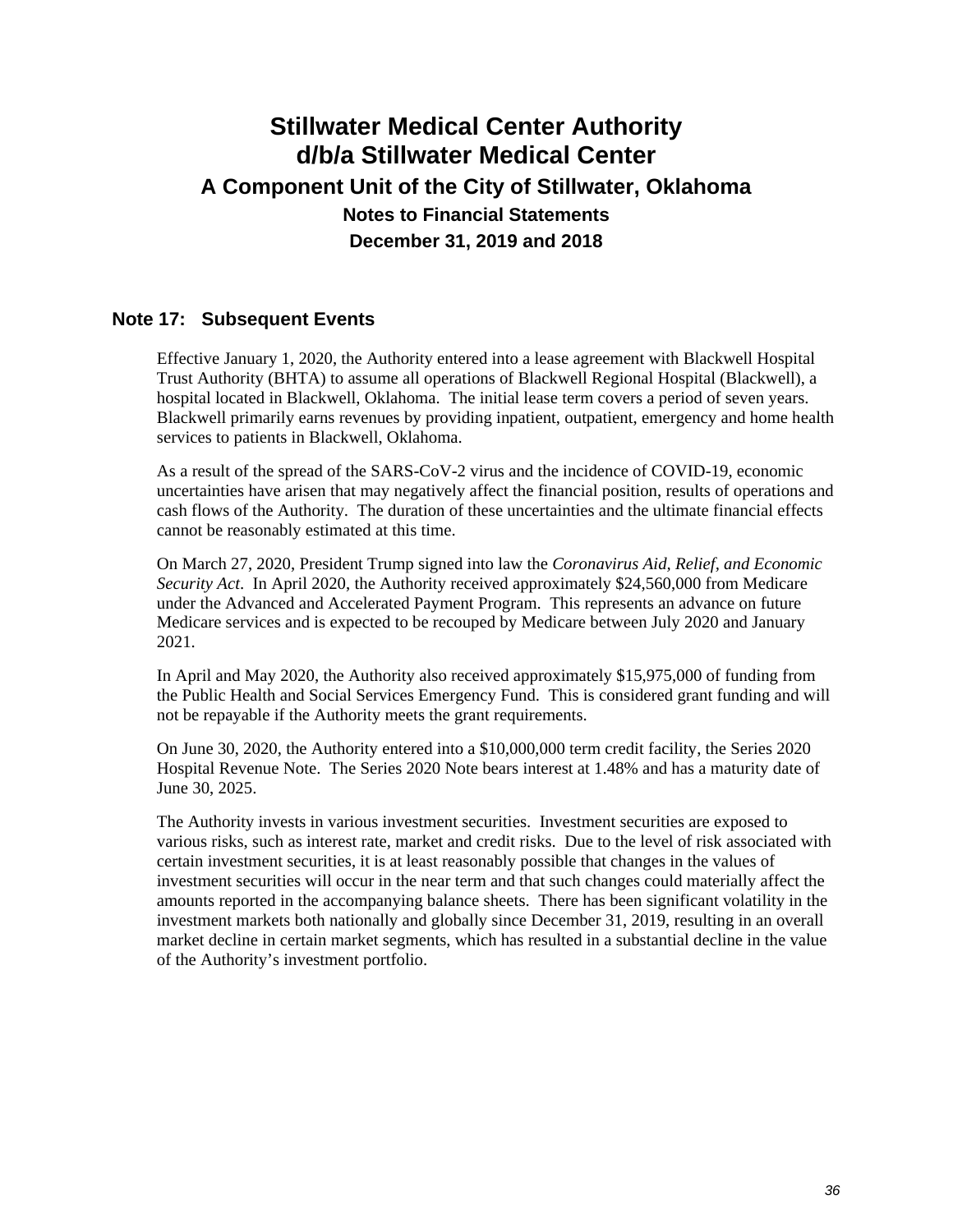

## **Report on Internal Control over Financial Reporting and on Compliance and Other Matters Based on an Audit of Financial Statements Performed in Accordance with**  *Government Auditing Standards*

## **Independent Auditor's Report**

Board of Trustees Stillwater Medical Center Authority d/b/a Stillwater Medical Center Stillwater, Oklahoma

We have audited, in accordance with auditing standards generally accepted in the United States of America and the standards applicable to financial audits contained in *Government Auditing Standards*, issued by the Comptroller General of the United States, the financial statements of Stillwater Medical Center Authority d/b/a Stillwater Medical Center (the Authority), a component unit of the City of Stillwater, Oklahoma, which comprise the balance sheet as of December 31, 2019, and the related statements of revenues, expenses and changes in net position and cash flows for the year then ended, and the related notes to the financial statements, and have issued our report thereon dated August 25, 2020, which contained an *Other Matter* paragraph regarding omission of required supplementary information and reference to the report of other auditors who audited the 2018 financial statements of SMC Equipment, Inc., as described in our report of the Authority's financial statements.

### *Internal Control over Financial Reporting*

In planning and performing our audit of the financial statements, we considered the Authority's internal control over financial reporting (internal control) to determine the audit procedures that are appropriate in the circumstances for the purpose of expressing our opinion on the financial statements, but not for the purpose of expressing an opinion on the effectiveness of the Authority's internal control. Accordingly, we do not express an opinion on the effectiveness of the Authority's internal control.

A *deficiency in internal control* exists when the design or operation of a control does not allow management or employees, in the normal course of performing their assigned functions, to prevent, or detect and correct, misstatements on a timely basis. A *material weakness* is a deficiency, or a combination of deficiencies, in internal control such that there is a reasonable possibility that a material misstatement of the entity's financial statements will not be prevented, or detected and corrected, on a timely basis. A *significant deficiency* is a deficiency, or a combination of deficiencies, in internal control that is less severe than a material weakness, yet important enough to merit attention by those charged with governance.

Our consideration of internal control was for the limited purpose described in the first paragraph of this section and was not designed to identify all deficiencies in internal control that might be material weaknesses or significant deficiencies. Given these limitations, during our audit, we did not identify any

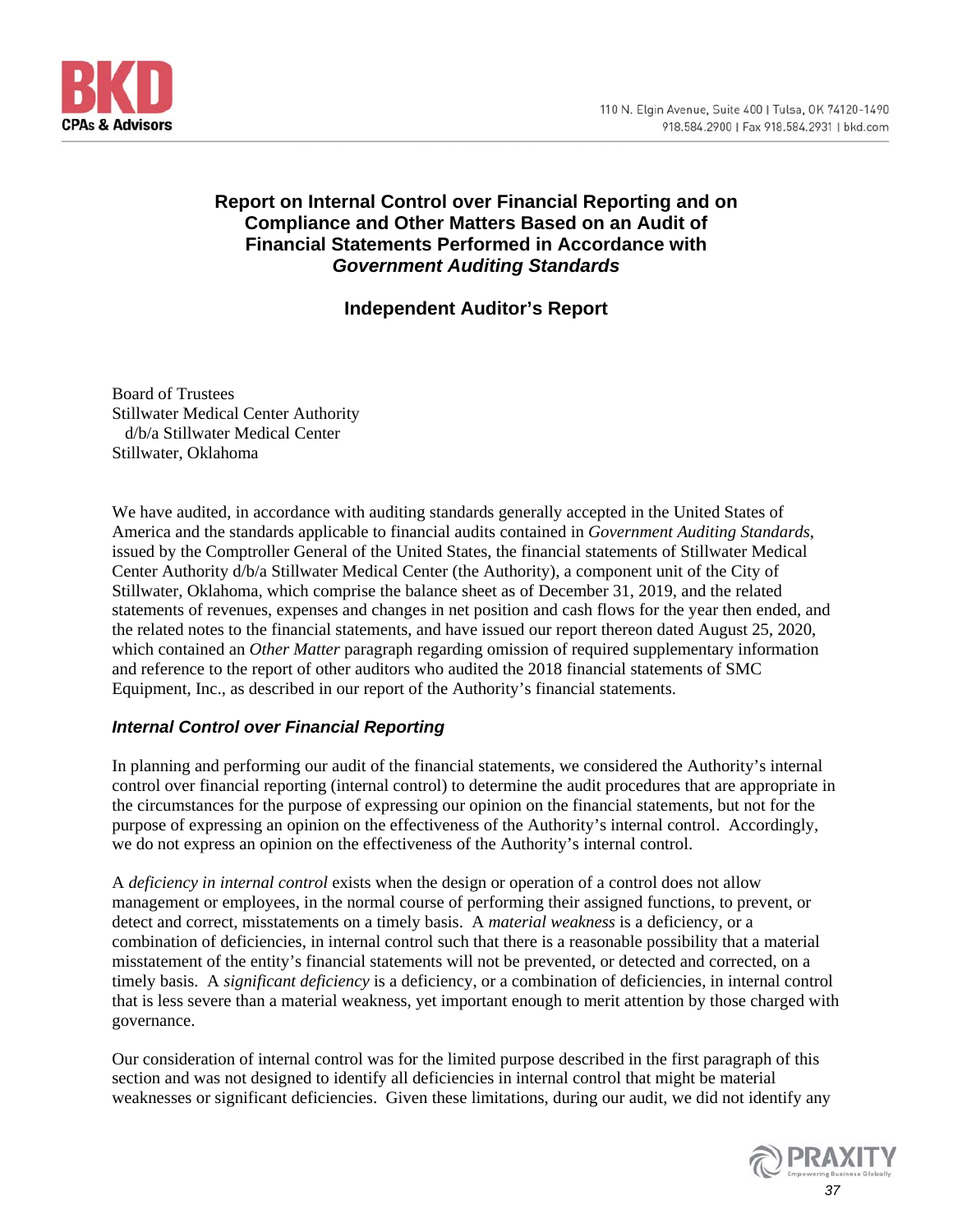Board of Trustees Stillwater Medical Center Authority d/b/a Stillwater Medical Center

deficiencies in internal control that we consider to be material weaknesses. However, material weaknesses may exist that have not been identified.

## *Compliance and Other Matters*

As part of obtaining reasonable assurance about whether the Authority's financial statements are free of material misstatement, we performed tests of its compliance with certain provisions of laws, regulations, contracts and grant agreements, noncompliance with which could have a direct and material effect on the determination of financial statement amounts. However, providing an opinion on compliance with those provisions was not an objective of our audit and, accordingly, we do not express such an opinion. The results of our tests disclosed no instances of noncompliance or other matters that are required to be reported under *Government Auditing Standards*.

## *Purpose of This Report*

The purpose of this report is solely to describe the scope of our testing of internal control and compliance and the results of that testing, and not to provide an opinion on the effectiveness of the entity's internal control or on compliance. This report is an integral part of an audit performed in accordance with *Government Auditing Standards* in considering the Authority's internal control and compliance. Accordingly, this communication is not suitable for any other purpose.

**BKD,LLP** 

Tulsa, Oklahoma August 25, 2020